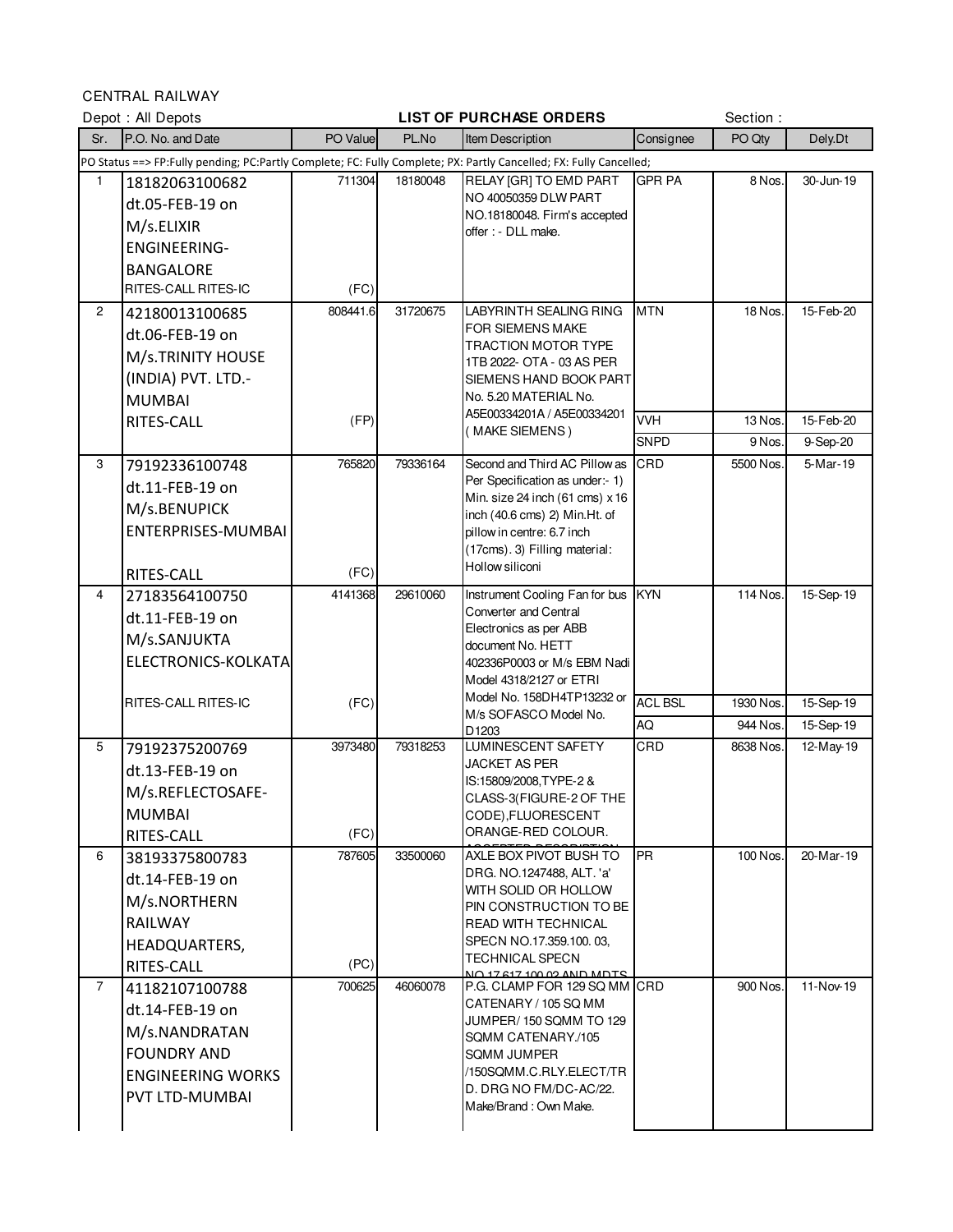|   | <b>RITES-CALL RITES-IC</b>   | (FC)        |          |                                                                          | <b>PUNE</b>    | 50 Nos. | 11-Nov-19      |
|---|------------------------------|-------------|----------|--------------------------------------------------------------------------|----------------|---------|----------------|
| 8 | 27183572100790               | 2006000     | 29720114 | PRINTED CIRCUIT BOARD                                                    | <b>KYN</b>     | 5 Nos.  | 30-Apr-21      |
|   | dt.14-FEB-19 on              |             |          | TYPE UAB 514 B33 AS PER                                                  |                |         |                |
|   | M/s.BOMBARDIER               |             |          | ABB DOCUMENT No. 3EHL                                                    |                |         |                |
|   | <b>TRANSPORTATION</b>        |             |          | 409241 R0001 OR LATEST.                                                  |                |         |                |
|   | <b>INDIA PRIVATE LIMITED</b> |             |          |                                                                          |                |         |                |
|   |                              |             |          |                                                                          |                |         |                |
|   | Vadodara                     |             |          |                                                                          |                |         |                |
|   | RITES-CALL                   | (FP)        |          |                                                                          | <b>ACL BSL</b> | 12 Nos. | 30-Apr-21      |
| 9 | 27183824200803               | 38933358.85 | 25188707 | Spares for FTIL Make Air Dryer ACL BSL<br>(One Set Consists 17 Items, 35 |                | 76 Set  | 31-Jul-19      |
|   | dt.18-FEB-19 on              |             |          | Nos) as per Annexure. Firms                                              |                |         |                |
|   | M/s.FAIVELEY                 |             |          | Accepted Offer: Set of Spares                                            |                |         |                |
|   | <b>TRANSPORT RAIL</b>        |             |          | for Air Dryer to FTRTIL Part                                             |                |         |                |
|   | <b>TECHNOLOGIES INDIA</b>    |             |          | No. 790 029 875 as per                                                   |                |         |                |
|   | LIMITED-HOSUR                |             |          | Annexure attached. HSN Code                                              |                |         |                |
|   |                              |             |          |                                                                          |                |         |                |
|   |                              |             |          |                                                                          |                |         |                |
|   | RITES-CALL RITES-IC          | (PX)        | 29148066 | SET OF CONDITIONAL BASE ACL BSL                                          |                | 6 Set   | 10-Oct-19      |
|   |                              |             |          | ITEM for M/s. FTIL TBU +<br><b>EQD WAS ALOCO, ONE</b>                    | AQ             | 1 Set   | $31 -$ Jul-19  |
|   |                              |             | 29160066 | SET OF MAINTENANCE KITS KYN                                              |                | 5 Set   | 31-Jul-19      |
|   |                              |             |          | FOR DRIP CUP & AUTO                                                      | <b>ACL BSL</b> | 44 Set  | 2-Aug-19       |
|   |                              |             |          | DRAIN VALVE FOR E-70<br><b>BRAKE SYSTEM ONE SET</b>                      | AQ             | 19 Set  | $31 -$ Jul-19  |
|   |                              |             | 29160091 | SET OF KIT FOR                                                           | <b>KYN</b>     | 4 Set   | 31-Jul-19      |
|   |                              |             |          | <b>EMERGENCY EXHAUST</b>                                                 | <b>ACL BSL</b> | 10 Set  | 31-Jul-19      |
|   |                              |             |          | VALVE CONTAINING 02 SUB                                                  | AQ             | 6 Set   | 31-Jul-19      |
|   |                              |             | 29160182 | KITS. FTIL Part No.<br>KIT FOR FOR E-70 BRAKE                            | KYN            | 1 Set   | 31-Jul-19      |
|   |                              |             |          | <b>CONTROL UNIT</b>                                                      | <b>ACL BSL</b> | 15 Set  | 31-Jul-19      |
|   |                              |             |          | COMPRISING OF 06 SUB                                                     | AQ             | 10 Set  | 31-Jul-19      |
|   |                              |             | 29160236 | SETS. 45 ITEMS. 79 NOS.<br>SET OF KIT FOR C3W                            |                |         |                |
|   |                              |             |          | <b>DISTRIBUTOR VALVE AS</b>                                              | <b>KYN</b>     | 5 Set   | 31-Jul-19      |
|   |                              |             |          | PRE M/s. FTIL PT. NO.                                                    | <b>DLS KYN</b> | 16 Set  | 31-Jul-19      |
|   |                              |             |          | 790501532 SET COMPRISING                                                 | AQ             | 20 Set  | 31-Jul-19      |
|   |                              |             | 29160285 | KIT FOR D2 RELAY VALVE                                                   | <b>KYN</b>     | 13 Set  | 31-Jul-19      |
|   |                              |             |          | AS PER FTIL PART NUMBER<br>790018105 AND D & M PART                      | <b>ACL BSL</b> | 30 Set  | $31 -$ Jul-19  |
|   |                              |             |          | NUMBER RK AB42-W1                                                        | AQ             | 28 Set  | 31-Jul-19      |
|   |                              |             | 29160340 | <b>KIT FOR PRESSURE</b>                                                  | <b>KYN</b>     | 4 Set   | 31-Jul-19      |
|   |                              |             |          | <b>CONTROL VALVE</b>                                                     | <b>ACL BSL</b> | 10 Set  | $2 - Aug - 19$ |
|   |                              |             |          | <b>COMPRISING OF 2 SUB KITS</b>                                          | AQ             | 9 Set   | 31-Jul-19      |
|   |                              |             | 29160431 | AND 31 ITEMS, 38 NOS, FTIL<br><b>SET OF KITS FOR</b>                     | KYN            | 4 Set   | 31-Jul-19      |
|   |                              |             |          | <b>MANIFOLD ASSEMBLY</b>                                                 | <b>ACL BSL</b> | 15 Set  | 31-Jul-19      |
|   |                              |             |          | CONTAINING 07 SUB KITS 30                                                | AQ             | 20 Set  | 31-Jul-19      |
|   |                              |             | 29160583 | ITEMS & 78 NOS. AS PER<br>SET OF REPAIR KIT FOR AIR ACL BSL              |                | 44 Set  | 31-Jul-19      |
|   |                              |             |          | DRYER FOR WAG-9 LOCOS                                                    | AQ             | 9 Set   | 31-Jul-19      |
|   |                              |             |          | CONTINUNO 40 ITEMP 8 00                                                  |                |         |                |
|   |                              |             | 29160595 | SPARE/MAINTENANCE<br>REPAIR KIT FOR PARKING                              | <b>ACL BSL</b> | 21 Set  | 15-Nov-19      |
|   |                              |             |          | <b>DDAI/E (DDACE) 8 FOD</b>                                              | <b>ACL BSL</b> | 0 Set   | 6-Nov-19       |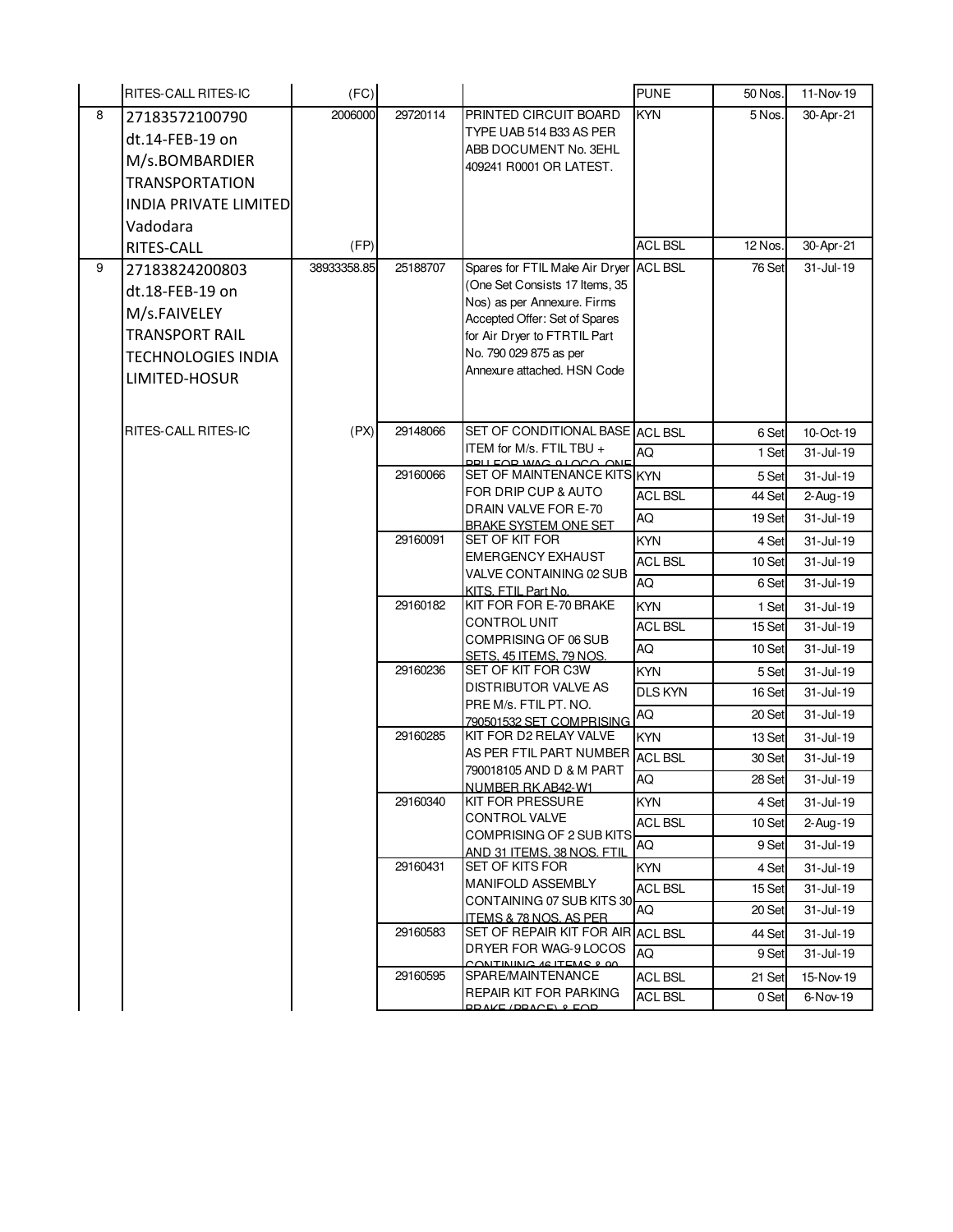| 29160662 | SANDING EQUIPMENT<br>MANIFOLD ASSLY.FOR E70<br><b>BRAKE AS PER SWIL</b><br>PT.NO.006117000. FIRMS<br><b>ACCEPTED OFFER:</b><br>SANDING EQUIP MANIFOLD<br>ASSY to FTRTIL Part no<br>006117000. HSN Code:<br>86072900.            | <b>KYN</b>                   | 1 Nos.            | 31-Jul-19                   |
|----------|---------------------------------------------------------------------------------------------------------------------------------------------------------------------------------------------------------------------------------|------------------------------|-------------------|-----------------------------|
| 29160698 | 3/4" MANIFOLD MOUNTING<br><b>ISOLATING COCK FOR E70</b>                                                                                                                                                                         | <b>KYN</b>                   | 1 Nos.            | 31-Jul-19                   |
| 29160716 | DD AIZE CVOTEM AC DED.<br>D2 RELAY VALVE (AUTO<br>AND DIRECT BRAKE) FOR<br>E70 BRAKE SYSTEM AS PER<br>SWIL PT. NO. 018001000.<br>FIRMS ACCEPTED OFFER:<br>D2 RELAY VALVE to FTRTIL<br>Part no 018001000. HSN Code:<br>86072900. | <b>ACL BSL</b>               | 12 Nos.           | $31 -$ Jul-19               |
|          |                                                                                                                                                                                                                                 | <b>ACL BSL</b>               | 5 Nos.            | 31-Jul-19                   |
| 29160728 | Flow meter gauge relay valve<br>for E70 brake system as per<br>SWIL Pt. No.012001000.<br>FIRMS ACCEPTED OFFER:<br>VENTURI VALVE to FTRTIL<br>Part no 012001000. HSN Code:<br>86072900.                                          |                              |                   |                             |
|          |                                                                                                                                                                                                                                 | <b>ACL BSL</b>               | 4 Nos.            | 31-Jul-19                   |
| 29160789 | EP RELAY VALVE USED ON<br>E70 BRAKE PANEL AS PER                                                                                                                                                                                | <b>KYN</b><br><b>ACL BSL</b> | 1 Nos.<br>10 Nos. | 31-Jul-19<br>$2 - Aug - 19$ |
| 29160844 | AL DI NO 01005000 FID<br><b>BREAK WAY PROTECTION</b><br>VALVE FOR E70 BRAKE<br>TEM AC DED CIMIL DT                                                                                                                              | <b>KYN</b><br><b>ACL BSL</b> | 1 Nos.<br>6 Nos.  | 31-Jul-19<br>2-Aug-19       |
| 29160856 | EBC/5 BLENDING UNIT FOR<br>E70 BRAKE SYSTEM AS PER<br>SWIL PT. NO. 006113000.<br>FIRMS ACCEPTED OFFER:<br>EBC/5 Blending unit (3.5bar) to<br>FTRTIL Part no 006113000.<br>HSN CODE 86290300.                                    |                              |                   |                             |
|          |                                                                                                                                                                                                                                 | ACL BSL                      | 2 Nos.            | 2-Aug-19                    |
| 29160893 | DOUBLE CHECK VALVE 3/4"<br>FOR E70 BRAKE SYSTEM AS<br>DED CWIL DT NO AMAMZEAA                                                                                                                                                   | <b>KYN</b><br><b>ACL BSL</b> | 2 Nos.<br>30 Nos. | 31-Jul-19<br>$2 - Aug - 19$ |
| 29160947 | CHECK VALVE 1-1/4" FOR<br>E70 BRAKE SYSTEM AS PER<br>CIALL DT NO AMAMAZEAN                                                                                                                                                      | <b>KYN</b><br><b>ACL BSL</b> | 2 Nos.<br>12 Nos. | 31-Jul-19<br>31-Jul-19      |
| 29161083 | OIL SEPARATOR/DRIP CUP<br>WITH AUTO DRAIN VALVE                                                                                                                                                                                 | <b>KYN</b><br><b>ACL BSL</b> | 2 Nos.<br>10 Nos. | 31-Jul-19<br>31-Jul-19      |
| 29510030 | <u>EAD EZA DD AIZE CVCTEM AC</u><br>MAINTENANCE KITS FOR<br>2A320 D COMPRESSOR OF                                                                                                                                               | <b>KYN</b><br><b>ACL BSL</b> | 4 Set<br>9 Set    | 31-Jul-19<br>31-Jul-19      |
|          | M/S SWIL OF D & M<br>CONSISTS OF FOLLOWING                                                                                                                                                                                      | AQ                           | 7 Set             | $31 -$ Jul-19               |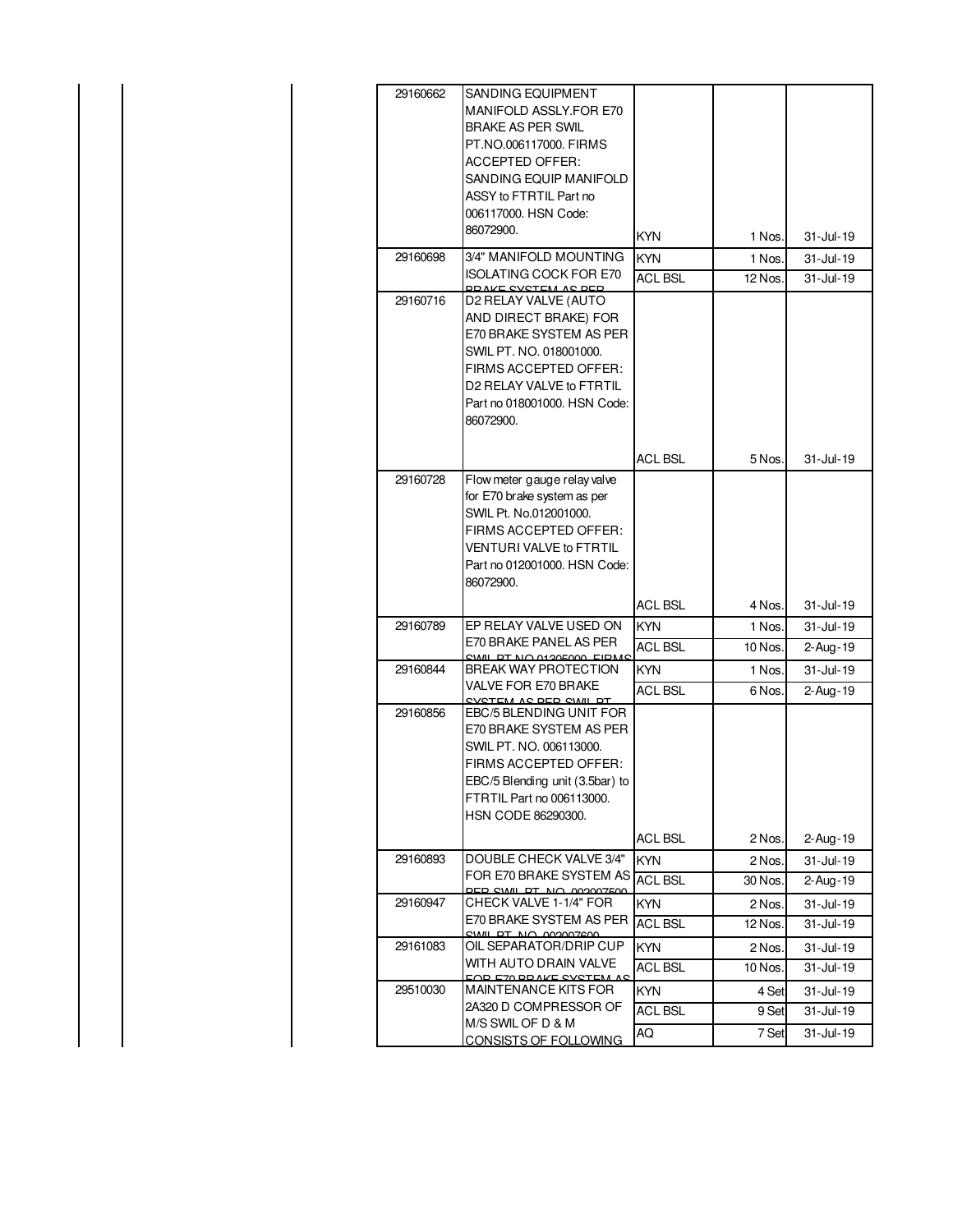| 29510077             | CONECTING ROD BUSH<br>ORIGINAL SIZE, NEW<br>BEARING DRAWING NO. C-<br>13-6 AND PART NO.<br>850403000 OF FTIL FOR<br><b>COMPRESSOR OF M/S FTIL</b><br>AS MENTIONED IN<br>OPERATION AND<br><b>MAINTANCE MANUAL FOR</b><br><b>COMPRESSOR TYPE</b>                                                                      |                      |                    |                              |
|----------------------|---------------------------------------------------------------------------------------------------------------------------------------------------------------------------------------------------------------------------------------------------------------------------------------------------------------------|----------------------|--------------------|------------------------------|
|                      |                                                                                                                                                                                                                                                                                                                     | <b>ACL BSL</b>       | 27 Nos.            | 31-Jul-19                    |
| 29510089             | HP piston Assy. as per FTIL<br>Part Number 850110000 for                                                                                                                                                                                                                                                            | <b>ACL BSL</b><br>AQ | 8 Nos.<br>6 Nos.   | 31-Jul-19<br>31-Jul-19       |
| 29510090             | $m$ <sup><math>\alpha</math><math>\alpha</math><sup><math>\alpha</math></sup><math>\alpha</math><sup><math>\beta</math></sup><math>\beta</math><math>\beta</math><math>\beta</math><math>\beta</math><math>\beta</math><math>\beta</math><math>\gamma</math><math>\beta</math></sup><br>LP piston Assy. as per FTIL |                      |                    |                              |
|                      | Part Number 850102000 for                                                                                                                                                                                                                                                                                           | <b>ACL BSL</b><br>AQ | 18 Nos.<br>10 Nos. | $31 -$ Jul - 19<br>31-Jul-19 |
| 29510119<br>29510120 | $\alpha$ of M/o ETIL<br>SAFETY VALVE 1/4" BSP(3.6<br>BAR) AS PER FTIL PART<br>NUMBER 024003100 FOR<br>COMPRESSOR OF M/S.<br>FTIL. FIRMS ACCEPTED<br>OFFER: SAFETY VALVE 1/4"<br>BSP (3.6bar) to FTRTIL Part no<br>024003100. HSN Code<br>86072900.<br><b>COMBINED INTER/AFTER</b><br>COOLER AS PER FTIL PART        | <b>ACL BSL</b>       | 18 Nos.            | 31-Jul-19                    |
|                      | NUMBER 850030000 FOR<br>COMPRESSOR OF M/S.FTIL.<br>FIRMS ACCEPTED OFFER:<br>COMBINED INTER / AFTER<br>COOLER to FTRTIL Part no<br>850030000. HSN Code<br>84195090.                                                                                                                                                  | <b>ACL BSL</b>       | 8 Nos.             | 31-Jul-19                    |
| 29510132             | FLEXIBLE MOUNT(HARD) AS KYN                                                                                                                                                                                                                                                                                         |                      | 2 Nos.             | 31-Jul-19                    |
|                      | PER FTIL PART NUMBER<br>850704100 FOR                                                                                                                                                                                                                                                                               | ACL BSL              | 4 Nos.             | 10-Oct-19                    |
|                      | <u>COMPRESSOR OF M/S.FTIL</u>                                                                                                                                                                                                                                                                                       | AQ                   | 14 Nos.            | 31-Jul-19                    |
| 29510144             | RESILIEND                                                                                                                                                                                                                                                                                                           | <b>KYN</b>           | 4 Nos.             | 31-Jul-19                    |
|                      | MOUNT(SOFT) AS PER FTIL<br>PART NUMBER 850704500                                                                                                                                                                                                                                                                    | <b>ACL BSL</b>       | 5 Nos.             | $31 -$ Jul-19                |
|                      | FOR COMPRESSOR OF                                                                                                                                                                                                                                                                                                   | AQ                   | 7 Nos.             | $31 -$ Jul-19                |
| 29510170             | HP CYLINDER 97 MM DIA AS<br>PER PART NO. 85081000<br>FOR M/S. FTIL MAIN<br>COMPRESSOR, FIRMS<br>ACCEPTED OFFER:<br>CYLINDER HP to FTRTIL Part<br>no 850810000. HSN Code<br>84099990.                                                                                                                                | <b>ACL BSL</b>       | 9 Nos.             | 2-Aug-19                     |
| 29510181             | Cylinder LP as per FTIL Part                                                                                                                                                                                                                                                                                        | <b>KYN</b>           | 6 Nos.             | 5-Oct-19                     |
|                      | Number 850809000 for                                                                                                                                                                                                                                                                                                | <b>ACL BSL</b>       | 15 Nos.            | 10-Oct-19                    |
|                      | Compressor of M/s FTIL.<br>FIRMS ACCEPTED OFFER:                                                                                                                                                                                                                                                                    | AQ                   | 0 Nos.             | 30-Sep-19                    |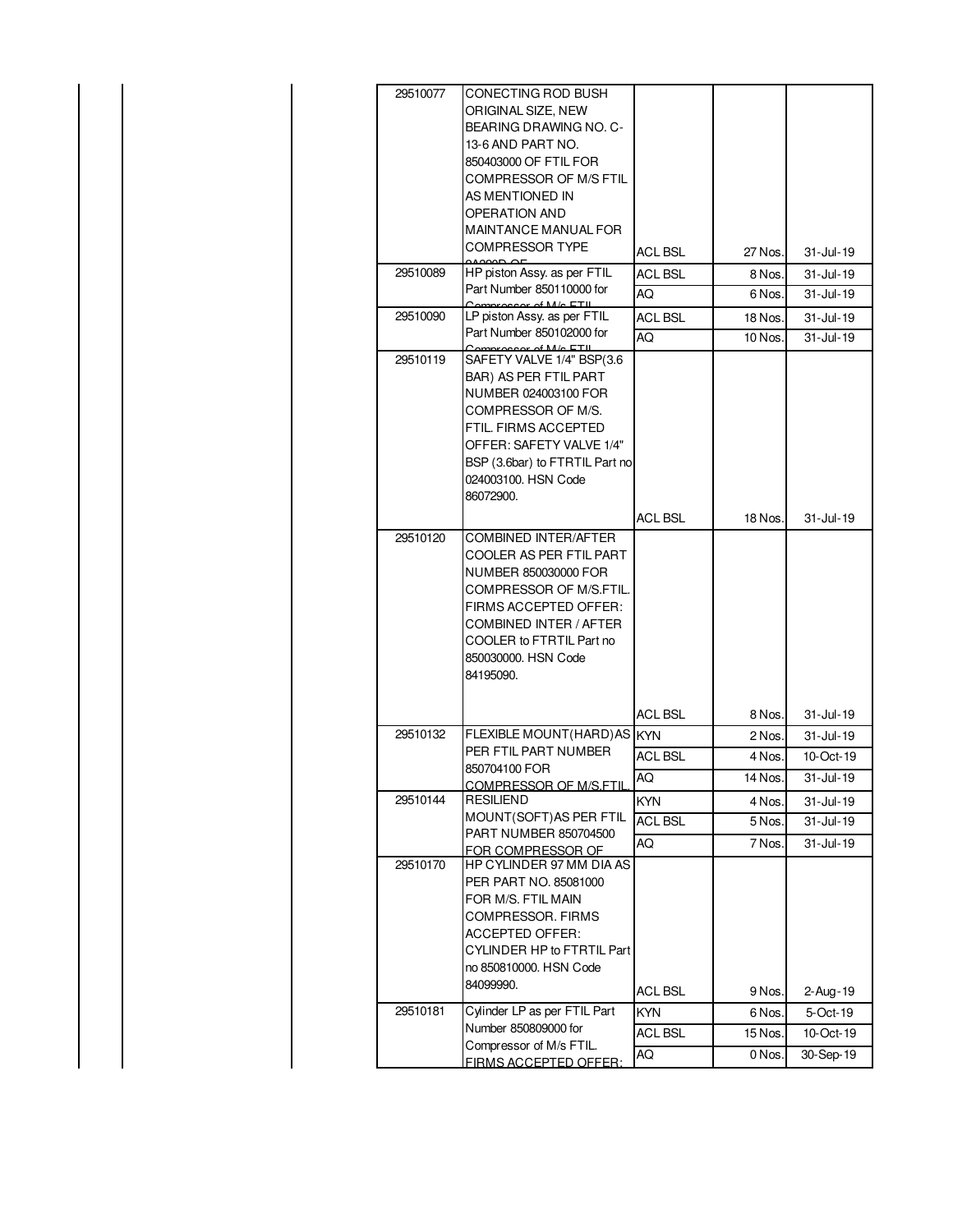|    |                                                                                                                             |                 | 29510200 | Piston Ring pack - LP Cylinder<br>as per FTIL Part Number<br>850201000 for Compressor of<br>M/s FTIL. FIRMS ACCEPTED<br>OFFER: PISTON RING PACK<br>LP CYLINDER to FTRTIL Part<br>no 850201000.HSN Code<br>86072900.             |                              |                   |                            |
|----|-----------------------------------------------------------------------------------------------------------------------------|-----------------|----------|---------------------------------------------------------------------------------------------------------------------------------------------------------------------------------------------------------------------------------|------------------------------|-------------------|----------------------------|
|    |                                                                                                                             |                 | 29510223 | <b>COMPRESSOR CHECK</b>                                                                                                                                                                                                         | <b>ACL BSL</b><br><b>KYN</b> | 16 Nos.<br>2 Nos. | 31-Jul-19<br>$31 -$ Jul-19 |
|    |                                                                                                                             |                 |          | VALVE 1-1/4" FOR E70                                                                                                                                                                                                            | <b>ACL BSL</b>               | 30 Nos.           | 31-Jul-19                  |
|    |                                                                                                                             |                 | 29510235 | OD ALCE CVOTEM AC DED.<br>Air Filter Assly. for Main                                                                                                                                                                            | <b>KYN</b>                   | 2 Nos.            | 31-Jul-19                  |
|    |                                                                                                                             |                 |          | Compressor Make FTRTIL as<br><u>r ETDTIL Dort No</u>                                                                                                                                                                            | <b>ACL BSL</b>               | 9 Nos.            | 31-Jul-19                  |
| 10 | 27183240100809<br>dt.18-FEB-19 on<br>M/s.AIR CONTROL AND<br><b>CHEMICAL ENGG CO</b><br>LTD-AHMEDABAD<br>RITES-CALL RITES-IC | 2492056<br>(FC) | 29440014 | ALUMINIUM IMPELLER FOR<br>OIL COOLING BLOWER<br>UNIT, CENTRIFUGAL<br><b>DESIGNED FOR 3-PHASE</b><br>LOCO MOTIVE AS PER CLW<br>SPECN. NO. CLW/ES/3/0647<br>ALT-E OR LATEST. FIRMs<br><b>ACCEPTED OFFER:</b><br>MAKE/BRAND-ACCEL. | <b>ACL BSL</b>               | 22 Nos.           | 16-Aug-19                  |
| 11 | 41181758100651<br>dt.04-FEB-19 on<br>M/s.ISOVOLTA INDIA<br>PVT LTD-MUMBAI                                                   | 955800          | 41158842 | MICA GLASS FABRIC TAPE<br>MI / GI Gwb 18 SIZE 0.12 X 15<br>MM [in roll of 30 mtr] Spec.<br>HZN 02354 [SHELF LIFE: 12<br>MONTH] MAKE/BRAND:OEM                                                                                   | <b>TMW</b>                   | 75000 MTR         | 30-Aug-19                  |
|    | RITES-CALL RITES-IC                                                                                                         | (FC)            |          |                                                                                                                                                                                                                                 | <b>TMW</b>                   | 75000 MTR         | 30-Nov-19                  |
| 12 | 27183285100660<br>dt.04-FEB-19 on<br>M/s.SECHERON<br><b>HASLER INDIA PRIVATE</b><br><b>LIMITED-GURGAON</b>                  | 6372000         | 29960071 | Maintenance kit (conditional) for ACL BSL<br>main contactor type BPS 15-15<br>C2 for 3- phase locos. Set<br>consists of 22 items 23 nos as<br>per annexure. Accepted Make:<br>M/s. Secheron SA, SWZ.                            |                              | 13 Set            | 30-Apr-19                  |
|    | RITES-CALL RITES-IC                                                                                                         | (FC)            |          |                                                                                                                                                                                                                                 | <b>ACL BSL</b>               | 12 Set            | 28-Jun-19                  |
| 13 | 41183851100667<br>dt.04-FEB-19 on<br>M/s.AMIT INDIA NAME<br><b>PLATES PRIVATE</b><br>LIMITED-NEW DELHI                      | 823112          | 42907743 | LED OUTDOOR fitting of 30<br>W. Conforming to specificatioin<br>No.CEE/CR/LED/2016. The<br>housing of the fitting shall be<br>powder coated. Aluminium<br>Extruded, cover on both sides<br>with extruded aluminium heat si      | CRD                          | 800 Nos.          | 10-Jun-19                  |
|    | RITES-CALL RITES-IC                                                                                                         | (FC)            |          |                                                                                                                                                                                                                                 | AQ                           | 0 Nos.            |                            |
|    |                                                                                                                             |                 |          |                                                                                                                                                                                                                                 | <b>ACL BSL</b>               | 12 Nos.           | 10-Jun-19                  |
|    |                                                                                                                             |                 |          |                                                                                                                                                                                                                                 | <b>MTN</b>                   | 750 Nos.          | 13-Jun-19                  |
| 14 | 18172221100704<br>dt.07-FEB-19 on<br>M/s.PIONEER FIL-MED<br>PVT LTD-NEW DELHI                                               | 3065832         | 16241198 | LONG LIFE LUBE AND FUEL<br>OIL FILTER (TWO PIECE) to<br>EMD PART NO. 40056007.<br>RDSO DRG. NO. SK.DP-3948<br>ALT. NIL OR LATEST. RDSO<br><b>SPECIFICATION</b><br>NO.MP.0.2600.26 (REV.00)                                      | $AMM-D(D)$<br><b>KALYAN</b>  | 243 Nos.          | 31-May-19                  |
|    | RITES-CALL RITES-IC                                                                                                         | (FC)            |          | Sept. 2009 OR LATEST.                                                                                                                                                                                                           | SMM-<br>$D(D)$ PUNE          | 317 Nos.          | 31-May-19                  |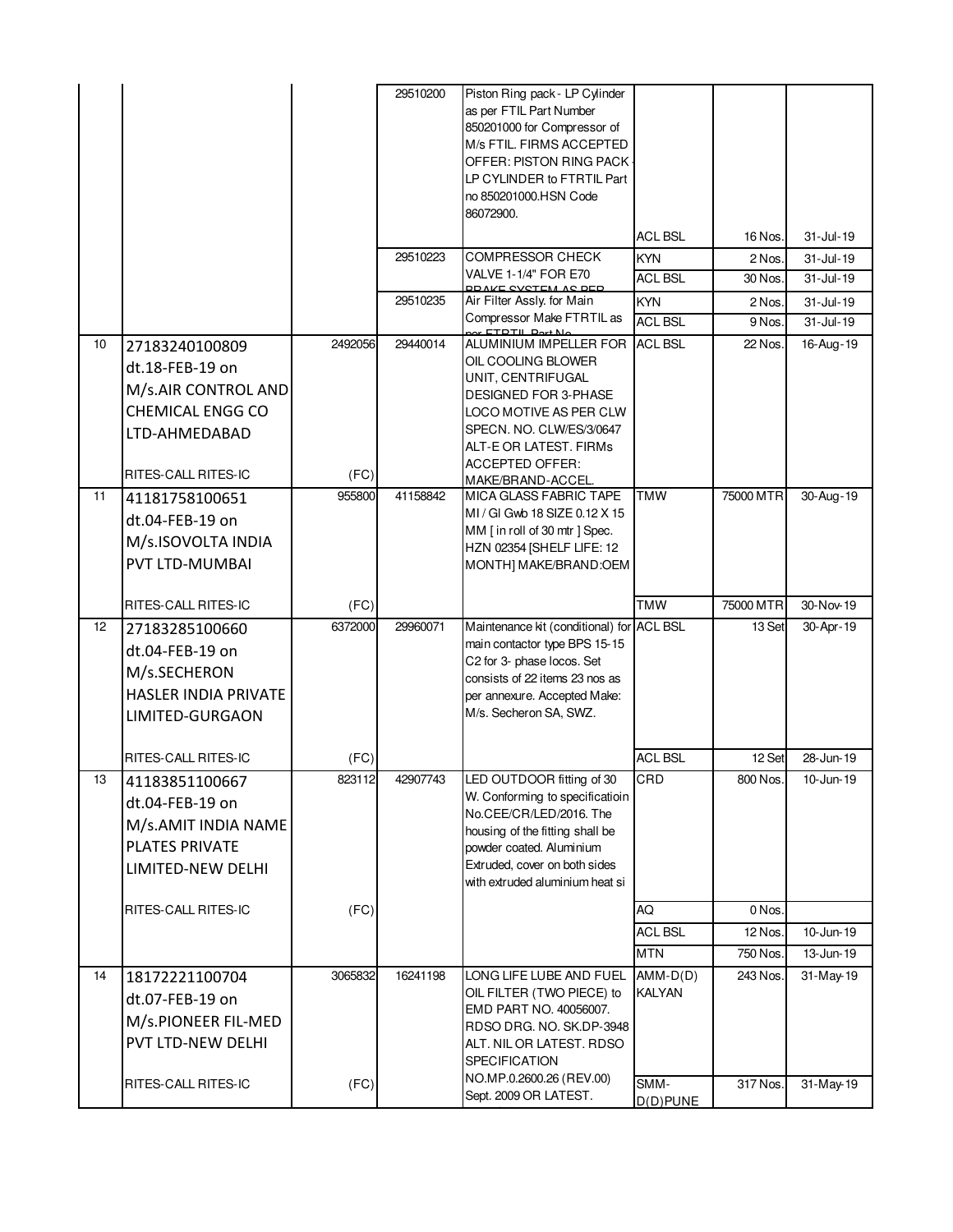| 15 | 42181442100707<br>dt.07-FEB-19 on<br>M/s.SETH TRADERS-<br><b>MUMBAI</b><br>RITES-CALL RITES-IC                       | 4641716<br>(FC) | 31900770 | Panto pan with metalized carbon MTN<br>strips (1800 mm) with Rocker<br>Box assembly of M/s Schunk<br>Make to Drg.No.1-3918.5470.<br>FIRM'S OFFER: WBL 23.03<br><b>SCHUNK MAKE</b><br>PANTOGRAPH WITH PART<br>NO 909010002600. | <b>KALVA</b><br><b>VVH</b><br><b>SNPD</b> | 18 Nos.<br>7 Nos.<br>18 Nos.<br>6 Nos. | 30-Aug-19<br>30-Aug-19<br>31-Aug-19<br>30-Aug-19 |
|----|----------------------------------------------------------------------------------------------------------------------|-----------------|----------|-------------------------------------------------------------------------------------------------------------------------------------------------------------------------------------------------------------------------------|-------------------------------------------|----------------------------------------|--------------------------------------------------|
| 16 | 26191043100858<br>dt.22-FEB-19 on<br>M/s.TRIMURTI<br><b>TRADING COMPANY-</b><br><b>MUMBAI</b>                        | 756132          | 27500100 | Plunger Complete for Rotex<br>magnet valve Model SR.3038<br>Rotex Part No.30/1 to 30/8 of<br>Rotex Model Sr.No.3038 Used<br>in Pneumatic Circuit of EP<br>Contactor of WCAM/3 &<br>WCAG/1 loco.                               | <b>KYN</b>                                | 672 Nos.                               | 23-Aug-19                                        |
|    | RITES-CALL RITES-IC                                                                                                  | (FC)            |          |                                                                                                                                                                                                                               | CLA                                       | 19 Nos.                                | 23-Aug-19                                        |
| 17 | 43181129100868<br>dt.25-FEB-19 on<br>M/s.AMARA RAJA<br><b>BATTERIES LTD-</b><br><b>CHENNAI</b>                       | 61286113        | 45178460 | 110V/120AH CAPACITY<br><b>VALVE REGULATED LEAD</b><br>ACID BATTERIES FOR TL<br>COACHES IN SETS OF 19<br>MODULES [6 VOLTS PER<br>MODULE], IN CHARGED                                                                           | <b>ACL BSL</b><br><b>PUNE</b>             | 1614 Nos.<br>24 Set                    | 23-Aug-19<br>2-Apr-19                            |
|    | RITES-CALL RITES-IC                                                                                                  | (FC)            |          | CONDITION, WITH INTER<br>CELL CONNECTOR AS PER                                                                                                                                                                                | <b>PUNE</b>                               | 24 Set                                 | 31-Aug-19                                        |
|    |                                                                                                                      |                 |          | RDSO SPECIFICATION No.                                                                                                                                                                                                        | <b>MTN</b>                                | <b>116 Set</b>                         | $30 - Jun-19$                                    |
|    |                                                                                                                      |                 |          | RDSO/PE                                                                                                                                                                                                                       | <b>MTN</b>                                | 97 Set                                 | 30-Sep-19                                        |
|    |                                                                                                                      |                 |          |                                                                                                                                                                                                                               | <b>MTN</b>                                | 97 Set                                 | 31-Dec-19                                        |
|    |                                                                                                                      |                 |          |                                                                                                                                                                                                                               | <b>MTN</b>                                | 78 Set                                 | 31-Jan-20                                        |
| 18 | 18193332100872<br>dt.25-FEB-19 on<br>M/s.TRINITY HOUSE<br>(INDIA) PVT. LTD.-<br><b>MUMBAI</b>                        | 607409          | 17380248 | VALVE ASSEMBLY HP<br><b>DISCHARGE FOR</b><br><b>COMPRESSOR AIR -</b><br>WLNA9BB TO EMD Part No<br>8424969 / DLW PT. No.<br>17380248. Firm's accepted offer                                                                    | <b>GPR PA</b>                             | 13 Nos.                                | 31-Aug-19                                        |
|    | RITES-CALL RITES-IC                                                                                                  | (FC)            |          | : - ELGI MAKE HP DISCH<br>VALVE PART NO                                                                                                                                                                                       | <b>DLS KYN</b>                            | 13 Nos.                                | 31-Aug-19                                        |
| 19 | 43181136100910<br>dt.28-FEB-19 on<br>M/s.HBL POWER<br><b>SYSTEMS LTD-</b><br><b>HYDERABAD</b><br>RITES-CALL RITES-IC | 1734656<br>(PX) | 45170137 | MAINTENANCE FREE<br>BATTERY [VRLA] OF 12<br>VOLTS 26 AH FOR UPS OF<br>PRS AND UTS SIMILAR TO<br>MAKE: 1] AMRON QUANTA<br>A/026, 12V/26AH 2] HBLTP26;<br>3] EXIDE POWER SAFE EP-26 KWV<br>12W. Firm's offer - Model            | <b>KWV</b>                                | 100 Nos.<br>450 Nos.                   | 30-Apr-19<br>30-Jun-19                           |
|    |                                                                                                                      |                 |          | OPTI <sub>26</sub>                                                                                                                                                                                                            | <b>KWV</b>                                | 250 Nos.                               | 30-Jun-20                                        |
| 20 | 42182033100911<br>dt.28-FEB-19 on<br>M/s.KOLLEY<br>ENTERPRISE-HOWRAH<br>RITES-CALL                                   | 1830219<br>(FC) | 31357957 | 203 mm AIR BRAKE<br><b>CYLINDER ASSEMBLY [WITH</b><br>SLACK ADJUSTER] TO<br>RDSO DRG. NO. SK-81200<br>ALT-5, ITEM NO.1 TO 61,<br>EXCEPT ITEM NO. 17.<br><b>MATERIAL AND</b><br>SPECIFICATION AS PER                           | <b>MTN</b>                                | 234 Nos.                               | 15-Apr-19                                        |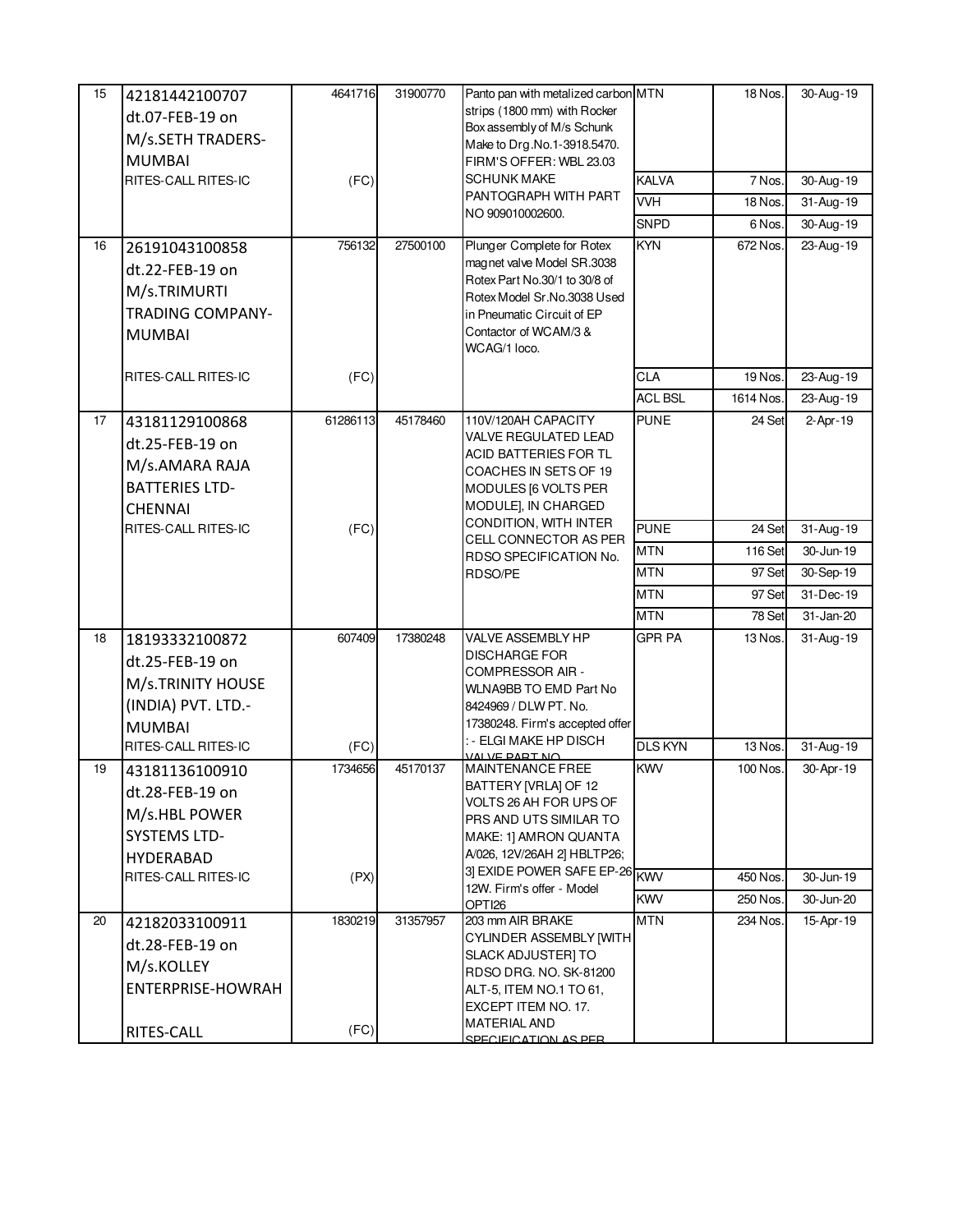| 21 | 41181649100713<br>dt.07-FEB-19 on<br>M/s.RUBY MICA<br><b>COMPANY LIMITED-</b><br><b>GIRIDIH</b><br>RITES-CALL RITES-IC                | 1237920<br>(FC)     | 41077660 | " FLEXIBLE MICA SHEET [<br>MP- 60 - FCZ ] SIZE 0.25 MM<br>THICK X 910 MM WIDE X 910<br>MM LONG CONFORMING<br>TO SPEC. No. AO-268 ALT-2<br>OR LATEST                                                                                                | <b>TMW</b>                                    | 1227 Nos.                            | 31-May-19                                        |
|----|---------------------------------------------------------------------------------------------------------------------------------------|---------------------|----------|----------------------------------------------------------------------------------------------------------------------------------------------------------------------------------------------------------------------------------------------------|-----------------------------------------------|--------------------------------------|--------------------------------------------------|
| 22 | 38181079100730<br>dt.08-FEB-19 on<br>M/s.S.K. ENGINEERS-<br><b>KOLKATA</b>                                                            | 639576<br>(FP)      | 30070363 | ANCHOR LINK TO ICF DRG.<br>NO. T-0-7-603 ALT- B/15 [COL-<br>I]. MATERIAL<br>SPECIFICATION AS PER<br>DRG.                                                                                                                                           | <b>MTN</b><br><b>PR</b>                       | 233 Nos.<br>570 Nos.                 | 31-May-20<br>31-May-20                           |
|    | RITES-CALL                                                                                                                            |                     |          |                                                                                                                                                                                                                                                    | <b>WB</b>                                     | 55 Nos.                              | 31-May-20                                        |
|    |                                                                                                                                       |                     |          |                                                                                                                                                                                                                                                    | <b>PUNE</b>                                   | 6 Nos.                               | 31-May-20                                        |
| 23 | 10181579100752<br>dt.11-FEB-19 on<br>M/s.SCHAEFFLER INDIA<br>LIMITED-VADODARA                                                         | 1289484             | 10854216 | Set of Axle box bearing and<br>components consisting of :- 1)<br>Roller bearing with lipped racer<br>to FAG drg. no. WJ150 x 270 M.<br>1C4 - 01 No. per set. 2) Roller<br>bearing with plain racer to FAG                                          | <b>ACL BSL</b>                                | 12 Set                               | 30-May-20                                        |
|    | RITES-CALL                                                                                                                            | (FP)                |          | drg. no. WJP1                                                                                                                                                                                                                                      | PR                                            | 44 Set                               | 30-May-20                                        |
| 24 | 27183240100810<br>dt.18-FEB-19 on<br>M/s.R.P.MACHINE<br><b>TOOLS-GAZIABAD</b><br>RITES-CALL RITES-IC                                  | 12913381.92<br>(PC) | 29440014 | ALUMINIUM IMPELLER FOR<br>OIL COOLING BLOWER<br>UNIT, CENTRIFUGAL<br><b>DESIGNED FOR 3-PHASE</b><br>LOCO MOTIVE AS PER CLW<br>SPECN. NO. CLW/ES/3/0647                                                                                             | <b>ACL BSL</b><br><b>ACL BSL</b>              | 24 Nos.<br>24 Nos.                   | 30-Jun-19<br>30-Sep-19                           |
|    |                                                                                                                                       |                     |          | ALT-E OR LATEST. FIRMs                                                                                                                                                                                                                             | <b>ACL BSL</b>                                | 24 Nos.                              | 31-Dec-19                                        |
|    |                                                                                                                                       |                     |          | <b>ACCEPTED OFFER:</b><br>MAKE/BRAND-RPMT.                                                                                                                                                                                                         | AQ                                            | 6 Nos.                               | 30-Jun-19                                        |
|    |                                                                                                                                       |                     |          |                                                                                                                                                                                                                                                    | AQ                                            | 5 Nos.                               | 30-Sep-19                                        |
|    |                                                                                                                                       |                     |          |                                                                                                                                                                                                                                                    | AQ                                            | 5 Nos.                               | 31-Dec-19                                        |
|    |                                                                                                                                       |                     |          |                                                                                                                                                                                                                                                    | <b>ACL BSL</b>                                | 26 Nos.                              | 30-May-20                                        |
| 25 | 27181041100812<br>dt.18-FEB-19 on<br>M/s.INDORE<br>NITRIDERS-INDORE                                                                   | 7085400             | 25058058 | SET OF ITEMS FOR<br>SUSPENSION UNIT OF<br>WHEEL SET FOR HITACHI<br>TM TYPE HS 15250A AS PER<br>SKETCH, No:ELW/BSL/SK                                                                                                                               | <b>ACL BSL</b>                                | 28 Set                               | 30-Sep-19                                        |
|    | RITES-CALL RITES-IC                                                                                                                   | (FC)                |          | NO: 6013 ALT-4. ONE SET                                                                                                                                                                                                                            | <b>ACL BSL</b>                                | 28 Set                               | 31-Dec-19                                        |
| 26 | 27183904100813<br>dt.18-FEB-19 on<br>M/s.VISHNU FORGE<br><b>INDUSTRIES LIMITED-</b><br><b>BANGALORE</b><br><b>RITES-CALL RITES-IC</b> | 12700800<br>(FC)    | 29948150 | <b>SET OF SHAFT AND</b><br>ASSEMBLED DUMMY<br>PINION FOR 3-PHASE TM<br>TYPE 6FRA 6068. SHAFT AS<br>PER DRG.No. 1TMW/DRG/3-<br>phase/009 AND SPEC No.<br>4TMS.096.071 REV-0 Alt-1.<br><b>FORGING CONFORMING</b><br>TO SPEC No. 4TMS.096.051<br>REV- | TMW<br><b>TMW</b><br><b>TMW</b><br><b>TMW</b> | 50 Set<br>50 Set<br>46 Set<br>46 Set | 23-Sep-19<br>30-Sep-19<br>31-Dec-19<br>31-Mar-20 |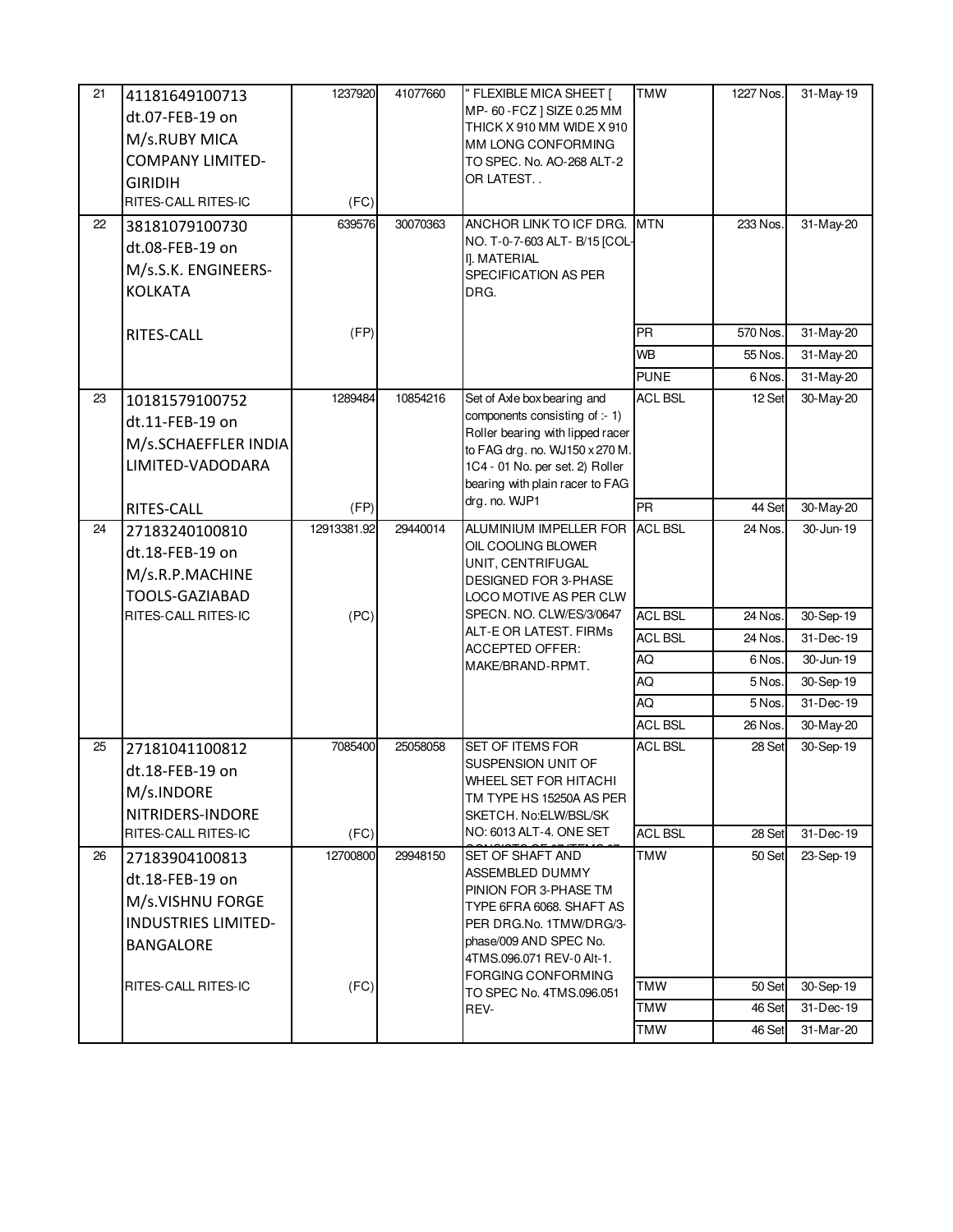| 27 | 75182078100820              | 25402688.64 | 75403043 | <b>VINYL COATED</b>                                       | <b>MTN</b>     | 42824 MTR | 21-May-19     |
|----|-----------------------------|-------------|----------|-----------------------------------------------------------|----------------|-----------|---------------|
|    |                             |             |          | <b>UPHOLSTERY FABRIC</b>                                  |                |           |               |
|    | dt.18-FEB-19 on             |             |          | [ARTIFICIAL LEATHER]                                      |                |           |               |
|    | M/s.RESPONSIVE              |             |          | AGAINST RDSO SPECN. NO.                                   |                |           |               |
|    | <b>INDUSTRIES LTD-</b>      |             |          | RDSO/2008/CG-07 WITH<br>CORRIGENDUM NO. 1. OF             |                |           |               |
|    | <b>MUMBAI</b>               |             |          | MAY -2015 AND                                             |                |           |               |
|    | RITES-CALL RITES-IC         | (PC)        |          | AMENDMENT SLIP NO. 05                                     | <b>MTN</b>     | 42823 MTR | 31-Jul-19     |
|    |                             |             |          | OF AUG-2016. SHADE,                                       | <b>MTN</b>     | 42824 MTR | 30-Sep-19     |
|    |                             |             |          | <b>COLOUR AND PATTERN AS</b><br><b>PER</b>                | <b>MTN</b>     | 42823 MTR | 30-Nov-19     |
|    |                             |             |          |                                                           | <b>VVH</b>     | 976 MTR   | 21-May-19     |
|    |                             |             |          |                                                           | <b>KWV</b>     | 42 MTR    | $21 - May-19$ |
|    |                             |             |          |                                                           | <b>KALVA</b>   | 441 MTR   | 21-May-19     |
|    |                             |             |          |                                                           | <b>WB</b>      | 347 MTR   | 31-May-19     |
|    |                             |             |          |                                                           | <b>WB</b>      | 347 MTR   | 31-Jul-19     |
|    |                             |             |          |                                                           | <b>WB</b>      | 347 MTR   | 30-Sep-19     |
|    |                             |             |          |                                                           | <b>WB</b>      | 347 MTR   | 30-Nov-19     |
|    |                             |             |          |                                                           | <b>SNPD</b>    | 102 MTR   | 21-May-19     |
|    |                             |             |          |                                                           | <b>PUNE</b>    | 300 MTR   | 21-May-19     |
|    |                             |             |          |                                                           | <b>LTT</b>     | 5000 MTR  | 31-Mar-20     |
|    |                             |             |          |                                                           | <b>MTN</b>     | 30466 MTR | 30-Apr-20     |
| 28 | 27181856100859              | 678264      | 23448763 | Impeller for T.M. Blower type                             | <b>KYN</b>     | 15 Nos.   | 30-Sep-19     |
|    | dt.22-FEB-19 on             |             |          | MLBR 42-5-1-44 VMT (Flakt                                 |                |           |               |
|    | M/s.R.P.MACHINE             |             |          | Make) as per Drg. No.<br>ELW/BSL/WAM4/3/124.274.          |                |           |               |
|    | <b>TOOLS-GAZIABAD</b>       |             |          | Firms Accepted Offer:                                     |                |           |               |
|    | RITES-CALL RITES-IC         | (FC)        |          | Make/Brand-RPMT.                                          | <b>KYN</b>     | 15 Nos.   | 31-Jan-20     |
|    |                             |             |          |                                                           | <b>ACL BSL</b> | 10 Nos.   | 30-Sep-19     |
|    |                             |             |          |                                                           | <b>ACL BSL</b> | 10 Nos.   | 31-Jan-20     |
| 29 | 27181629100865              | 913792      | 25738070 | <b>BREATHER ASSEMBLY</b>                                  | <b>ACL BSL</b> | 60 Nos.   | 31-May-19     |
|    | dt.22-FEB-19 on             |             |          | WITHOUT CHARGE FOR                                        |                |           |               |
|    | M/s.YOGYA                   |             |          | LOCO TRANSFORMER                                          |                |           |               |
|    | ENTERPRISES-JHANSI          |             |          | <b>CONSERVETOR AS PER</b><br><b>RDSO DRG NO.SKEL-</b>     |                |           |               |
|    |                             |             |          | 4895. Firms Accepted Offer:                               |                |           |               |
|    | <b>RITES-CALL RITES-IC</b>  | (FC)        |          | Make/Brand: YOGYA.                                        | <b>KYN</b>     | 4 Nos.    | 31-May-19     |
| 30 | 42181562100883              | 720274      | 31900367 | <b>KIT OF PRESSURE</b>                                    | <b>MTN</b>     | 17 Set    | 30-May-19     |
|    | dt.26-FEB-19 on             |             |          | REGULATOR AND SWITCH                                      |                |           |               |
|    | M/s.AUTOMETERS              |             |          | ASSEMBLY AS PER [1] BT PT                                 |                |           |               |
|    | <b>ALLIANCE LTD-NOIDA</b>   |             |          | No.300146- R1 AND [2] SG<br>300147 - R1 OR AAL PT NO. [1] |                |           |               |
|    |                             |             |          | SG 300147R0001 AND [2]                                    |                |           |               |
|    | RITES-CALL RITES-IC         | (FC)        |          | SG300146R0001 FOR SINGLE                                  |                |           |               |
| 31 | 27183286100610              | 5668071     | 29960083 | ROTTEL VOR TVDE VORA<br>Maintenance Kit for contactor     | <b>ACL BSL</b> | 25 Set    | 28-Jun-19     |
|    | dt.01-FEB-19 on             |             |          | for filter ON-OFF adoption type                           |                |           |               |
|    |                             |             |          | BPS 30.06S, consisting of 11                              |                |           |               |
|    | M/s.SECHERON                |             |          | items, 01 No. each as per                                 |                |           |               |
|    | <b>HASLER INDIA PRIVATE</b> |             |          | Annexure. Firms Accepted<br>Offer: Maintenance Kit for    |                |           |               |
|    | LIMITED-GURGAON             |             |          | contactor for filter ON-OFF ado                           |                |           |               |
|    |                             |             |          |                                                           |                |           |               |
|    | RITES-CALL RITES-IC         | (FC)        |          |                                                           |                |           |               |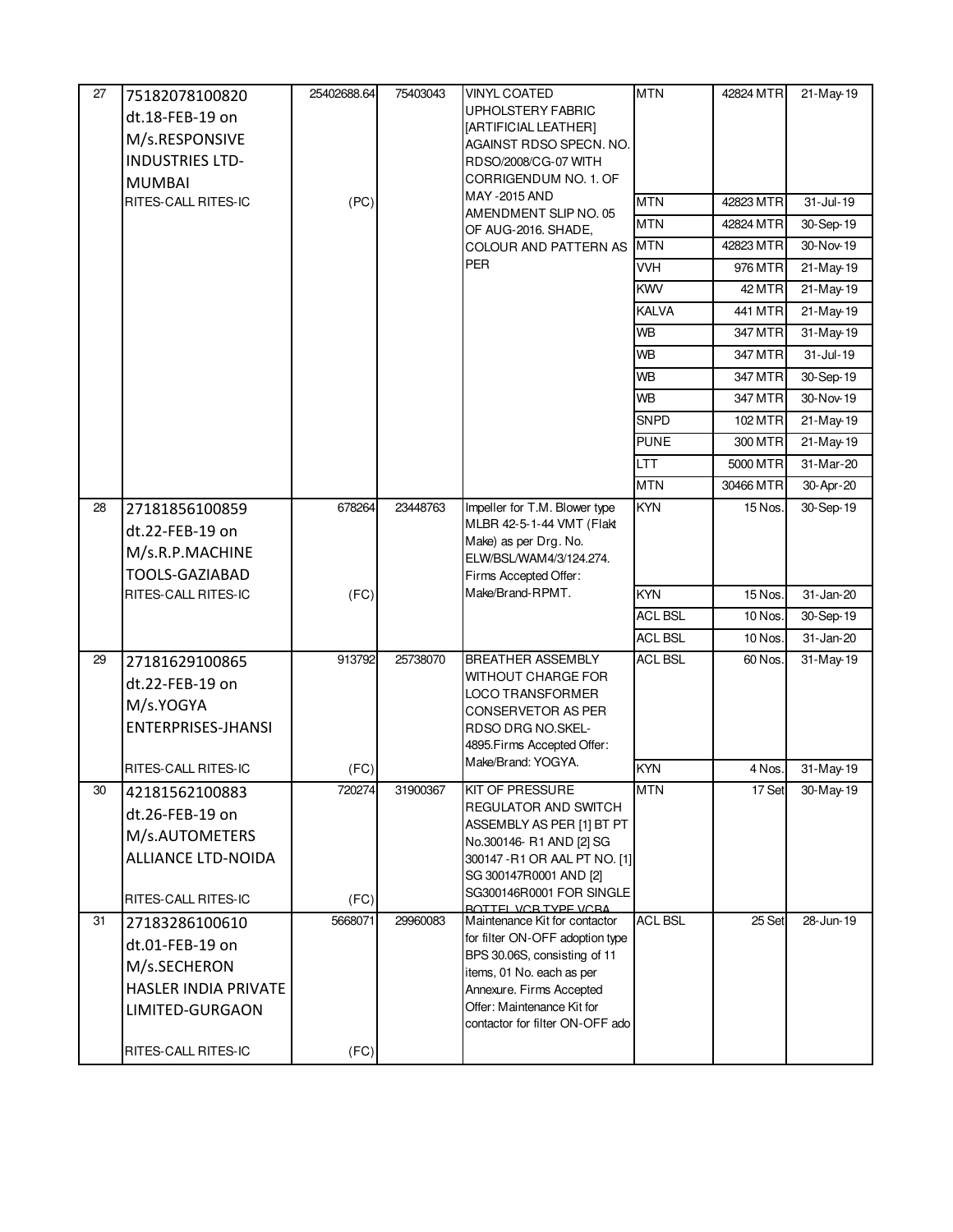| 32 | 80183147700673<br>dt.04-FEB-19 on<br>M/s.Secretary<br>(Stores), Railway<br>Board, New Delhi<br>RITES-CALL                      | 11003562<br>(FP)   | 80031365 | Grease for Application on<br>Traction Motor Gear case of<br>ALCo Diesel Locos:<br>SERVOCOAT 170-T<br>(IOC)/BLUE COAT-'3' (BL &<br>CO.)/MAK CAMEX<br>COMPOUND-(G)<br>(BPC)/Balmerol prototrac lube<br>of (M/s BL & co                   | <b>KYN</b><br><b>KYN</b><br><b>CLA</b><br>CLA<br>AQ<br>AQ<br><b>DLS KYN</b><br><b>DLS KYN</b><br><b>GPR PA</b><br><b>ACL BSL</b><br><b>ACL BSL</b> | 2937 Kgs.<br>16500 Kgs.<br>571 Kgs.<br>3375 Kgs.<br>8481 Kgs.<br>5250 Kgs.<br>2427 Kgs.<br>18000 Kgs.<br>8583 Kgs.<br>26830 Kgs.<br>29145 Kgs. | 31-Mar-19<br>4-May-20<br>31-Mar-19<br>4-May-20<br>31-Mar-19<br>4-May-20<br>31-Mar-19<br>4-May-20<br>4-May-20<br>31-Mar-19<br>4-May-20 |
|----|--------------------------------------------------------------------------------------------------------------------------------|--------------------|----------|----------------------------------------------------------------------------------------------------------------------------------------------------------------------------------------------------------------------------------------|----------------------------------------------------------------------------------------------------------------------------------------------------|------------------------------------------------------------------------------------------------------------------------------------------------|---------------------------------------------------------------------------------------------------------------------------------------|
| 33 | 27182174100677<br>dt.05-FEB-19 on<br>M/s.RIVER<br><b>ENGINEERING PVT LTD-</b><br><b>NOIDA</b><br>RITES-CALL                    | 925309<br>(FC)     | 23561853 | <b>CONNECTING TERMINAL</b><br>COMPLETE TO M/s BT Pt.<br>No. S-1225, DRG.No.<br>AG546099 R1 OR M/s AAL Pt.<br>No. G.1225 DRG No.<br>9980383472801 SPARE FOR<br>TAP CHANGER TYPE No. 32.<br>Firms Accepted Offer:<br>Connection terminal | <b>KYN</b><br><b>ACL BSL</b><br><b>ACL BSL</b><br>AQ                                                                                               | 12 Nos.<br>49 Nos.<br>188 Nos.<br>11 Nos.                                                                                                      | 30-Jun-19<br>10-May-19<br>$\overline{30}$ -Jun-19<br>10-May-19                                                                        |
| 34 | 38183327100725<br>dt.08-FEB-19 on<br>M/s.INDORUB<br>INDUSTRIES-GURGAON<br><b>RITES-CALL</b>                                    | 2513797.65<br>(PC) | 38164681 | <b>AIR BRAKE HOSE</b><br>COUPLING FOR BRAKE PIPE<br>TO RDSO DRG.NO.SK-73547,<br>ALT.13 OR LATEST.<br><b>MATERIAL AND</b><br>SPECIFICATION: RDSO<br>SPECIFICATION NO. 02-ABR-<br>02 WITH AMENDMENT NO. 4<br>OF SEPT.L-2016 OR LATEST.   | <b>MTN</b><br>SIG/BSL<br><b>PUNE</b><br><b>KWV</b>                                                                                                 | 683 Nos.<br>700 Nos.<br>315 Nos.<br>355 Nos.                                                                                                   | 20-Jun-19<br>20-Jun-19<br>20-Jun-19<br>31-May-19                                                                                      |
| 35 | 42181107100886<br>dt.26-FEB-19 on<br>M/s.GABRIEL INDIA<br>LIMITED-PUNE<br>RITES-CALL RITES-IC                                  | 5919837<br>(FC)    | 31050554 | <b>VERTICAL DAMPER FOR</b><br>SECONDARY AIR SPRING<br><b>SUSPENSION</b><br>ARRANGEMENT TO DRG.<br>NO. DMU/DPC5-0-5-<br>503/ITEM-2 ALT-k/6, ITEM                                                                                        | <b>MTN</b><br><b>MTN</b>                                                                                                                           | 616 Nos.<br>523 Nos.                                                                                                                           | 31-Mar-20<br>31-May-19                                                                                                                |
| 36 | 42181107100887<br>dt.26-FEB-19 on<br>M/s.INDIA AUTO<br><b>INDUSTRIES PVT. LTD.-</b><br><b>NEW DELHI</b><br>RITES-CALL RITES-IC | 3939012<br>(FC)    | 31050554 | VERTICAL DAMPER FOR<br>SECONDARY AIR SPRING<br><b>SUSPENSION</b><br>ARRANGEMENT TO DRG.<br>NO. DMU/DPC5-0-5-<br>503/ITEM-2 ALT-k/6, ITEM<br>NO.2 AND GUARANTEE<br>SHALL BE AS PER CLAUSE 8                                             | <b>MTN</b><br>KALVA<br><b>SNPD</b>                                                                                                                 | 117 Nos.<br>43 Nos.<br>126 Nos.                                                                                                                | 31-May-19<br>31-May-19<br>31-May-19                                                                                                   |
|    |                                                                                                                                |                    |          | OF SPECIFICATION C-8703<br>[REV.2] WITH AMTD                                                                                                                                                                                           | <b>VVH</b>                                                                                                                                         | 62 Nos.                                                                                                                                        | 31-May-19                                                                                                                             |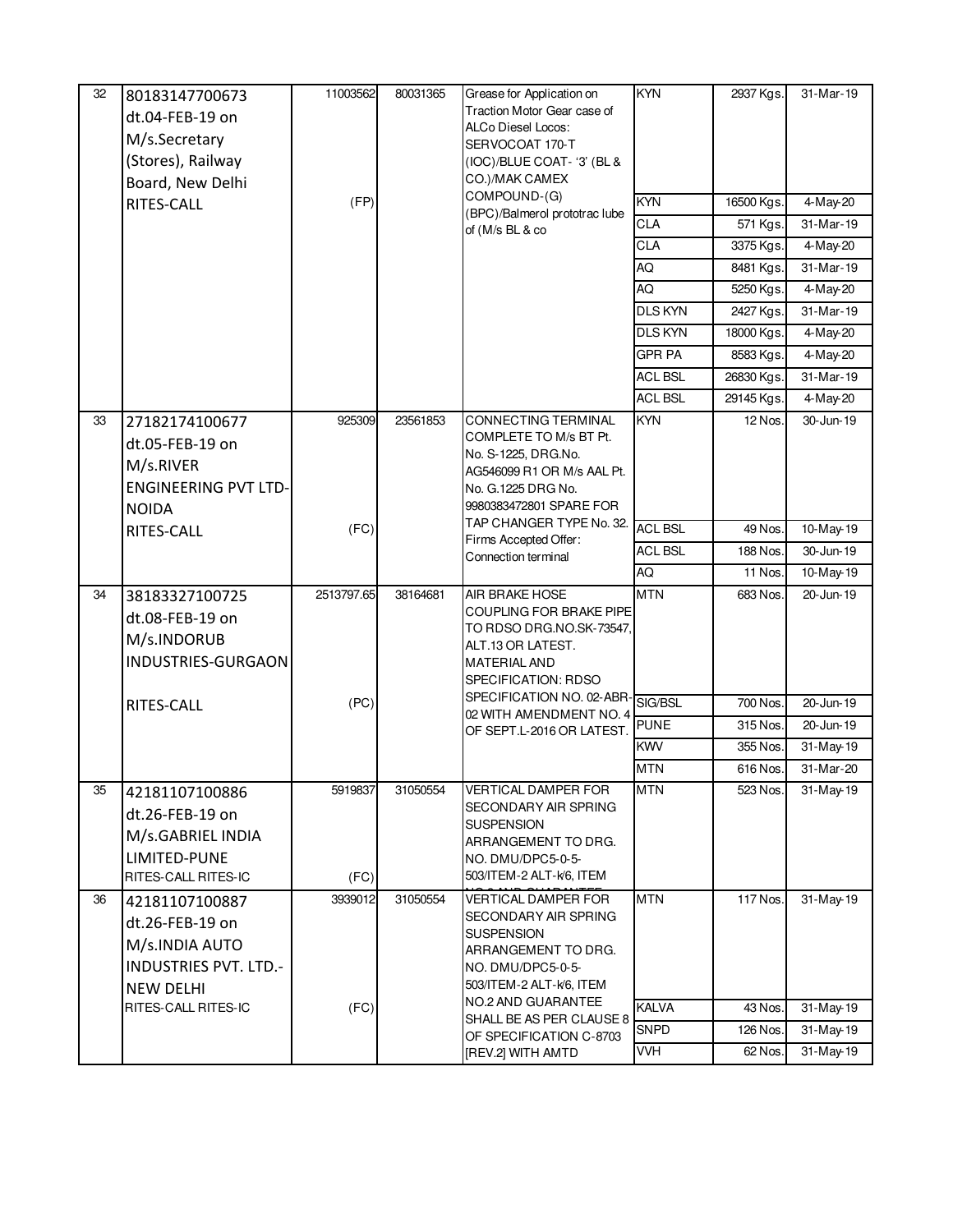| 37 | 11163235100900             | 1083600  | 38130750 | UNCOUPLING GEAR                                              | $SMM-D(S)$     | 3000 Nos.  | 9-Dec-19  |
|----|----------------------------|----------|----------|--------------------------------------------------------------|----------------|------------|-----------|
|    | dt.28-FEB-19 on            |          |          | ARRANGEMENT OF                                               | <b>BSL</b>     |            |           |
|    | M/s.MELBROW                |          |          | <b>WAGONS BEARING PIECE</b>                                  |                |            |           |
|    | <b>ENGINEERING WORKS</b>   |          |          | ASSEMBLY SHALL BE<br>CONSISTING OF                           |                |            |           |
|    |                            |          |          | FOLLOWING 04 ITEMS.                                          |                |            |           |
|    | PVT. LTD.-KOLKATA          |          |          | [1] Bearing piece to RDSO                                    |                |            |           |
|    |                            |          |          | Drawing No. WD-00046-S-01-                                   |                |            |           |
|    | RITES-CALL                 | (FX)     |          | Alt.3 Item No. 4. [part Drg. No.                             |                |            |           |
| 38 | 70181463100901             | 750186   | 72208715 | H.S.S. (6-5-2) TWIST DRILL                                   | CRD            | 530 Nos.   | 19-Jul-19 |
|    | dt.28-FEB-19 on            |          |          | TAPER SHANK AS PER IS:<br>5103/1969 SIZE: DIA 27 MM.         |                |            |           |
|    | M/s.SIDDHI VINAYAK         |          |          | Firms Offer :- Brand -                                       |                |            |           |
|    | ENTERPRISES-MUMBAI         |          |          | J.K.manufactured by. J.K. Files                              |                |            |           |
|    |                            |          |          | India Ltd.                                                   |                |            |           |
|    |                            |          |          |                                                              |                |            |           |
|    | RITES-CALL RITES-IC        | (FC)     |          |                                                              |                |            |           |
| 39 | 79192366200915             | 1015520  | 79315264 | Industrial Safety Shoes as per                               | <b>MTN</b>     | 1154 Pairs | 30-Jun-19 |
|    | dt.28-FEB-19 on            |          |          | IS 15298/2011 to Size No. 6 to<br>CR specifications No.      |                |            |           |
|    | M/s.KAY KAY                |          |          | <b>CR/Safety Shoes</b>                                       |                |            |           |
|    | INDUSTRIES., KANPUR-       |          |          | Specifications/2013 as per                                   |                |            |           |
|    |                            |          |          | attached annexure. Accepted                                  |                |            |           |
|    | RITES-CALL                 | (FC)     |          | Description as per GeM                                       |                |            |           |
| 40 | 18182208100920             | 1514471  | 17860878 | Contract No GEMC, 5116<br>CARTRIDGE TAPER                    | DYCMM(M)       | 35 Nos.    | 30-Apr-19 |
|    | dt.28-FEB-19 on            |          |          | ROLLER BEARING 6 1/2" X                                      | <b>PAREL</b>   |            |           |
|    | M/s.NATIONAL               |          |          | 12" CLASS F 'SUITABLE FOR                                    |                |            |           |
|    | <b>ENGINEERING</b>         |          |          | EMD LOCO. DLW DRG. NO                                        |                |            |           |
|    |                            |          |          | 1702008 ALT (B) OR LATEST.<br>DLW PT. NO.17021170 ITEM       |                |            |           |
|    | <b>INDUSTRIES LTD.-</b>    |          |          | 4. Firm's accepted offer :-                                  |                |            |           |
|    | <b>JAIPUR</b>              |          |          | "NBC" Make Drawing No.                                       |                |            |           |
|    | RITES-CALL RITES-IC        | (FC)     |          | RBSD-7053                                                    |                |            |           |
| 41 | 27183915100749             | 3400530  | 29740022 | Inverter module auxiliary                                    | <b>ACL BSL</b> | 5 Nos.     | 15-Feb-20 |
|    | dt.11-FEB-19 on            |          |          | converter (BUR) (POS No.<br>50.12) ABB Document No.          |                |            |           |
|    | M/s.ELMEC COM              |          |          | HIET 430751R0004 or latest.                                  |                |            |           |
|    | AGENCIES-MALAD(W),         |          |          | FIRMs ACCEPTED OFFER:                                        |                |            |           |
|    | <b>MUMBAI</b>              |          |          | <b>INVERTER MODULE AUX.</b>                                  |                |            |           |
|    |                            |          |          | CONVERTER [BUR] [POS                                         |                |            |           |
|    | RITES-CALL                 | (FP)     |          | NO.50.12] AS PER ABB<br>DOCUMENT NO.                         |                |            |           |
| 42 | 79182369200762             | 1214400  | 79315290 | Industrial Safety Shoes as per                               | <b>MTN</b>     | 1380 Pairs | 8-Jun-19  |
|    | dt.12-FEB-19 on            |          |          | IS 15298/2011 to Size No.9 to                                |                |            |           |
|    | M/s.KAY KAY                |          |          | CR specifications No.                                        |                |            |           |
|    | <b>INDUSTRIES-KANPUR</b>   |          |          | <b>CR/Safety Shoes</b>                                       |                |            |           |
|    |                            |          |          | Specifications/2013 as per<br>attached annexure. Description |                |            |           |
|    |                            |          |          | as per GeM: Safety footwear- as                              |                |            |           |
|    | RITES-CALL                 | (FC)     |          | ner GeM Sne                                                  |                |            |           |
| 43 | 27181041100811             | 13875575 | 25058058 | SET OF ITEMS FOR<br>SUSPENSION UNIT OF                       | <b>ACL BSL</b> | 35 Set     | 15-Nov-19 |
|    | dt.18-FEB-19 on            |          |          | WHEEL SET FOR HITACHI                                        |                |            |           |
|    | M/s.KAY PEE                |          |          | TM TYPE HS 15250A AS PER                                     |                |            |           |
|    | <b>EQUIPMENTS PVT LTD-</b> |          |          | SKETCH. No:ELW/BSL/SK                                        |                |            |           |
|    | <b>HOWRAH</b>              |          |          | NO: 6013 ALT-4. ONE SET                                      |                |            |           |
|    | RITES-CALL                 | (FC)     |          | CONSISTS OF 07 ITEMS 07                                      | <b>ACL BSL</b> | 35 Set     | 31-Dec-19 |
|    |                            |          |          | NOs. AS UNDER: (1)<br>SUSPENSION TUBE.                       | <b>ACL BSL</b> | 35 Set     | 31-Mar-20 |
|    |                            |          |          |                                                              |                |            |           |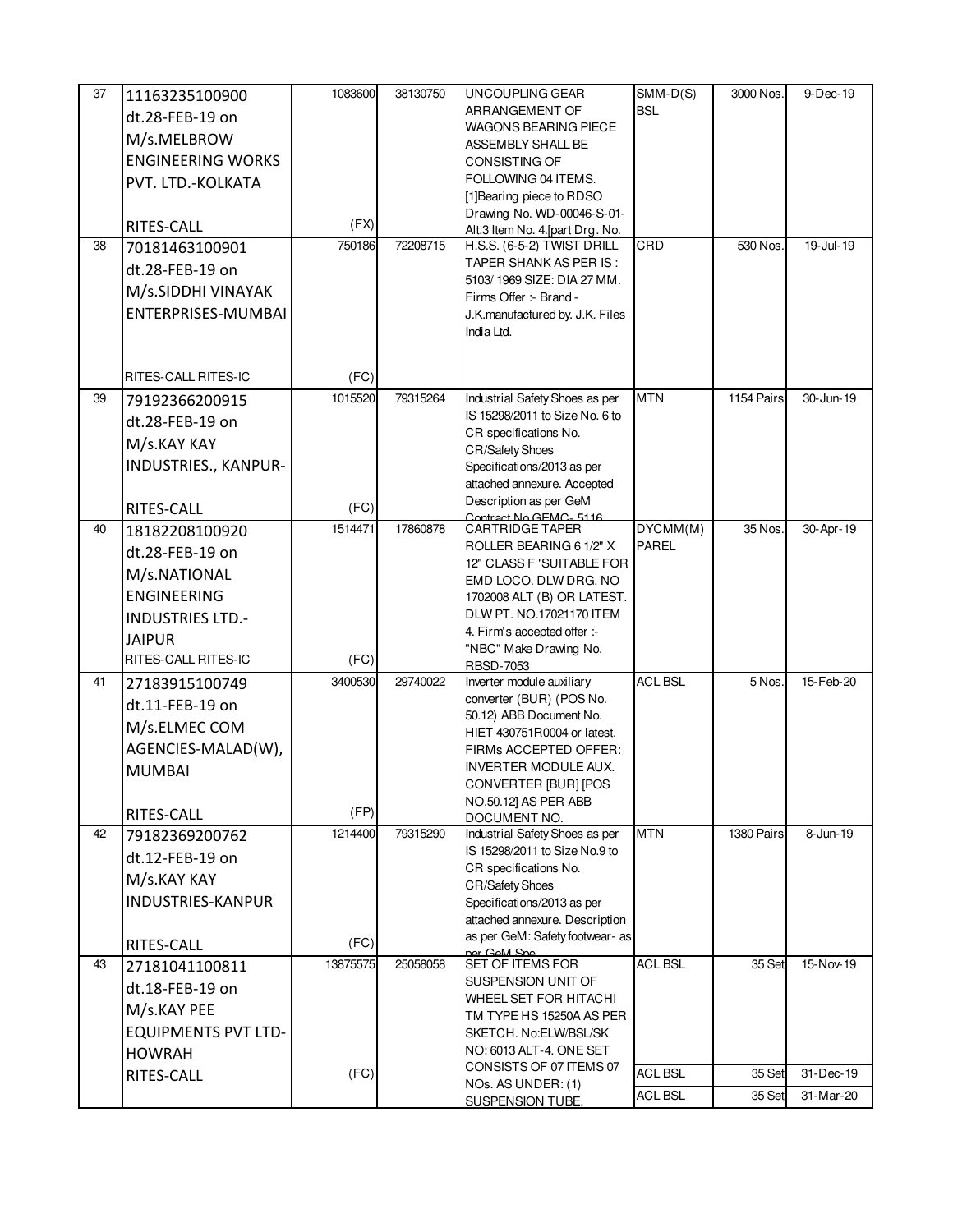| 44 | 26181982100815            | 1111320         | 22869487 | Main Spring Assembly Item                                 | <b>KALVA</b>   | 7 Nos.    | 30-Jun-19       |
|----|---------------------------|-----------------|----------|-----------------------------------------------------------|----------------|-----------|-----------------|
|    | dt.18-FEB-19 on           |                 |          | No.4.1 to M/s. SIL ORD. Ref.                              |                |           |                 |
|    | M/s.CONCEPT RAIL          |                 |          | S00 1037 Spare for Pantograph<br>Type AM 18 B.1 (HSN CODE |                |           |                 |
|    | <b>ENGINEERS PVT LTD-</b> |                 |          | 8607)                                                     |                |           |                 |
|    | <b>KOLKATA</b>            |                 |          |                                                           |                |           |                 |
|    | RITES-CALL                | (FX)            |          |                                                           | <b>VVH</b>     | 9 Nos.    | 30-Jun-19       |
| 45 | 11150043700821            | 23792268        | 30016204 | Wheel Solid Forged/Roller for                             | DYCMM(CW       | 286 Nos.  | 31-Mar-19       |
|    | dt.18-FEB-19 on           |                 |          | light weight coaching                                     | E)             |           |                 |
|    | M/s.RAIL WHEEL            |                 |          | stock(BG) to Drg.No.W/WL-<br>1660 R Alt 8 or latest to    | <b>MATUNGA</b> |           |                 |
|    | FACTORY, BANGLORE         |                 |          | specification No. IRS-R-19/93                             |                |           |                 |
|    |                           |                 |          | Part (Rev-1) dated                                        |                |           |                 |
|    | RITES-CALL                | (PC)            |          | February2002.                                             | DYCMM(M)       | 100 Nos.  | 31-Mar-19       |
|    |                           |                 |          |                                                           | <b>PR</b>      |           |                 |
| 46 | 56191010100168            | 528050          | 29960058 | Electro magnet coil for<br>contactor BPS 15.15-C/2,       | <b>ACL BSL</b> | 5 Nos.    | $21 - Aug - 19$ |
|    | dt.21-FEB-19 on           |                 |          | Secheron Id No. AVE 30000 or                              |                |           |                 |
|    | M/s.SECHERON              |                 |          | latest. FIRM OFFER "                                      |                |           |                 |
|    | HASLER INDIA PRIVATE      |                 |          | SECHERON ID NO. AVE<br>80000."                            |                |           |                 |
|    | LIMITED-GURGAON           |                 |          |                                                           |                |           |                 |
|    | RITES-CALL                | (FC)            |          |                                                           |                |           |                 |
| 47 | 41191069200849            | 989802          | 40075308 | Cross linked Polyethylene                                 | CRD            | 1100 MTR  | 7-May-19        |
|    | dt.21-FEB-19 on           |                 |          | insulated PVC sheathed XLPE                               |                |           |                 |
|    | M/s.VIJAYA CABLES,        |                 |          | cable 4 core alluminium<br>conductor, sheathed and        |                |           |                 |
|    | DELHI                     |                 |          | armoured 1100 volt Grade, 300                             |                |           |                 |
|    | RITES-CALL                | (FC)            |          | Sq.mm confirming to IS: 7098                              |                |           |                 |
| 48 | 27183246100863            | 10793212        | 29160984 | SET OF MUST CHANGE                                        | <b>KYN</b>     | 2 Set     | $31 -$ Jul-19   |
|    | dt.22-FEB-19 on           |                 |          | <b>ITEMS FOR M/s KNORR</b><br>BREMSE MAKE PEC 7 TBU +     |                |           |                 |
|    | M/s.KNORR-BREMSE          |                 |          | PBU FOR WAG-9/WAP-7                                       |                |           |                 |
|    | INDIA PVT. LTD.-          |                 |          | LOCOMOTIVES. ONE SET                                      |                |           |                 |
|    | PALWAL                    |                 |          | CONSISTS OF 56 ITEMS 964                                  |                |           |                 |
|    | RITES-CALL                | (FC)            |          | NOs. AS PER ANNEXURE<br>ATTACHED. Firms Accepted          | <b>KYN</b>     | 2 Set     | 31-Dec-19       |
|    |                           |                 |          | Offer: As per annexure at                                 | <b>ACL BSL</b> | 10 Set    | $31 -$ Jul-19   |
|    |                           |                 |          |                                                           | <b>ACL BSL</b> | 11 Set    | 31-Dec-19       |
|    |                           |                 |          |                                                           | AQ             | 3 Set     | 31-Jul-19       |
|    |                           |                 |          |                                                           | AQ             | 2 Set     | 31-Dec-19       |
| 49 | 75181095100867            | 2199926         | 75613797 | <b>VINYL COATED</b><br><b>UPHOLSTERY FABRIC</b>           | <b>MTN</b>     | 17000 MTR | 26-Jul-19       |
|    | dt.22-FEB-19 on           |                 |          | <b>ILEATHER LIKEI AS PER</b>                              |                |           |                 |
|    | M/s.RESPONSIVE            |                 |          | RDSO SPECN. No.                                           |                |           |                 |
|    | <b>INDUSTRIES LTD-</b>    |                 |          | RDSO/2008/CG-07 WITH<br>CORRIGENDUM-1 OF MAY-             |                |           |                 |
|    | <b>MUMBAI</b>             |                 |          | 2015 AND AMENDMENT NO.                                    | <b>WB</b>      |           |                 |
|    | RITES-CALL RITES-IC       | (PC)<br>1538181 |          | 05 OF ALIGUIST, 2016                                      | <b>PUNE</b>    | 230 MTR   | 26-Jul-19       |
| 50 | 43181036100869            |                 | 45014577 | AXLE PULLEY PAD FOR<br>4.5KW ALTERNATOR AS PER            |                | 15 Nos.   | 25-Apr-19       |
|    | dt.25-FEB-19 on           |                 |          | RDSO DRG. No.                                             |                |           |                 |
|    | M/s.AMEENJI RUBBER        |                 |          | RDSO/PE/SK/TL/0084-2005                                   |                |           |                 |
|    | PRIVATE LIMITED-          |                 |          | <b>REV-O WITH LATEST</b><br>ALTERATION AS PER COL-I       |                |           |                 |
|    | SECUNDERABAD              |                 |          | AND COL-II IN THE RATIO                                   |                |           |                 |
|    | RITES-CALL RITES-IC       | (PC)            |          | 60:40.                                                    | <b>MTN</b>     | 3200 Nos. | 30-Sep-19       |
|    |                           |                 |          |                                                           |                |           |                 |
|    |                           |                 |          |                                                           | <b>MTN</b>     | 4145 Nos. | 31-May-20       |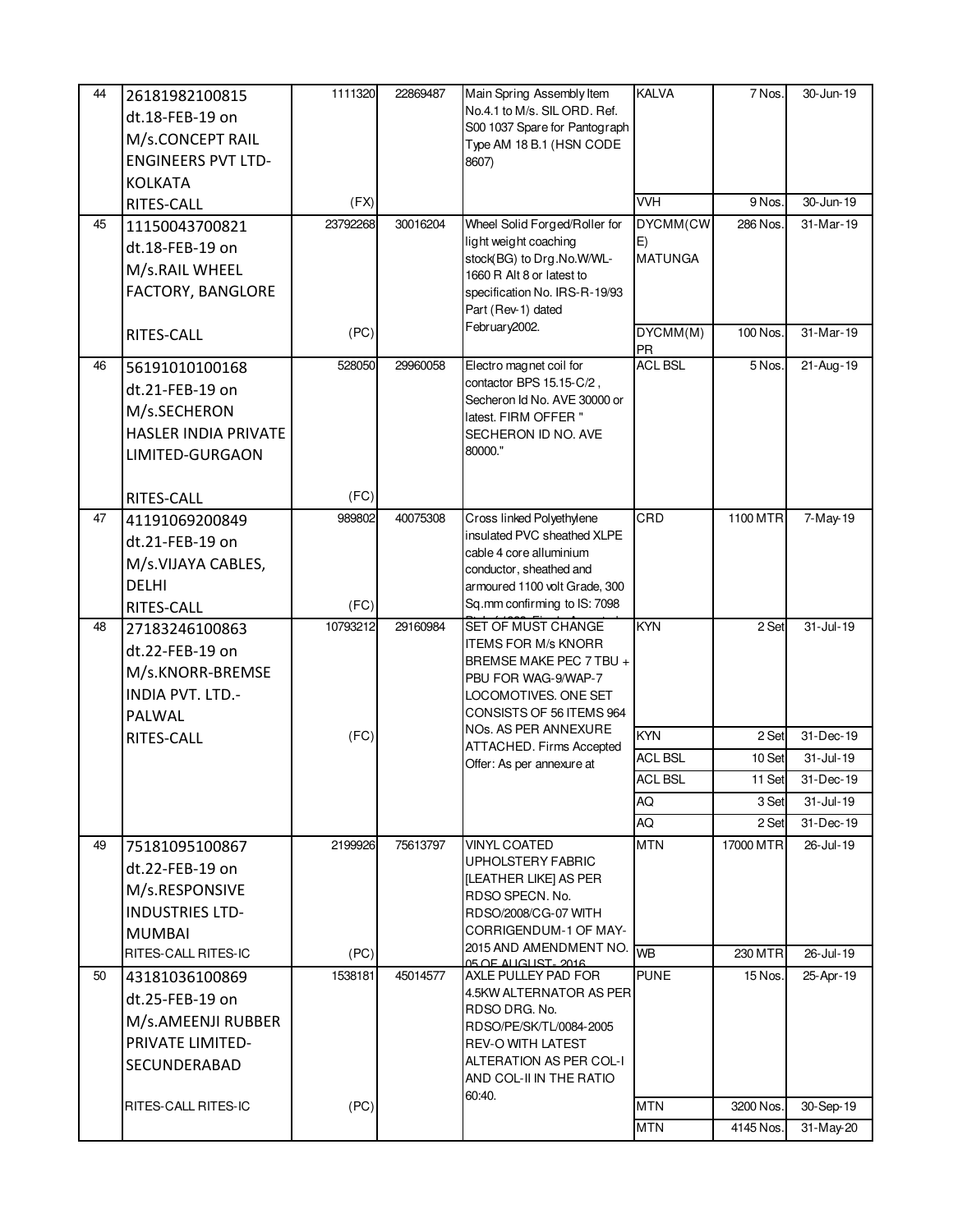| 51<br>52 | 80182237100644<br>dt.01-FEB-19 on<br>M/s.NATIONAL<br><b>ENGINEERING</b><br><b>INDUSTRIES LTD.-</b><br><b>JAIPUR</b><br>RITES-CALL RITES-IC<br>27183589100653<br>dt.04-FEB-19 on<br>M/s.CG POWER AND<br><b>INDUSTRIAL</b> | 622863<br>(FC)<br>5739520 | 80031390<br>29720345 | Shell Gadus S3 V220 C2 (in<br>real pack of 18 Kg in each)<br>lubricating grease for Traction<br>motor NDE and nose<br>suspension tube bearing of<br>M/s.Shell India Pvt Ltd make<br>PAC to M/s.Shell India Markets<br>Pvt Lt<br>Power supply gate unit (GUSP) ACL BSL<br>(pos No 219) type- KY A924<br>D01, ABB document No. HUCD<br>420183 R1001 or latest. Firms<br>Accepted Offer: GATE UNIT | <b>VVH</b><br><b>MTN</b><br><b>MTN</b> | 180 Kgs.<br>450 Kgs.<br>612 Kgs.<br>3 Nos. | 30-Apr-19<br>30-Apr-19<br>16-Dec-19<br>30-Sep-19 |
|----------|--------------------------------------------------------------------------------------------------------------------------------------------------------------------------------------------------------------------------|---------------------------|----------------------|-------------------------------------------------------------------------------------------------------------------------------------------------------------------------------------------------------------------------------------------------------------------------------------------------------------------------------------------------------------------------------------------------|----------------------------------------|--------------------------------------------|--------------------------------------------------|
|          | <b>SOLUTIONS LIMITED-</b>                                                                                                                                                                                                |                           |                      | POWER SUPPLY [GUSP]<br>TYPE KYA 924 D01                                                                                                                                                                                                                                                                                                                                                         |                                        |                                            |                                                  |
|          | CHENNAI.<br>RITES-CALL RITES-IC                                                                                                                                                                                          | (FC)                      |                      | (SCH.POS.219) (FOR POWE                                                                                                                                                                                                                                                                                                                                                                         | <b>ACL BSL</b>                         | 3 Nos.                                     | 30-Sep-19                                        |
|          |                                                                                                                                                                                                                          |                           |                      |                                                                                                                                                                                                                                                                                                                                                                                                 | <b>ACL BSL</b>                         | 2 Nos.                                     | 31-Dec-19                                        |
| 53       | 27181032100658<br>dt.04-FEB-19 on<br>M/s.TRINITY HOUSE<br>(INDIA) PVT. LTD.-<br><b>MUMBAI</b>                                                                                                                            | 1706446.03                | 23156983             | WIPER MOTOR ASSEMBLY<br><b>COMPLETE AS PER CLW</b><br>Drg. No. CLW/AC/163 ALT-3<br>REF. No. 1 TO 3 AND 5 TO 10.<br>Firms Accepted Offer: Elgi<br>Make CLW Wiper Assembly                                                                                                                                                                                                                        | <b>KYN</b>                             | 159 Nos.                                   | 30-Nov-19                                        |
|          | RITES-CALL RITES-IC                                                                                                                                                                                                      | (PC)                      |                      | Complete Part No. S07021<br>consisting of following ite                                                                                                                                                                                                                                                                                                                                         | <b>ACL BSL</b>                         | 156 Nos.                                   | 31-May-20                                        |
|          |                                                                                                                                                                                                                          |                           |                      |                                                                                                                                                                                                                                                                                                                                                                                                 | <b>ACL BSL</b>                         | 150 Nos.                                   | 30-Jan-20                                        |
| 54       | 56191009100100<br>dt.04-FEB-19 on<br>M/s.SECHERON<br>HASLER INDIA PRIVATE<br>LIMITED-GURGAON                                                                                                                             | 509760                    | 29960071             | Maintenance kit (conditional) for ACL BSL<br>main contactor type BPS 15-15<br>C2. for 3 phase loco.set consist<br>of 22 items 23 nos as per annex.                                                                                                                                                                                                                                              |                                        | 2 Set                                      | 4-Aug-19                                         |
|          | RITES-CALL                                                                                                                                                                                                               | (FC)                      |                      |                                                                                                                                                                                                                                                                                                                                                                                                 |                                        |                                            |                                                  |
| 55       | 27183752100710<br>dt.07-FEB-19 on<br>M/s.HIGH TECH<br>ENGINEERS-MUMBAI                                                                                                                                                   | 971121                    | 23991136             | Set of cross linked polyolyfin<br>heat shrinkage sleeve for power<br>cables as per Sketch No.<br>BSL/ELW/SK.No.9037 Alt-4.<br>FIRMs ACCEPTED OFFER:<br>MAKE/BRAND-REPL ENGG.                                                                                                                                                                                                                    | <b>KYN</b>                             | 38 Set                                     | 30-Jun-19                                        |
|          | RITES-CALL RITES-IC                                                                                                                                                                                                      | (FC)                      |                      |                                                                                                                                                                                                                                                                                                                                                                                                 | <b>ACL BSL</b>                         | 154 Set                                    | 30-Jun-19                                        |
|          |                                                                                                                                                                                                                          |                           |                      |                                                                                                                                                                                                                                                                                                                                                                                                 | AQ                                     | 10 Set                                     | 30-Jun-19                                        |
| 56       | 80182245100879<br>dt.26-FEB-19 on<br>M/s.V.M.ENTERPRISE-<br><b>MUMBAI</b>                                                                                                                                                | 557247                    | 80031614             | Molykote 55M lubricant for<br>lubrication of rubber<br>components in C3W/C3W2 type<br>DV [100 gm tube pack].<br>Make/Brand - M/s. DOW                                                                                                                                                                                                                                                           | <b>DLS KYN</b>                         | 3 Kgs.                                     | 30-Mar-19                                        |
|          | RITES-CALL                                                                                                                                                                                                               | (FC)                      |                      | Corning India Pvt Ltd. Mumbai.<br>Firms Offer: Make "Molykote 55 MTN                                                                                                                                                                                                                                                                                                                            | <b>GPR PA</b>                          | 6 Kgs.                                     | 30-Mar-19                                        |
| 57       | 42184028100882<br>dt.26-FEB-19 on<br>M/s.SHREE SHAIL<br>ENTERPRISES-BHOPAL                                                                                                                                               | 548785                    | 31151644             | in 01Ka nook"<br>TOP CONTACT FOR TAP<br>CHANGING CONTACTOR T1<br>TO T9 AS PER BHEL DRG<br>NO.35801230034V00 CS<br>NO.BCS-1263.FIG<br>REF.NO.BO30. FIRM'S<br>$\Lambda$                                                                                                                                                                                                                           | <b>MTN</b>                             | 35 Kgs.<br>359 Nos.                        | 30-Mar-19<br>$\overline{31}$ -May-19             |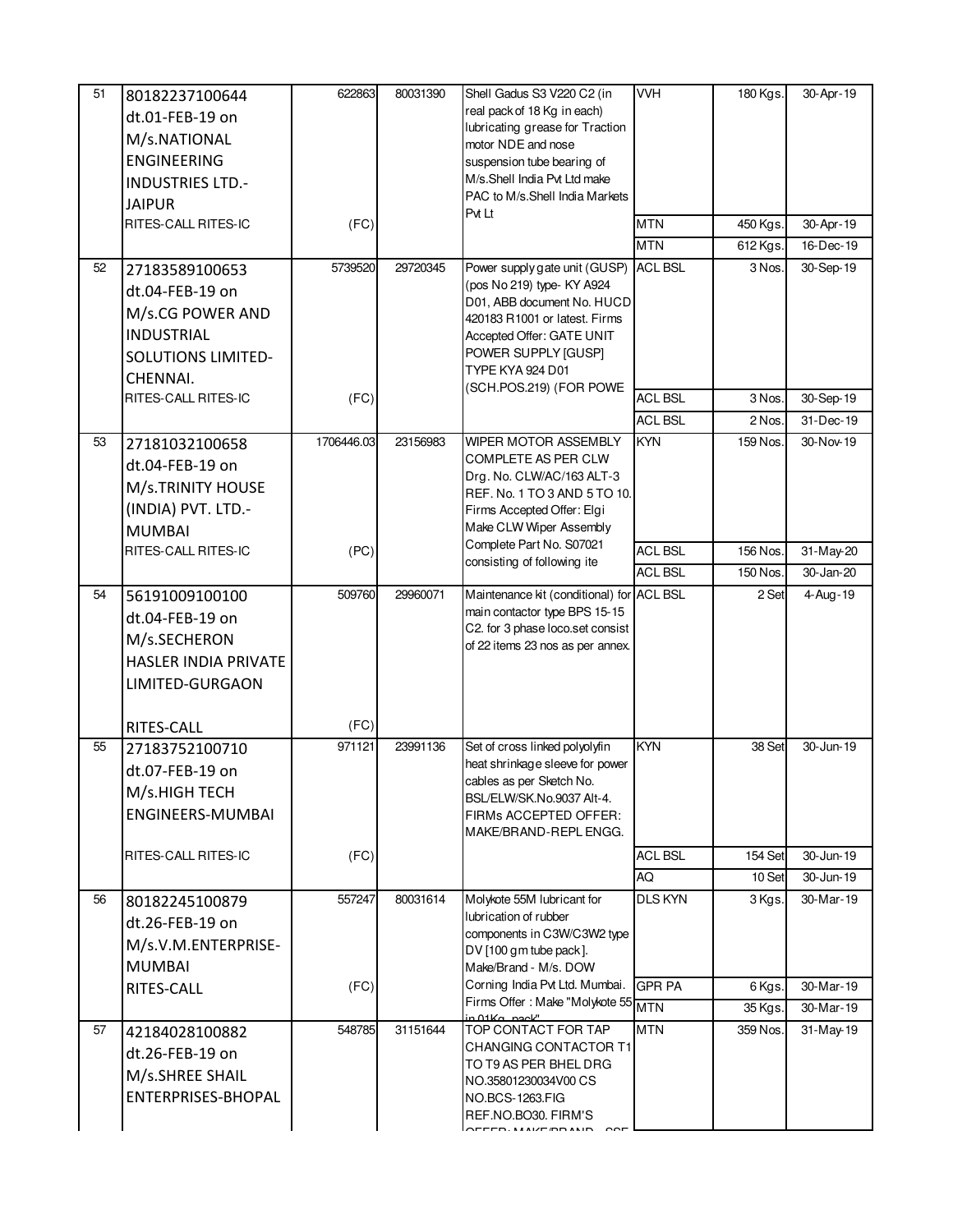|    | RITES-CALL RITES-IC                  | (FC)    |          | UFFER: MAKE/BRANU - SSE. KALVA                                  |                | 170 Nos. | 31-May-19 |
|----|--------------------------------------|---------|----------|-----------------------------------------------------------------|----------------|----------|-----------|
| 58 | 10181056100884                       | 2708681 | 12087841 | <b>GEAR CASE FOR ROLLER</b>                                     | <b>PR</b>      | 93 Nos.  | 30-Apr-20 |
|    | dt.26-FEB-19 on                      |         |          | <b>SUSPENSION BEARING</b>                                       |                |          |           |
|    | M/s.GANESH FOUNDRY                   |         |          | [FOR TM - 4907] to DLW Drg.<br>No.12087841, Alt.'Nil' or latest |                |          |           |
|    | <b>JODHPUR</b>                       |         |          | with 1] TOP HALF GEAR                                           |                |          |           |
|    |                                      |         |          | CASE WITH TPU - GEAR                                            |                |          |           |
|    | RITES-CALL RITES-IC                  | (PC)    |          | CASE SEAL, to RDSO DRG                                          | <b>GPR PA</b>  | 6 Nos.   | 31-Oct-19 |
|    |                                      |         |          | NO. SK DP-3633 ALT.'3' OR                                       | <b>DLS KYN</b> | 13 Nos.  | 31-Oct-19 |
| 59 | 90181036100909                       | 1454768 | 93901264 | LATEST<br>Specification of Ring: MS as                          | <b>TMW</b>     | 100 Nos. | 30-Apr-20 |
|    | dt.28-FEB-19 on                      |         |          | per IS 1786-2008 Grade 415                                      |                |          |           |
|    | M/s.REPUBLIC                         |         |          | And chemical Composition                                        |                |          |           |
|    | <b>ENGINEERING WORKS-</b>            |         |          | thereof.                                                        |                |          |           |
|    |                                      |         |          |                                                                 |                |          |           |
|    | <b>NASHIK</b><br>RITES-CALL RITES-IC | (PC)    |          |                                                                 |                |          |           |
| 60 |                                      | 2640000 | 83048996 | PAPER COMPUTER                                                  | <b>STY</b>     | 2000 Set | 4-May-19  |
|    | 81182233200917                       |         |          | <b>INTERLEAVED WITH</b>                                         |                |          |           |
|    | dt.28-FEB-19 on                      |         |          | CARBON IN SHEETS                                                |                |          |           |
|    | M/s.RADEX                            |         |          | CONFORMING TO IS                                                |                |          |           |
|    | <b>STATIONERY INDIA</b>              |         |          | 12766/97 WITH TEST                                              |                |          |           |
|    | PRIVATE LIMITED-NEW                  |         |          | <b>REQUIREMENTS AS PER</b><br>ISS, EZ READ CONTINUOUS           |                |          |           |
|    | <b>DELHI</b>                         |         |          | <b>STATIONERY FOR</b>                                           |                |          |           |
|    | RITES-CALL                           | (FC)    |          | PASSENGER RESERVATION                                           |                |          |           |
| 61 | 43181126100605                       | 2616768 | 45177703 | LEAD ACID TRAIN LIGHTING MTN                                    |                | 5 Set    | 9-Sep-19  |
|    | dt.01-FEB-19 on                      |         |          | CELLS OF 2V, 525AH<br>CAPACITY WITH TUBULAR                     |                |          |           |
|    | M/s.THE BHARAT                       |         |          | POSITIVE PASTED                                                 |                |          |           |
|    | <b>BATTERY</b>                       |         |          | <b>NEGATIVE PLATES,</b>                                         |                |          |           |
|    | <b>MANUFACTURING</b>                 |         |          | CONFORMING TO RDSO                                              |                |          |           |
|    | <b>COMPANY PRIVATE</b>               |         |          | SPECN. No.<br>RDSO/PE/SPEC/AC/0058-                             |                |          |           |
|    | LIMITED-KOLKATA                      |         |          | 2005 [REV-0], ASSEMBLED IN                                      |                |          |           |
|    |                                      |         |          | THE CELLS WILL BE COMPL                                         |                |          |           |
|    | RITES-CALL                           | (FX)    |          |                                                                 |                |          |           |
| 62 | 38181656100720                       | 554971  | 30358875 | DRAIN COCK ASSEMBLY                                             | <b>MTN</b>     | 558 Nos. | 27-Mar-20 |
|    | dt.07-FEB-19 on                      |         |          | FOR AUXILIARY RESERVIOR                                         |                |          |           |
|    | M/s.D.R.STEEL AND                    |         |          | 200 LITERS TO RDSO SK-<br>98003 ALT-NIL AND                     |                |          |           |
|    | <b>INDUSTRIES PVT LTD.-</b>          |         |          | CENTRAL RAILWAY ALT-a.                                          |                |          |           |
|    | KOLKATA                              |         |          | <b>MATERIAL AND</b>                                             |                |          |           |
|    | RITES-CALL                           | (PC)    |          | SPECIFICATION AS PER                                            | <b>WB</b>      | 680 Nos. | 30-Sep-19 |
|    |                                      |         |          | DRAWING.                                                        | <b>PUNE</b>    | 90 Nos.  | 30-Oct-19 |
| 63 | 38182249100727                       | 1603800 | 30057309 | <b>HIGHER CAPACITY AIR</b>                                      | <b>SNPD</b>    | 15 Nos.  | 31-May-19 |
|    | dt.08-FEB-19 on                      |         |          | SPRING ASSEMBLY 180 KN.                                         |                |          |           |
|    | M/s.AVADH RAIL INFRA                 |         |          | AS PER RDSO STR NO. C-K-                                        |                |          |           |
|    | LIMITED-HARIDWAR                     |         |          | 406 (REV.2) WITH<br>AMENDMENT NO.4 OF OCT-                      |                |          |           |
|    |                                      |         |          | 2016.SCOPE OF SUPPLY                                            |                |          |           |
|    | RITES-CALL                           | (FC)    |          | SHALL BE AS PER CLAUSE                                          |                |          |           |
|    |                                      |         |          | 4 1 OF C-KAOG(REV. 2)                                           |                |          |           |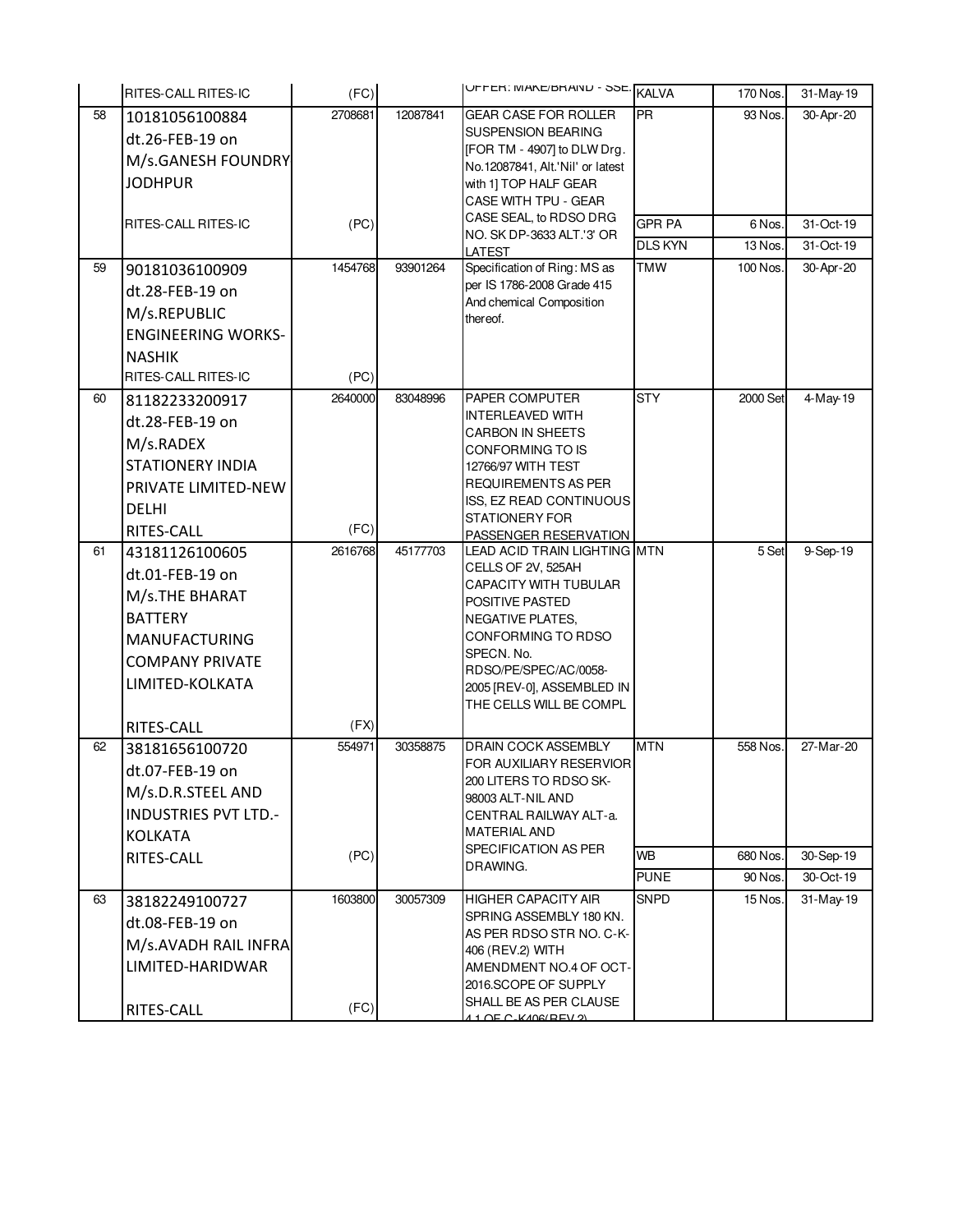| 64 | 27183585100756              | 2039806  | 29720321 | Appartus assy. (PCB) for WRE AQ                            |                | 2 Nos.    | 15-Nov-19              |
|----|-----------------------------|----------|----------|------------------------------------------------------------|----------------|-----------|------------------------|
|    | dt.12-FEB-19 on             |          |          | modue type- XV B 175 B32 as                                |                |           |                        |
|    | M/s.ELMEC COM               |          |          | per ABB document No. 3EHL<br>400009 R0001 or latest. FIRMs |                |           |                        |
|    | AGENCIES-MALAD(W),          |          |          | ACCEPTED OFFER:                                            |                |           |                        |
|    | <b>MUMBAI</b>               |          |          | APPARTUS ASSLY (PCB)                                       |                |           |                        |
|    |                             |          |          | FOR WRE MODULE TYPE-                                       |                |           |                        |
|    | RITES-CALL                  | (FP)     |          | XV B 175 B32 TO ABB                                        | <b>ACL BSL</b> | 11 Nos.   | 15-Nov-19              |
| 65 | 38192598100767              | 783972   | 30618083 | <b>DOCUMENT</b><br>TRANSVERSE BACK REST                    | <b>MTN</b>     | 610 Nos.  | 22-Feb-20              |
|    | dt.13-FEB-19 on             |          |          | FRAME WITH CUHSION                                         |                |           |                        |
|    | M/s.FLEXO FOAM PVT          |          |          | COMPLETE FOR ICF/RCF                                       |                |           |                        |
|    | LTD-GURGAON                 |          |          | GS-SLR COACHES. TO MTN                                     |                |           |                        |
|    |                             | (FP)     |          | DRG. NO. MISC SK. 3878 ALT-<br>3. MATERIAL AND             |                |           |                        |
| 66 | RITES-CALL                  | 18427500 | 25949858 | Fully Finished Shaft for HS                                | <b>TMW</b>     | 75 Nos.   | 17-Sep-19              |
|    | 27181762100822              |          |          | 15250 Armature to Drg. No.                                 |                |           |                        |
|    | dt.18-FEB-19 on             |          |          | 1TMW.DRG.CA/552 ALT-6 and                                  |                |           |                        |
|    | M/s.VISHNU FORGE            |          |          | conforming to CLW                                          |                |           |                        |
|    | <b>INDUSTRIES LIMITED-</b>  |          |          | Specification No.                                          |                |           |                        |
|    | <b>BANGALORE</b>            |          |          | 4TMS.095.005 Rev-0 Alt-2.                                  |                |           |                        |
|    | RITES-CALL RITES-IC         | (PC)     |          |                                                            | <b>TMW</b>     | 75 Nos.   | 31-Oct-19              |
|    |                             |          |          |                                                            | <b>TMW</b>     | 75 Nos.   | 20-Feb-20              |
|    |                             |          |          |                                                            | <b>TMW</b>     | 75 Nos.   | 30-May-20              |
|    |                             |          |          |                                                            | <b>TMW</b>     | 90 Nos.   |                        |
| 67 |                             | 11576225 | 25567240 | POH Maintenance Schedule Kit ACL BSL                       |                | 14 Set    | 30-Sep-20<br>31-May-19 |
|    | 27181468100823              |          |          | of Tap Changer Type No. 32                                 |                |           |                        |
|    | dt.18-FEB-19 on             |          |          | (Sub Kit POH-1) of 165                                     |                |           |                        |
|    | M/s.RIVER                   |          |          | common items of AAL and BT                                 |                |           |                        |
|    | <b>ENGINEERING PVT LTD-</b> |          |          | Make Tap Changers to be                                    |                |           |                        |
|    | <b>NOIDA</b>                |          |          | procured from M/s REPL or<br>M/s Anantashree Engineers     |                |           |                        |
|    | RITES-CALL RITES-IC         | (FC)     |          | valy as nor Annoy                                          | <b>ACL BSL</b> | 14 Set    | 30-Sep-19              |
| 68 | 27182944100862              | 2187045  | 23828006 | HI CAPACITY (1500 AMPH)                                    | <b>KYN</b>     | 3 Nos.    | 25-Oct-19              |
|    | dt.22-FEB-19 on             |          |          | 6P TYPE MOTOR DOUBLE<br>REVERSER AS PER RDSO               |                |           |                        |
|    | M/s.ALPHA CARBON            |          |          | SMI-ELRS/SMI/0234 REV-0                                    |                |           |                        |
|    | <b>BRUSH MFG. CO.-</b>      |          |          | <b>WITH SERVOMOTOR</b>                                     |                |           |                        |
|    | <b>KOLKATA</b>              |          |          | ELECTRO VALVE ASSEMBLY                                     |                |           |                        |
|    |                             |          |          | AND COIL SHOULD BE AS<br>PER SMI No. E1/SMI/0224-          |                |           |                        |
|    | RITES-CALL RITES-IC         | (FC)     |          | 2000 REV-0. FIRMs                                          | <b>ACL BSL</b> | 7 Nos.    | 25-Oct-19              |
| 69 | 85191050800333              | 652000   | 31010246 | LOWER RUBBER WASHER                                        | MTN            | 2000 Nos. | 31-May-19              |
|    | dt.28-FEB-19 on             |          |          | FOR AXLE BOX GUIDE<br>ARRANGEMENT FOR EMU                  |                |           |                        |
|    | M/s.NORTHERN                |          |          | 20 T BOGIE TO ICF DRG. NO.                                 |                |           |                        |
|    | RAILWAY                     |          |          | EMU/M.0.1.008 ALT-s/6.                                     |                |           |                        |
|    | HEADQUARTERS,               |          |          | <b>MATERIAL AND</b>                                        |                |           |                        |
|    | RITES-CALL                  | (FX)     |          | SPECIFICATION AS PER<br>DRAMING THIS ITEM IS               |                |           |                        |
| 70 | 41182008100913              | 561642   | 46370225 | PARALLAL CLAMP (157-                                       | SIG/BSL        | 1608 Set  | 31-Mar-20              |
|    | dt.28-FEB-19 on             |          |          | 65/107/150) COMPLETE                                       |                |           |                        |
|    | M/s.MAHAVEERA               |          |          | ASSLY.1030-3(MOD-"A" OR<br>LATEST ETI/OHE/P/1030-          |                |           |                        |
|    | <b>ENTERPRISES-RAIPUR</b>   |          |          | 3(MOD.'A'. Make/Brand: Nu                                  |                |           |                        |
|    |                             |          |          | Metalocraft.                                               |                |           |                        |
|    | RITES-CALL                  | (FP)     |          |                                                            |                |           |                        |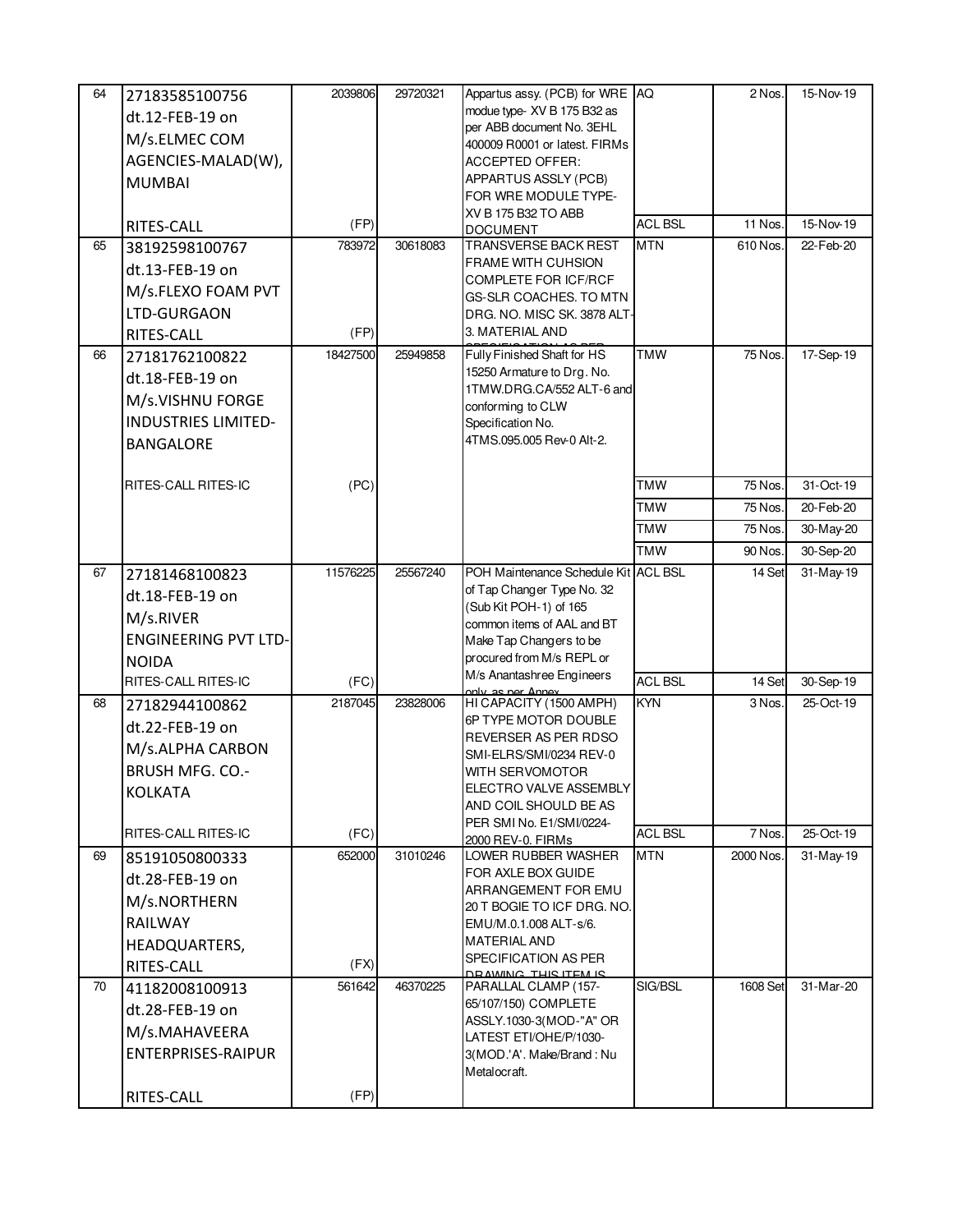| 71 | 27181023100609             | 5647740 | 25949986 | SET OF MACHINED ITEMS                                        | <b>KYN</b>     | 3 Set    | 31-Jul-19     |
|----|----------------------------|---------|----------|--------------------------------------------------------------|----------------|----------|---------------|
|    | dt.01-FEB-19 on            |         |          | FOR TM TYPE HS-15250A,                                       |                |          |               |
|    | M/s.NARMADA                |         |          | AS PER SKETCH No.<br>BSL/ELW/SK.No. 6020 ALT-5,              |                |          |               |
|    | <b>EQUIPMENTS PVT.LTD-</b> |         |          | ONE SET CONSISTS OF 08                                       |                |          |               |
|    | <b>BHOPAL</b>              |         |          | ITEMS 08 NOs.                                                |                |          |               |
|    | RITES-CALL                 | (PC)    |          |                                                              | <b>KYN</b>     | 3 Set    | 30-Sep-19     |
|    |                            |         |          |                                                              | <b>KYN</b>     | 2 Set    | 31-Dec-19     |
|    |                            |         |          |                                                              | <b>ACL BSL</b> | 50 Set   | 31-Jul-19     |
|    |                            |         |          |                                                              | ACL BSL        | 50 Set   | 16-Dec-19     |
|    |                            |         |          |                                                              | <b>ACL BSL</b> | 2 Set    | 31-Dec-19     |
|    |                            |         |          |                                                              | AQ             | 1 Set    | $31 -$ Jul-19 |
|    |                            |         |          |                                                              | AQ             | 1 Set    | 30-Sep-19     |
|    |                            |         |          |                                                              | AQ             | 1 Set    | 31-Dec-19     |
| 72 | 27183492100656             | 2226140 | 29161058 | SET OF WIPER ARM                                             | <b>KYN</b>     | 46 Set   | 30-Jan-20     |
|    | dt.04-FEB-19 on            |         |          | ASSEMBLY COMPLETE [LH                                        |                |          |               |
|    | M/s.TRINITY HOUSE          |         |          | and RH-02 NOS. EACH] AS<br>PER CLW SPECN. No.                |                |          |               |
|    | (INDIA) PVT. LTD.-         |         |          | CLW/MS/3/050 ALT-5 or                                        |                |          |               |
|    | <b>MUMBAI</b>              |         |          | LATEST and CLW DRG. No.                                      |                |          |               |
|    | RITES-CALL RITES-IC        | (FC)    |          | 1209.07-303.021 or LATEST,                                   | <b>ACL BSL</b> | 39 Set   | 30-Nov-19     |
|    |                            |         |          | ONE SET CONSISTS OF 02<br>ITEMS 04 NOs. FIRMs A              | AQ             | 27 Set   | 30-Nov-19     |
| 73 | 85186524100215             | 3187406 | 30020487 | AXLE BOX HOUSING                                             | <b>MTN</b>     | 375 Nos. | 30-Sep-19     |
|    | dt.05-FEB-19 on            |         |          | [FINISHED MACHINED] TO                                       |                |          |               |
|    | M/s.JAI MULTI              |         |          | ICF DRG. NO. T-0-2-602, Alt-                                 |                |          |               |
|    | <b>ENGINEERING CO.-</b>    |         |          | u/14, ITEM NO. 2 SHEET NO.<br>1 AND 2. MATERIAL AND          |                |          |               |
|    | <b>DERA BASSI</b>          |         |          | SPECIFICATION TO RDSO                                        |                |          |               |
|    | RITES-CALL RITES-IC        | (FC)    |          | SPECIFICATION NO.                                            |                |          |               |
| 74 | 43183811100686             | 548348  | 45139106 | RDSQ/2007/CG_08 WITH<br>MOVING COIL AMMETER O-               | <b>PUNE</b>    | 18 Nos.  | 31-May-19     |
|    | dt.06-FEB-19 on            |         |          | 300 A WITH ACCURACY                                          |                |          |               |
|    | M/s.SONATA                 |         |          | CLASS I DIA. 4" FLUSH                                        |                |          |               |
|    | <b>INDUSTRIAL</b>          |         |          | <b>MOUNTING REAR</b>                                         |                |          |               |
|    |                            |         |          | <b>CONNECTION AND</b><br>EXTERNAL SHUNT 75MV AS              |                |          |               |
|    | ELECTRONICS-MUMBAI         |         |          | PER IS 1248.                                                 |                |          |               |
|    | RITES-CALL RITES-IC        | (PC)    |          |                                                              | <b>MTN</b>     | 114 Nos. | 31-May-20     |
|    |                            |         |          |                                                              | <b>MTN</b>     | 200 Nos. | 31-May-19     |
| 75 | 18182136100733             | 1034162 | 16060271 | TUBING PISTON COOLING                                        | <b>GPR PA</b>  | 146 Nos. | $30 - Sep-19$ |
|    |                            |         |          | MANIFOLD TO EMD PART                                         |                |          |               |
|    | dt.08-FEB-19 on            |         |          | NO 40046561 DLW PT NO                                        |                |          |               |
|    | M/s.PROGRESS RAIL          |         |          | 16060271                                                     |                |          |               |
|    | <b>INNOVATIONS PRIVATE</b> |         |          |                                                              |                |          |               |
|    | LIMITED-NOIDA              |         |          |                                                              |                |          |               |
|    |                            |         |          |                                                              |                |          |               |
|    |                            |         |          |                                                              |                |          |               |
| 76 | RITES-CALL                 | (FX)    | 41077556 |                                                              | <b>KYN</b>     | 93 Nos.  | 30-Jun-19     |
|    | 41181529100787             | 4348890 |          | " Teflon Ring confirming to<br>Drg. No. 10R 812-076 Rev. 'F' |                |          |               |
|    | dt.14-FEB-19 on            |         |          | for HS 15250 armatures ". Make                               |                |          |               |
|    | M/s.TFE COATING            |         |          | Brand - Self.                                                |                |          |               |
|    | INDUSTRIES-                |         |          |                                                              |                |          |               |
|    | AHMEDABAD                  |         |          |                                                              |                |          |               |
|    | RITES-CALL RITES-IC        | (FC)    |          |                                                              | AQ             | 9 Nos.   | 30-Jun-19     |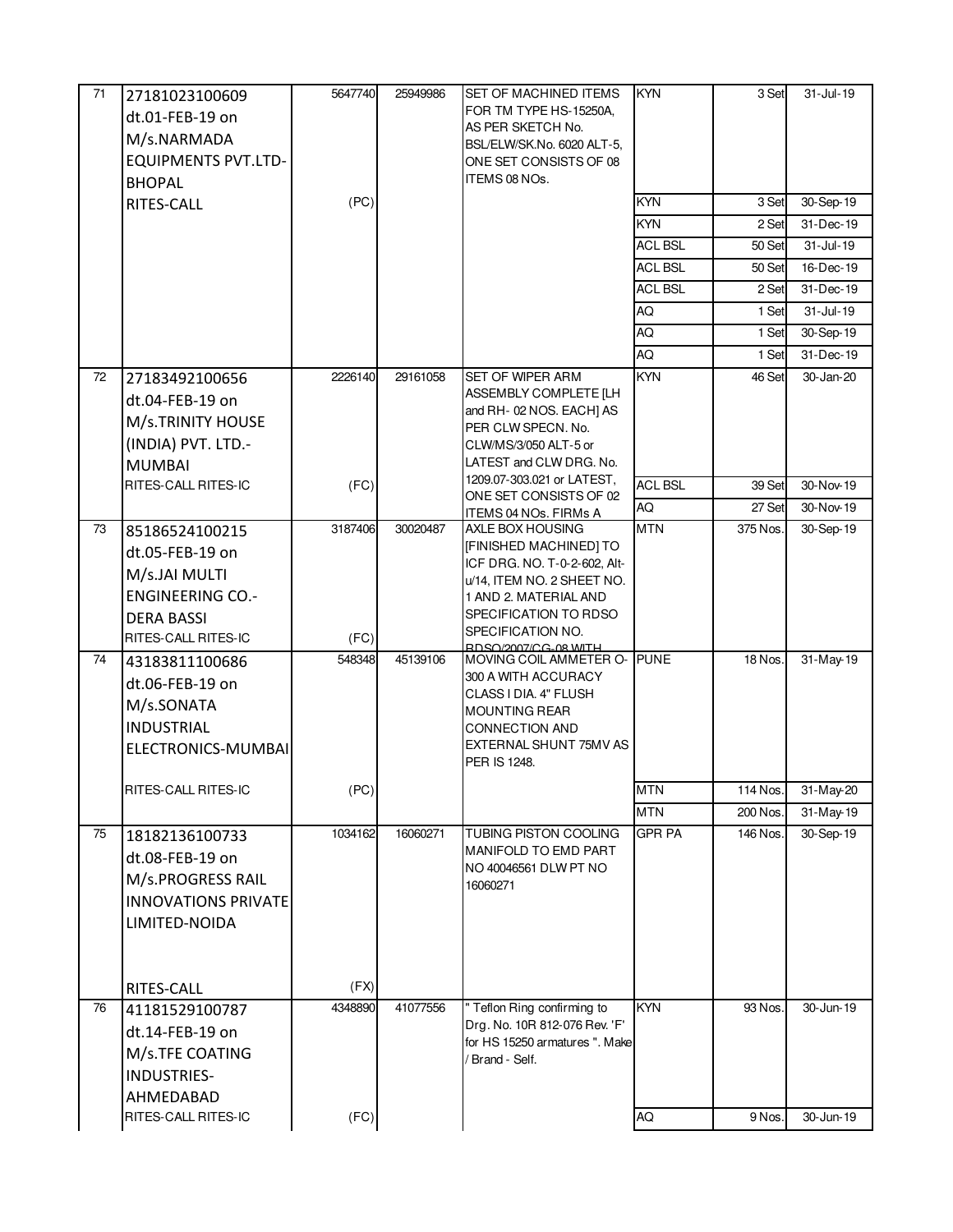|    |                                                                                                                                |                 |          |                                                                                                                                                                                                                                | <b>TMW</b>            | 765 Nos.             | 30-Jun-19              |
|----|--------------------------------------------------------------------------------------------------------------------------------|-----------------|----------|--------------------------------------------------------------------------------------------------------------------------------------------------------------------------------------------------------------------------------|-----------------------|----------------------|------------------------|
|    |                                                                                                                                |                 |          |                                                                                                                                                                                                                                | <b>ACL BSL</b>        | 667 Nos.             | 30-Jun-19              |
| 77 | 81182273200818<br>dt.18-FEB-19 on<br>M/s.RADEX<br><b>STATIONERY INDIA</b><br>PRIVATE LIMITED-NEW<br><b>DELHI</b><br>RITES-CALL | 2688000<br>(FC) | 83045089 | Photocopier paper(Xerox paper) STY<br>having GSM 80 +/- 3% with<br>80% brightness in size 29.7 X<br>21 CMS A-4 SIZE conforming<br>to IS- 14490/1997 OR LATEST<br>with INDIAN RAILWAY logo<br>size 5 cms X 5 cms in centre in   |                       | 12000 Ream           | 12-Apr-19              |
| 78 | 81181036100853                                                                                                                 | 549990          | 84069247 | SEALED WINDOW GLASS                                                                                                                                                                                                            | <b>MTN</b>            | 161 Nos.             | 30-Apr-19              |
|    | dt.22-FEB-19 on<br>M/s.MAYUR GLASS<br><b>INDUSTRIES LTD.-</b><br><b>NOIDA</b><br>RITES-CALL RITES-IC                           | (FC)            |          | UNIT FOR LAVATORY WITH<br>SMOKE GREY COLOUR<br>POLYCARBONATE SHEET;<br>SIZE- 605X550X25.5MM TO<br>DRG.NO.CC 55101 ALT. ' f'<br>RDSO SPECN NO.CK-404                                                                            | <b>WB</b>             | 130 Nos.             | 30-Apr-19              |
| 79 | 11150043700871                                                                                                                 | 35121303        | 30016204 | $PEN-1$<br>Wheel Solid Forged/Roller for                                                                                                                                                                                       | DYCMM(CW              | 343 Nos.             | 30-Jul-19              |
|    | dt.25-FEB-19 on<br>M/s.STEEL AUTHORITY<br>OF INDIA LIMITED-<br><b>KOLKATA</b>                                                  |                 |          | light weight coaching<br>stock(BG) to Drg.No.W/WL-<br>1660 R Alt 8 or latest to<br>specification No. IRS-R-19/93<br>Part (Rev-1) dated<br>February2002.                                                                        | E)<br><b>MATUNGA</b>  |                      |                        |
|    | RITES-CALL                                                                                                                     | (PC)            |          |                                                                                                                                                                                                                                | DYCMM(M)<br><b>PR</b> | 300 Nos.             | 31-Mar-19              |
| 80 | 75192067200878<br>dt.25-FEB-19 on<br>M/s.INDIAN CANVAS<br><b>INDUSTRIES-</b><br><b>GUWAHATI</b>                                | 2966888         | 75104118 | Common Water Proof Tarpaulin CRD<br>Khaki in Size 7.60 mtrs. X 5.00<br>mtrs to IS:2089-1977, Amdt No.<br>2 [ Reaffirmed 2001] with Hook<br>Joint seams with 16 Nos eyelets<br>and 16 nos lashing ropes of<br>size 12 mm dia 1. |                       | 596 Nos.             | 31-May-19              |
|    | RITES-CALL                                                                                                                     | (FC)            |          |                                                                                                                                                                                                                                |                       |                      |                        |
| 81 | 42181657100603<br>dt.01-FEB-19 on<br>M/s.H.K.COMPANY-<br>KOLKATA                                                               | 1484750         | 31358494 | PAIR OF PRESSURE GUAGE MTN<br>[100 MM] FOR FEED PIPE<br>AND BRAKE PIPE, WITH<br>TEST CERTIFICATE TO<br>RDSO DRG. NO. WD-83062-S                                                                                                |                       | 646 Pairs            | 8-Aug-19               |
|    | RITES-CALL                                                                                                                     | (FC)            |          | 05, ALT-3 AND C.RLY ALT-a,                                                                                                                                                                                                     | <b>PUNE</b>           | 240 Pairs            | 8-Aug-19               |
| 82 | 81183074100624<br>dt.01-FEB-19 on<br>M/s.ORDNANCE<br>FACTORY DEHU ROAD-<br><b>PUNE</b><br>RITES-CALL                           | 1982400<br>(FC) | 81110078 | FOG SIGNAL (detonators)<br>DRG. NO. DG of 209 & 210 &<br>SPECN NO.DG of 104.<br>DT.29.6.94                                                                                                                                     | CRD                   | 12000 Nos.           | 30-Jun-19              |
| 83 | 27183966100657<br>dt.04-FEB-19 on<br>M/s.TRINITY HOUSE<br>(INDIA) PVT. LTD.-                                                   | 1122660         | 29990038 | WIPER BLADE ASSLY. FOR<br><b>M/S ELECTROMCHs MAKE</b><br>WIPER SYSTEM FOR WAG-9<br>LOCOMOTIVES AS PER M/s<br>ELECTROMECHs PT. No.                                                                                              | <b>KYN</b>            | 662 Nos.             | 30-Oct-19              |
|    | <b>MUMBAI</b>                                                                                                                  |                 |          | EM/3 PHASE/ PCWS/PT-5 OR<br>AS PER M/s KNORR                                                                                                                                                                                   |                       |                      |                        |
|    | RITES-CALL RITES-IC                                                                                                            | (FC)            |          | BREMSE PT. No. 175060/500                                                                                                                                                                                                      | <b>ACL BSL</b><br>AQ  | 290 Nos.<br>250 Nos. | 30-Oct-19<br>30-Oct-19 |
|    |                                                                                                                                |                 |          | OR M/s ELGI EQUIVALEN                                                                                                                                                                                                          |                       |                      |                        |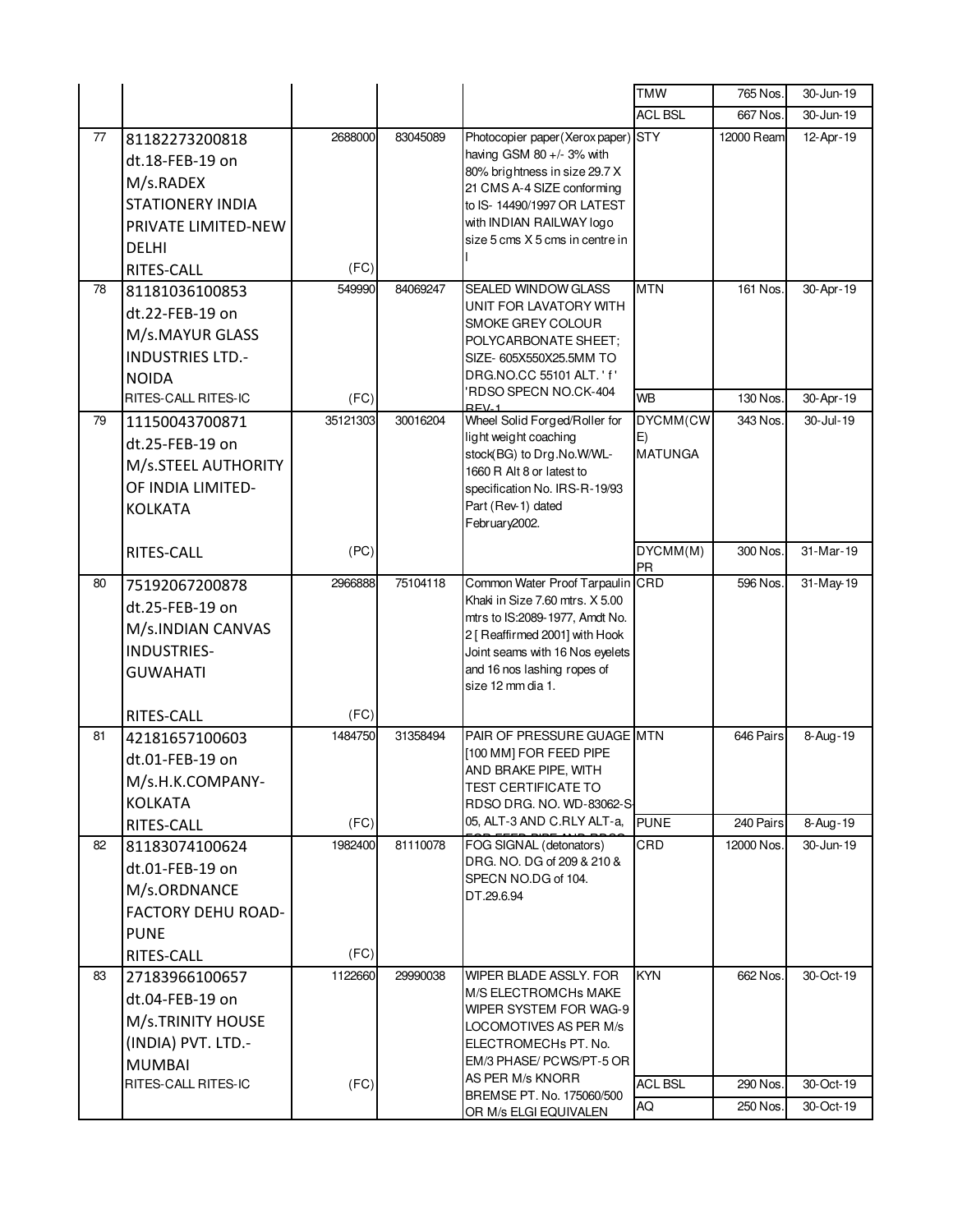| 84 | 27183524100661             | 829581  | 29720102 | <b>PRINTED CIRCUIT BOARD</b>                                 | <b>ACL BSL</b> | 15 Nos.    | 30-Mar-20     |
|----|----------------------------|---------|----------|--------------------------------------------------------------|----------------|------------|---------------|
|    | dt.04-FEB-19 on            |         |          | TYPE UFB 701 A01 AS PER                                      |                |            |               |
|    | M/s.ELMEC COM              |         |          | ABB DOCUMENT NO. HIET<br>404236 R0001 OR LATEST.             |                |            |               |
|    | AGENCIES-MALAD(W),         |         |          | FIRMs ACCEPTED OFFER:                                        |                |            |               |
|    | <b>MUMBAI</b>              |         |          | PRINTED CIRCUIT BOARD                                        |                |            |               |
|    |                            |         |          | TYPE UFB 701 A01 TO ABB                                      |                |            |               |
|    | RITES-CALL RITES-IC        | (PC)    |          | DOCUMENT NO. HIET                                            |                |            |               |
| 85 | 41181760100696             | 3204762 | 46230956 | 404236 R 0001 OR LATES<br>Splice Clamp assembly for 193      | CRD            | 1646 Nos.  | 30-Jan-20     |
|    |                            |         |          | sq,mm. Contact Wire                                          |                |            |               |
|    | dt.06-FEB-19 on            |         |          | [Crocodile type] as per                                      |                |            |               |
|    | M/s.NANDRATAN              |         |          | CEE/C.Rly and W.Rly.Drg.                                     |                |            |               |
|    | <b>FOUNDRY AND</b>         |         |          | No.CW/TD/DC-AC/P/004.                                        |                |            |               |
|    | <b>ENGINEERING WORKS</b>   |         |          | Make/Brand: Own make.                                        |                |            |               |
|    | PVT LTD-MUMBAI             |         |          |                                                              |                |            |               |
|    |                            |         |          |                                                              |                |            |               |
|    | RITES-CALL                 | (FC)    |          |                                                              |                |            |               |
| 86 | 75184073100895             | 862379  | 77900157 | Knifing Stopper (Air Drying                                  | <b>PR</b>      | 2000 Kgs.  | 31-Jul-19     |
|    | dt.27-FEB-19 on            |         |          | quality) to IS:5083/1988 and                                 |                |            |               |
|    | M/s.GS INDUSTRIES-         |         |          | additional technical requirement<br>as per Specification no. |                |            |               |
|    | <b>JALANDHAR</b>           |         |          | PAINT/MTN/SPEC/002 Dtd                                       |                |            |               |
|    |                            |         |          | 03.11.06. Packing in 35 Kgs.                                 |                |            |               |
|    | RITES-CALL RITES-IC        | (PX)    |          | new non-returnable M.S. Drums                                |                | 2000 Kgs.  | 30-Sep-19     |
|    |                            |         |          | to                                                           | <b>MTN</b>     | 6500 Kgs.  | $31 -$ Jul-19 |
|    |                            |         |          |                                                              | <b>MTN</b>     | 6500 Kgs.  | 30-Sep-19     |
| 87 | 70181401100907             | 517371  | 72202774 | <b>DRILL TWIST HSS FOR</b>                                   | <b>MTN</b>     | 28732 Nos. | 26-Jul-19     |
|    | dt.28-FEB-19 on            |         |          | PARALLEL SHANK JOBBER                                        |                |            |               |
|    | M/s.SIDDHI VINAYAK         |         |          | SERIES TO IS 5101/1991                                       |                |            |               |
|    | ENTERPRISES-MUMBAI         |         |          | TYPE 'N' NOMINAL SIZE<br>4.50MM DIA X 47MM FLUTE             |                |            |               |
|    |                            |         |          | LENGTH X 80MM OVER ALL                                       |                |            |               |
|    |                            |         |          | LENGTH BRAND :-                                              |                |            |               |
|    |                            |         |          | MIRANDA OR J.K. OR                                           |                |            |               |
|    | RITES-CALL RITES-IC        | (FC)    |          | ADDISON OR IT (INDIAN                                        |                |            |               |
| 88 | 27182654100916             | 672315  | 23664629 | WHEEL SLIP DETECTION<br>RELAY OD TYPE TR-701                 | <b>KYN</b>     | 2 Nos.     | 15-Oct-19     |
|    | dt.28-FEB-19 on            |         |          | COMPLETE TO CLW                                              |                |            |               |
|    | M/s.JAY SREE SUPPLY        |         |          | SPECN.NO. CLW/ES/R-28                                        |                |            |               |
|    | <b>AGENCY CALCUTTA PVT</b> |         |          | ALT.-J.OR LATEST. OUT OF                                     |                |            |               |
|    | LTD-KOLKATA                |         |          | 38 NOS., THE QTY.                                            |                |            |               |
|    |                            |         |          | <b>REQUIRED FOR WAG-7</b>                                    |                |            |               |
|    | RITES-CALL RITES-IC        | (FC)    |          | TYPE LOCO IS 26 NOS. AND<br>FOR WAP-4 TYPE OF LOCOS          | <b>ACL BSL</b> | 36 Nos.    | 15-Oct-19     |
| 89 | 41181035100919             | 2017611 | 40122086 | <b>ELASTOMERIC CABLE</b>                                     | <b>MTN</b>     | 1855 MTR   | 30-Apr-19     |
|    | dt.28-FEB-19 on            |         |          | SINGLE CORE FLEXIBLE,                                        |                |            |               |
|    | M/s.UNITED CABLE           |         |          | CSP COVERED 1500V                                            |                |            |               |
|    | INDUSTRIES-GAUTAM          |         |          | GRADE, SIZE 475/0.5 MM<br>SECTIONAL AREA 95 SQ.              |                |            |               |
|    | <b>BUDH NAGAR</b>          |         |          | MM AS PER RDSOs                                              |                |            |               |
|    |                            |         |          | SPECIFICATION No. SPEC/E-                                    |                |            |               |
|    |                            |         |          | 14/01 [PART-II] REV-II OF FEB-                               | <b>SNPD</b>    | 88 MTR     |               |
|    | RITES-CALL RITES-IC        | (PC)    |          | 1993 [SERIAL No. 10, COMPO                                   |                |            | 30-Apr-19     |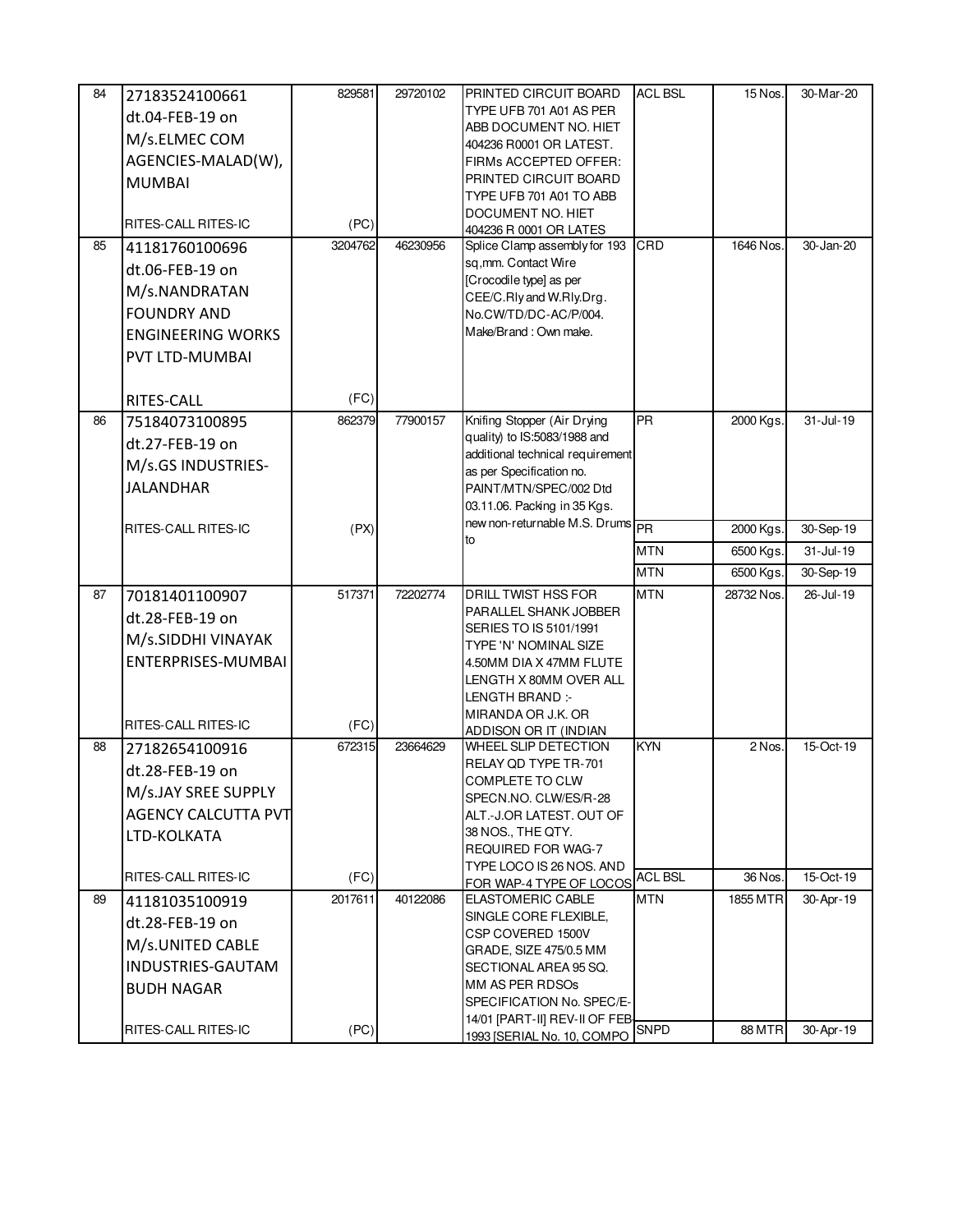| 90 | 27183468100925<br>dt.28-FEB-19 on | 2645906 | 29940060 | END FRAME DRIVING END<br>ASSEMBLY (MACHINED)                     | <b>KYN</b>     | 4 Nos.     | $\overline{30}$ -Sep-19 |
|----|-----------------------------------|---------|----------|------------------------------------------------------------------|----------------|------------|-------------------------|
|    | M/s.KAY PEE                       |         |          | WITH AIR OUT LET NET OF<br>WAP-7/WAG-9 LOCO FOR                  |                |            |                         |
|    | <b>EQUIPMENTS PVT LTD-</b>        |         |          | <b>TACTION MOTORS (TYPE</b>                                      |                |            |                         |
|    | <b>HOWRAH</b>                     |         |          | 6FRA 6068) AS PER CLW<br>DRG. No. 1TWD.096.005/ALT-              | <b>ACL BSL</b> | 19 Nos.    |                         |
|    | RITES-CALL                        | (FC)    |          | 5 (REF.4) OR LATEST and                                          | <b>ACL BSL</b> | 22 Nos.    | 30-Sep-19<br>31-Dec-19  |
| 91 | 80193147100708                    | 1072102 | 80031365 | <b>CLW SPECIFICATION No</b><br>Grease for Application on         | <b>ACL BSL</b> | 9660 Kgs.  | 31-Mar-19               |
|    | dt.07-FEB-19 on                   |         |          | Traction Motor Gear case of                                      |                |            |                         |
|    | M/s.INDIAN OIL                    |         |          | ALCo Diesel Locos:                                               |                |            |                         |
|    | <b>CORPORATION LTD-</b>           |         |          | SERVOCOAT 170-T<br>(IOC)/BLUE COAT-3 (BL &                       |                |            |                         |
|    | <b>MUMBAI</b>                     |         |          | CO.)/MAK CAMEX                                                   |                |            |                         |
|    | RITES-CALL                        | (PC)    |          | COMPOUND-(G)                                                     | AQ             | 1680 Kgs.  | 31-Mar-19               |
| 92 | 18182113100760                    | 751800  | 18250038 | RPC)/Ralmoral prototrac lubo<br>DYNAMIC BRAKING GRID             | GPR PA         | 4 Nos.     | 30-Apr-19               |
|    | dt.12-FEB-19 on                   |         |          | RESISTANCE 545                                                   |                |            |                         |
|    | M/s.DAULAT RAM                    |         |          | AMPS, 1.222 OHMS [NFT] TO<br>EMD PART NO 10634215                |                |            |                         |
|    | <b>ENGINEERING</b>                |         |          | DLW PART NO.18250038.                                            |                |            |                         |
|    | SERVICES PVT. LTD.-               |         |          | Firm's accepted offer : - Daulat                                 |                |            |                         |
|    | <b>BHOPAL</b>                     |         |          | Ram Make.                                                        |                |            |                         |
|    | RITES-CALL RITES-IC               | (FC)    |          |                                                                  | <b>DLS KYN</b> | 1 Nos.     | 30-Apr-19               |
|    |                                   |         | 18250040 | <b>RESISTOR GRID DYNAMIC</b><br>BRAKE-RE3,RE7-1.235              |                |            |                         |
|    |                                   |         |          | OHMS-545 AMPS TO EMD                                             |                |            |                         |
|    |                                   |         |          | PART NO 10634216, DLW                                            |                |            |                         |
|    |                                   |         |          | PART NO 18250040. Firm's<br>accepted offer : - Daulat Ram        |                |            |                         |
|    |                                   |         |          | Make.                                                            |                |            |                         |
|    |                                   |         |          |                                                                  | GPR PA         | 2 Nos.     | 30-Apr-19               |
| 93 | 42181536100761                    | 2437470 | 31900422 | PINION FOR 3 PHASE                                               | <b>MTN</b>     | 60 Nos.    | 23-Feb-20               |
|    | dt.12-FEB-19 on                   |         |          | SIEMENS TRACTION<br>MOTOR TYPE 1TB 2022-OTA                      |                |            |                         |
|    | M/s.KIRLOSKAR                     |         |          | 03 TO DRG.NO.WR/MX/EL-                                           |                |            |                         |
|    | PNEUMATIC CO LTD,-                |         |          | 1944-1-TM-AC-DC-                                                 |                |            |                         |
|    | <b>PUNE</b>                       |         |          | 276.FIRM'S OFFER: PINION<br>FOR 3 PHASE SIEMENS                  |                |            |                         |
|    | RITES-CALL RITES-IC               | (PC)    |          | ΤΡΑΓΤΙΩΝ ΜΩΤΩΡ ΤΥΡΕ                                              | VVH            | 46 Nos.    | 23-Feb-20               |
| 94 | 79182368200763                    | 2009920 | 79315288 | Industrial Safety Shoes as per<br>IS 15298/2011 to Size No. 8 to | <b>MTN</b>     | 2284 Pairs | 8-Jun-19                |
|    | dt.12-FEB-19 on                   |         |          | CR specifications No.                                            |                |            |                         |
|    | M/s.KAY KAY                       |         |          | <b>CR/Safety Shoes</b>                                           |                |            |                         |
|    | INDUSTRIES-KANPUR                 |         |          | Specifications/2013 as per<br>attached annexure. Accepted        |                |            |                         |
|    | RITES-CALL                        | (FC)    |          | Description as per GeM                                           |                |            |                         |
| 95 | 81183258100798                    | 1417176 | 84909821 | contract no GEMC_51168<br>Non-flammable solvent based            | <b>MTN</b>     | 4062 LTR   | 15-Apr-19               |
|    | dt.15-FEB-19 on                   |         |          | adhesive for pasting flexible                                    |                |            |                         |
|    | M/s.NARENDRA                      |         |          | PVC flooring material to<br>stainless steel to                   |                |            |                         |
|    | <b>UDYOG-NASHIK</b>               |         |          | Specn.no.ICF/M/D/SPECN-093                                       |                |            |                         |
|    | RITES-CALL RITES-IC               | (FC)    |          | issue status-01, Rev.No.0 of                                     | <b>MTN</b>     | 4062 LTR   | 30-Jun-19               |
|    |                                   |         |          | June - 1998 with Amendment<br>No.2 of 05.08.20                   | <b>ACL BSL</b> | 360 LTR    | 15-Apr-19               |
|    |                                   |         |          |                                                                  | <b>ACL BSL</b> | 380 LTR    | 30-Jun-19               |
|    |                                   |         |          |                                                                  | VVH            | 60 LTR     | 15-Apr-19               |
|    |                                   |         |          |                                                                  | <b>VVH</b>     | 40 LTR     | 30-Jun-19               |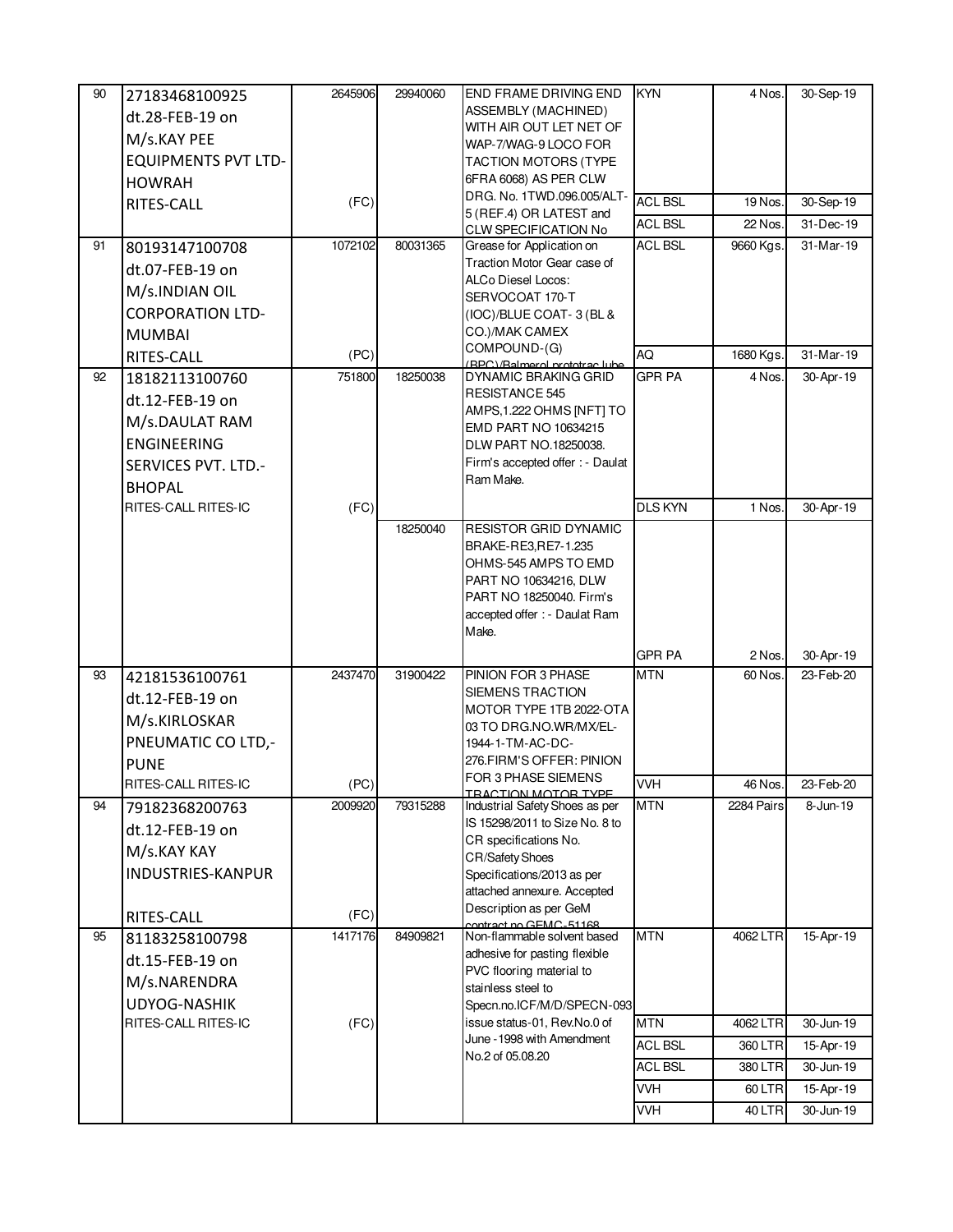| 96 | 27181212200804     | 17440304 | 23158918 | 3/8" SAFETY VALVE FOR AIR IAQ                             |                | 6 Nos.  | 30-Jun-19 |
|----|--------------------|----------|----------|-----------------------------------------------------------|----------------|---------|-----------|
|    | dt.18-FEB-19 on    |          |          | <b>COOLER TO M/S ELGI's</b>                               |                |         |           |
|    | M/s.TRINITY HOUSE  |          |          | PT.NO. A020002 TRC-2000.<br>Accepted Offer: Part No.      |                |         |           |
|    | (INDIA) PVT. LTD.- |          |          | A020002, ELGI Make Safety                                 |                |         |           |
|    | <b>MUMBAI</b>      |          |          | valve Assembly 3/8 inch INC.                              |                |         |           |
|    | RITES-CALL         | (FC)     |          |                                                           | <b>ACL BSL</b> | 22 Nos. | 30-Jun-19 |
|    |                    |          | 23513380 | "SET OF CYLINDERS FOR                                     |                |         |           |
|    |                    |          |          | M/S. ELGI MAKE                                            |                |         |           |
|    |                    |          |          | COMPRESSOR MODEL - RR                                     |                |         |           |
|    |                    |          |          | -20100 OF WAG-9 LOCOS.                                    |                |         |           |
|    |                    |          |          | ONE SET COMPRISING OF<br>02 ITEMS IN 03 NOS. AS PER       |                |         |           |
|    |                    |          |          | SKETCH NO. ELS/AQ/WAG-                                    |                |         |           |
|    |                    |          |          | 9/SK.NO.0055 /REV-0. (1) LP                               |                |         |           |
|    |                    |          |          | CYLINDER DIA 127. E                                       |                |         |           |
|    |                    |          |          |                                                           |                |         |           |
|    |                    |          |          |                                                           | AQ             | 26 Set  | 30-Jun-19 |
|    |                    |          | 23513688 | <b>MAINTENANCE AOH KIT</b><br>FOR ELGI CP MODEL RR-       | <b>KYN</b>     | 24 Set  | 30-Jun-19 |
|    |                    |          |          | <b>ON TOAD TIN OOIOO</b>                                  | AQ             | 88 Set  | 30-Jun-19 |
|    |                    |          | 23513720 | SET OF DISC VALVE ASSLY.<br>FOR ELGI COMPRESSOR           | <b>KYN</b>     | 5 Set   | 30-Jun-19 |
|    |                    |          |          | TYPE TRC-1000 MN SET                                      | <b>ACL BSL</b> | 58 Set  | 30-Jun-19 |
|    |                    |          |          | COMPRISING OF 02 ITEMS                                    | AQ             | 5 Set   | 30-Jun-19 |
|    |                    |          | 23513731 | SET OF PIPES FOR ELGI                                     | <b>ACL BSL</b> | 2 Set   | 30-Jun-19 |
|    |                    |          |          | MAKE AIR COMPRESSOR<br>VOE TOO 1000 MALTO ELG             | AQ             | 1 Set   | 30-Jun-19 |
|    |                    |          | 23513743 | SET OF LP AND HP PISTON                                   | <b>KYN</b>     | 2 Set   | 30-Jun-19 |
|    |                    |          |          | FOR ELGI COMPRESSOR<br>TYPE TRC-1000 MN                   | <b>ACL BSL</b> | 20 Set  | 30-Jun-19 |
|    |                    |          |          | COMPRISING OF 02 ITEMS                                    | AQ             | 1 Set   | 30-Jun-19 |
|    |                    |          | 23516872 | STUD M10 x 39 FOR AUX.                                    |                |         |           |
|    |                    |          |          | <b>COMPRESSOR TYPE CRC-</b>                               |                |         |           |
|    |                    |          |          | 150 TO M/S ELGI's DRG.NO.<br>260514520. Accepted Offer:   |                |         |           |
|    |                    |          |          | PART NO. 000514520. ELGI                                  |                |         |           |
|    |                    |          |          | Make Stud M10X39 LG CRC                                   |                |         |           |
|    |                    |          |          | 150.                                                      |                |         |           |
|    |                    |          |          |                                                           | <b>ACL BSL</b> | 85 Nos. | 30-Jun-19 |
|    |                    |          | 23518900 | ELGI MAKE DISC TYPE                                       | AQ             | 2 Nos.  | 30-Jun-19 |
|    |                    |          |          | COUPLING PART. NO.<br>070310410 FOR                       | <b>KYN</b>     | 1 Nos.  | 30-Jun-19 |
|    |                    |          |          | <b>COMPRESSOR TYPE TRC-</b>                               | <b>ACL BSL</b> | 26 Nos. | 30-Jun-19 |
|    |                    |          | 23519393 | <b>CAST ALLUMINIUM</b>                                    |                |         |           |
|    |                    |          |          | COOLING FAN TO M/S.ELGI                                   |                |         |           |
|    |                    |          |          | PT. NO. A070047. Accepted<br>Offer: PART NO. A070047.     |                |         |           |
|    |                    |          |          | ELGI Make C/FN & FLG                                      |                |         |           |
|    |                    |          |          | Assembly for TRC 1000MN.                                  |                |         |           |
|    |                    |          |          |                                                           | <b>ACL BSL</b> | 6 Nos.  | 30-Jun-19 |
|    |                    |          | 23519599 | CYLINDER 100 DIA (DISC                                    | <b>ACL BSL</b> | 12 Nos. | 30-Jun-19 |
|    |                    |          |          | VALVE) PT.NO. 00021010A,                                  | AQ             | 7 Nos.  | 30-Jun-19 |
|    |                    |          | 23519721 | $CDADF$ $FAD$ $FLA$<br>CONNECTING ROD &                   | <b>ACL BSL</b> | 24 Nos. | 30-Jun-19 |
|    |                    |          |          | CRANK SHAFT ASSLY. WITH<br><b>DEADING TO ELGIS DT NO.</b> | <b>AQ</b>      | 3 Nos.  | 30-Jun-19 |
|    |                    |          | 23991112 | ELGI (AOH) YEARLY                                         | <b>KYN</b>     | 10 Set  | 30-Jun-19 |
|    |                    |          |          | SERVICE KIT FOR                                           | <b>ACL BSL</b> | 44 Set  | 30-Jun-19 |
|    |                    |          |          | <b>COMPRESSOR TYPE TRC-</b>                               | AQ             | 31 Set  | 30-Jun-19 |
|    |                    |          |          | 1000 MN CODE No.K.07.01011                                |                |         |           |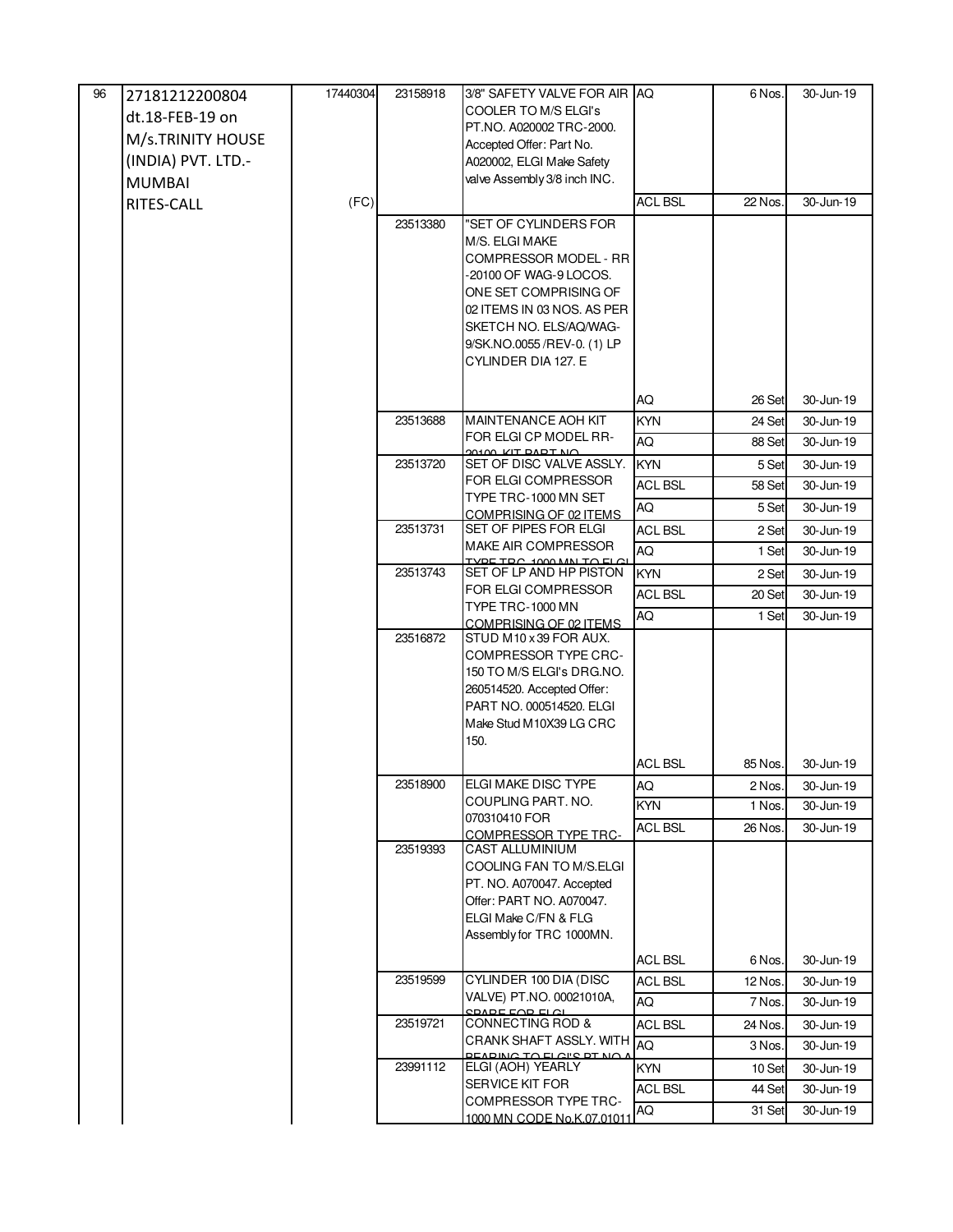|    |                                                                                                                   |                 | 25271003 | MOTOR OIL SEAL FOR<br><b>AUXILIARY COMPRESSOR</b><br>AS PER ELGI'S DRG. NO.<br>1LBN 000200". Accepted Offer:<br>PART NO. 000420350. ELGI<br>MAKE Seal Oil B45X60X12.5<br>SS07/10.                                                       | <b>ACL BSL</b> | 61 Nos.   | 30-Jun-19 |
|----|-------------------------------------------------------------------------------------------------------------------|-----------------|----------|-----------------------------------------------------------------------------------------------------------------------------------------------------------------------------------------------------------------------------------------|----------------|-----------|-----------|
|    |                                                                                                                   |                 | 29510041 | POH Maintenance kit for Air<br>Compressor [Main] Type RR<br>20100 of M/s. Elgi make for 3<br>phase LOCO as per annexure<br>(alt- A) attached, One set<br>consists of 37 items 76 Nos<br>Accepted Offer: ELGI MAKE<br>POH M              |                |           |           |
|    |                                                                                                                   |                 | 29518222 | <b>CRANK SHAFT ASSEMBLY</b><br>FOR M/S. ELGI MAKE<br>COMPRESSOR MODEL-RR-<br>20100 FOR WAG-9 LOCO AS<br>PER M/S. ELGIPT.NO.<br>A070078. Accepted Offer:<br>PART No. A070078, ELGI<br>MAKE Connecting Rod &<br>Crank Shaft Assembly with | <b>ACL BSL</b> | 31 Set    | 30-Jun-19 |
|    |                                                                                                                   |                 |          |                                                                                                                                                                                                                                         | AQ             | 2 Nos.    | 30-Jun-19 |
| 97 | 27181568100808<br>dt.18-FEB-19 on<br>M/s.DAULAT RAM<br><b>ENGINEERING</b><br>SERVICES PVT. LTD.-<br><b>BHOPAL</b> | 15251040        | 25658141 | <b>SET OF RESISTOR</b><br><b>ELEMENT TRAY ASSEMBLY</b><br>FOR VERTICAL DBR<br>[DYNAMIC BREAKING<br>RESISTOR]. SET<br>COMPRISING OF 2 ITEMS,<br>24 NOs. AS PER DRG. No.<br>ELW/BSL/WAM4/2/124.256                                        | <b>KYN</b>     | 1 Set     | 30-Jun-19 |
|    | <b>RITES-CALL RITES-IC</b>                                                                                        | (PC)            |          | REF.A.-04 NOs. and REF.B-20                                                                                                                                                                                                             | <b>ACL BSL</b> | 5 Set     | 30-Nov-19 |
|    |                                                                                                                   |                 |          | NO <sub>s</sub> . AND AS P                                                                                                                                                                                                              | <b>ACL BSL</b> | 2 Set     | 30-Jun-19 |
|    |                                                                                                                   |                 |          |                                                                                                                                                                                                                                         | <b>ACL BSL</b> | 7 Set     | 30-Nov-19 |
|    |                                                                                                                   |                 |          |                                                                                                                                                                                                                                         | AQ             | 4 Set     | 30-Jun-19 |
|    |                                                                                                                   |                 |          |                                                                                                                                                                                                                                         | AQ             | 7 Set     | 31-Dec-19 |
|    |                                                                                                                   |                 |          |                                                                                                                                                                                                                                         | <b>ACL BSL</b> | 8 Set     | 30-Jun-20 |
| 98 | 27183904100814<br>dt.18-FEB-19 on<br>M/s.RAVI<br><b>ENGINEERING WORKS-</b><br><b>BHOPAL</b><br>RITES-CALL         | 3181500<br>(FC) | 29948150 | <b>SET OF SHAFT AND</b><br>ASSEMBLED DUMMY<br>PINION FOR 3-PHASE TM<br>TYPE 6FRA 6068. SHAFT AS<br>PER DRG.No. 1TMW/DRG/3-<br>phase/009 AND SPEC No.<br>4TMS.096.071 REV-0 Alt-1.<br><b>EORGING CONFORMING</b>                          | <b>TMW</b>     | 50 Set    | 15-Nov-19 |
| 99 | 81192272200819                                                                                                    | 1188000         | 83045065 | Photocopier paper(Xerox paper) STY                                                                                                                                                                                                      |                | 2700 Ream | 12-Apr-19 |
|    | dt.18-FEB-19 on                                                                                                   |                 |          | having GSM 80 with 80%                                                                                                                                                                                                                  |                |           |           |
|    | M/s.RADEX                                                                                                         |                 |          | brightness in size 29.7 X 42<br>CMS A-3 SIZE conforming to                                                                                                                                                                              |                |           |           |
|    | <b>STATIONERY INDIA</b>                                                                                           |                 |          | IS-14490/1997 with INDIAN                                                                                                                                                                                                               |                |           |           |
|    | PRIVATE LIMITED-NEW                                                                                               |                 |          | RAILWAY logo size 8 cms X 8                                                                                                                                                                                                             |                |           |           |
|    | <b>DELHI</b>                                                                                                      |                 |          | cms in centre in light blue/light                                                                                                                                                                                                       |                |           |           |
|    | RITES-CALL                                                                                                        | (FC)            |          | g                                                                                                                                                                                                                                       |                |           |           |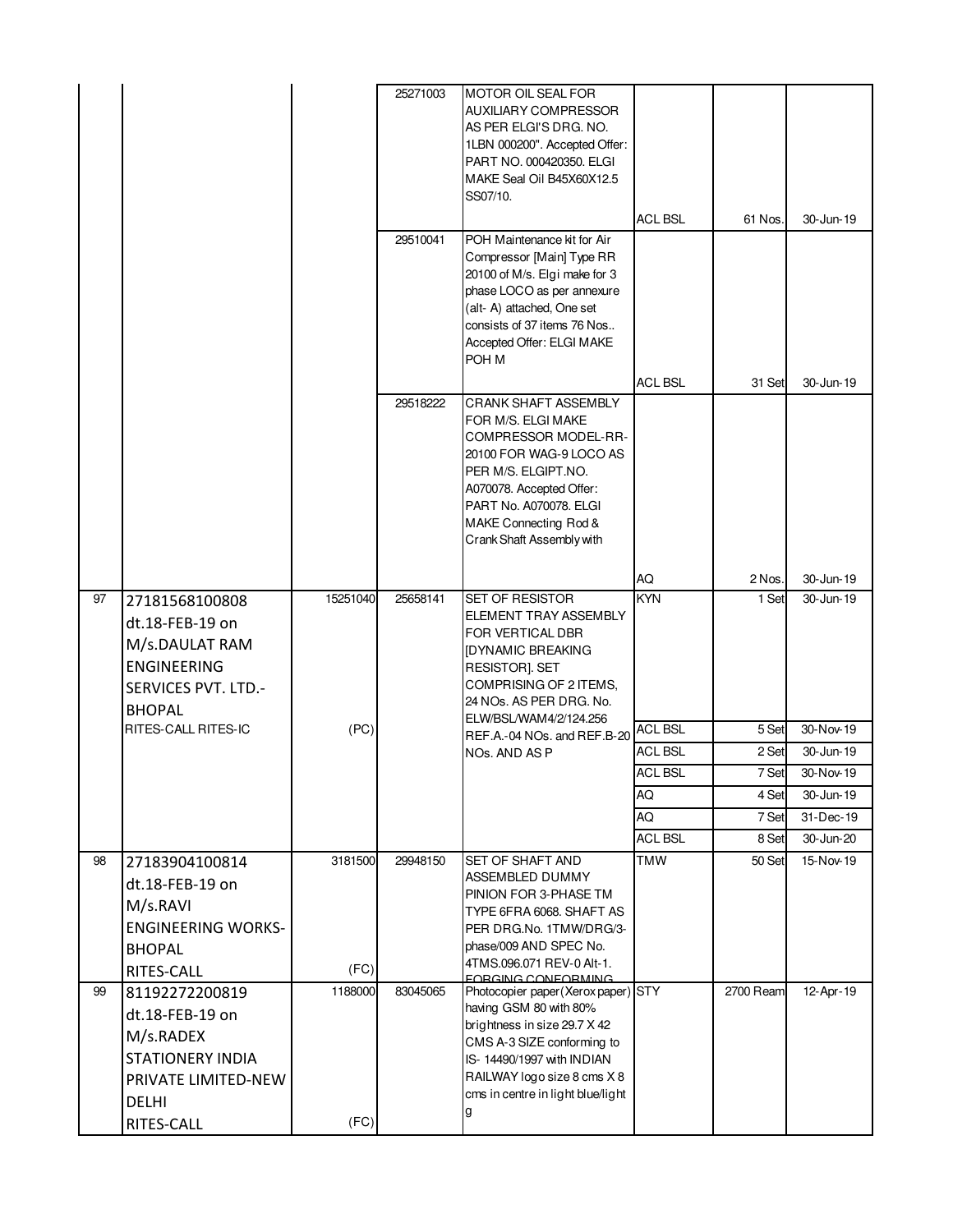| 100 | 27181513100824<br>dt.18-FEB-19 on<br>M/s.CMC<br><b>COMMUTATOR PVT</b><br>LTD-BELGAUM<br>RITES-CALL RITES-IC          | 33720624<br>(PC) | 25942943 | Commutator assembly (with<br>steel parts) for HS 15250A<br>Armature as per Drg. No.<br>2TWD.095.045, Rev-1 or latest<br>and Specification No.<br>4TMS.095.034 Rev-4 or latest.                               | <b>TMW</b><br><b>TMW</b><br><b>TMW</b> | 40 Nos.<br>20 Nos.<br>40 Nos. | 15-Oct-19<br>31-Mar-20<br>30-Apr-20 |
|-----|----------------------------------------------------------------------------------------------------------------------|------------------|----------|--------------------------------------------------------------------------------------------------------------------------------------------------------------------------------------------------------------|----------------------------------------|-------------------------------|-------------------------------------|
|     |                                                                                                                      |                  |          |                                                                                                                                                                                                              | <b>TMW</b>                             | 20 Nos.                       | 31-Dec-19                           |
| 101 | 38181603100630<br>dt.01-FEB-19 on<br>M/s.RAMKRISHNA<br><b>FORGINGS LIMITED-</b><br><b>KOLKATA</b>                    | 2430332          | 33140807 | <b>BLOCK HANGER [MODIFIED] MTN</b><br>FOR BOGIE BRAKE TO<br>RDSO DRG. NO. CG-K9117,<br>ITEM NO. 1, ALT-3. MTRL<br>AND SPECN. RDSO'S STR<br>NO. C-9808 [REV-4] WITH<br>AMENDMENT 1 OF DEC-                    |                                        | 1905 Nos.                     | 27-May-19                           |
| 102 | RITES-CALL<br>80183150700672<br>dt.04-FEB-19 on<br>M/s.Secretary<br>(Stores), Railway<br>Board, New Delhi            | (FC)<br>31190427 | 80034810 | 2016<br>Grease for Application on Axle<br>Box Cylindrical Roller Bearing<br>of ALCo Diesel Locos:<br>SERVOGEM RR-3 (IOC)<br><b>BALMEROL MULTI-GREASE</b><br>'LL-3' (BL & CO.)/ MAK RR                        | PR<br><b>DLS KYN</b>                   | 1506 Nos.<br>670 Kgs.         | 27-May-19<br>31-Mar-19              |
|     | RITES-CALL                                                                                                           | (FP)             |          | GREASE-3 (BPC)/Lithon-<br>RR3(HPC) Conform                                                                                                                                                                   | <b>DLS KYN</b>                         | 1125 Kgs.                     | 4-May-20                            |
|     |                                                                                                                      |                  |          |                                                                                                                                                                                                              | <b>KYN</b>                             | 12060 Kgs.                    | 31-Mar-19                           |
|     |                                                                                                                      |                  |          |                                                                                                                                                                                                              | <b>KYN</b>                             | 9000 Kgs.                     | 4-May-20                            |
|     |                                                                                                                      |                  |          |                                                                                                                                                                                                              | <b>SNPD</b>                            | 660 Kgs.                      | 31-Mar-19                           |
|     |                                                                                                                      |                  |          |                                                                                                                                                                                                              | <b>SNPD</b><br><b>MTN</b>              | 4125 Kgs.                     | 4-May-20<br>31-Mar-19               |
|     |                                                                                                                      |                  |          |                                                                                                                                                                                                              | <b>MTN</b>                             | 39877 Kgs.<br>65038 Kgs.      | $4$ -May-20                         |
|     |                                                                                                                      |                  |          |                                                                                                                                                                                                              | <b>ACL BSL</b>                         | 7867 Kgs.                     | 31-Mar-19                           |
|     |                                                                                                                      |                  |          |                                                                                                                                                                                                              | <b>ACL BSL</b>                         | 19538 Kgs.                    | 4-May-20                            |
|     |                                                                                                                      |                  |          |                                                                                                                                                                                                              | <b>KALVA</b>                           | 706 Kgs.                      | 31-Mar-19                           |
|     |                                                                                                                      |                  |          |                                                                                                                                                                                                              | <b>KALVA</b>                           | 5464 Kgs.                     | 4-May-20                            |
|     |                                                                                                                      |                  |          |                                                                                                                                                                                                              | <b>GPR PA</b>                          | 1970 Kgs.                     | 31-Mar-19                           |
|     |                                                                                                                      |                  |          |                                                                                                                                                                                                              | <b>GPR PA</b>                          | 3000 Kgs.                     | 4-May-20                            |
|     |                                                                                                                      |                  |          |                                                                                                                                                                                                              | <b>PR</b>                              | 3510 Kgs.                     | 4-May-20                            |
|     |                                                                                                                      |                  |          |                                                                                                                                                                                                              | AQ                                     | 2455 Kgs.                     | 4-May-20                            |
|     |                                                                                                                      |                  |          |                                                                                                                                                                                                              | <b>VVH</b>                             | 10400 Kgs.                    | 4-May-20                            |
| 103 | 85186524100216<br>dt.05-FEB-19 on<br>M/s.RINE<br><b>ENGINEERING PVT. LTD-</b><br><b>BADDI</b><br>RITES-CALL RITES-IC | 3187406<br>(PC)  | 30020487 | AXLE BOX HOUSING<br>[FINISHED MACHINED] TO<br>ICF DRG. NO. T-0-2-602, Alt-<br>u/14, ITEM NO. 2 SHEET NO.<br>1 AND 2. MATERIAL AND<br>SPECIFICATION TO RDSO<br>SPECIFICATION NO.<br>RDSO/2007/CG_08 WITH      | <b>MTN</b>                             | 375 Nos.                      | 30-Sep-19                           |
| 104 | 41191803100705<br>dt.07-FEB-19 on<br>M/s.MAHADEV<br><b>INDUSTRIES-</b><br><b>GHAZIABAD</b><br>RITES-CALL RITES-IC    | 1505621<br>(FC)  | 46420113 | S.S WIRE ROPE FOR THREE SIG/BSL<br>PULLEY TYPE REGULATING<br>EQUIPMENT, [8]<br>MTRS.LENGTH] AS PER<br>RDSOs SPECIFICATION NO.<br>TI/SPC/OHE/WR/1060 [6/2006]<br>WITH A AND C SLIP NO. 1,2<br>AND 3 OR LATEST |                                        | 845 Nos.                      | 30-Sep-19                           |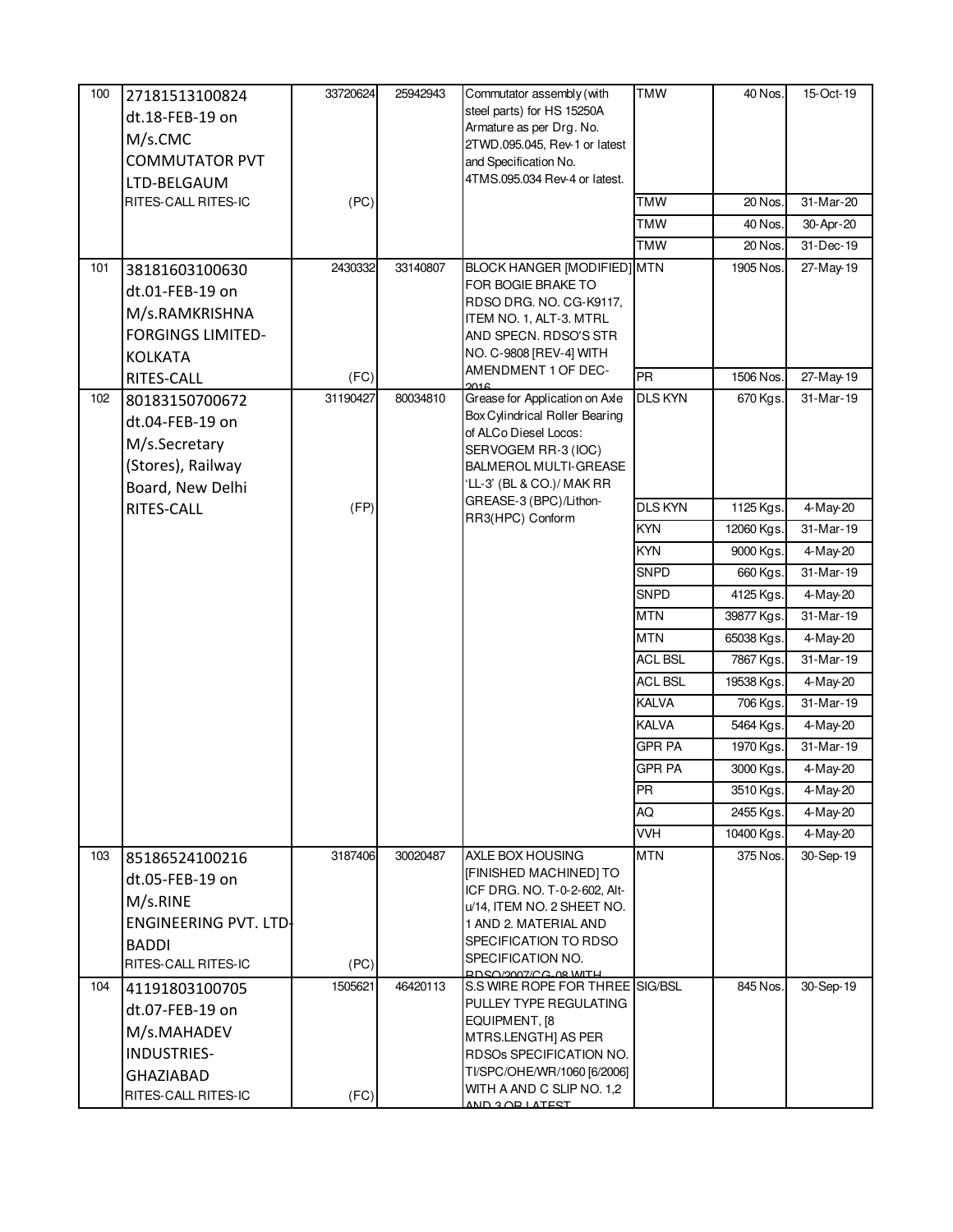| 105 | 41181058100714             | 2373000 | 41077519 | Polymide Glass Moulding                                         | <b>TMW</b>     | 20000 Nos. | 31-May-19 |
|-----|----------------------------|---------|----------|-----------------------------------------------------------------|----------------|------------|-----------|
|     | dt.07-FEB-19 on            |         |          | Wedges, GI61N confirming to                                     |                |            |           |
|     | M/s.GLASSFIBRE AND         |         |          | Specification No. F-0006, Drg.<br>No. 10S 784.757 ALT-C for HS  |                |            |           |
|     | <b>ALLIED INDUSTRIES-</b>  |         |          | 15250 armature. BRAND-POLY                                      |                |            |           |
|     | <b>MUMBAI</b>              |         |          | POXY.                                                           |                |            |           |
|     |                            |         |          |                                                                 |                |            |           |
|     | RITES-CALL RITES-IC        | (FC)    |          |                                                                 |                |            |           |
| 106 | 27181187100834             | 655101  | 29770014 | <b>CAPACITOR HORMONIC</b>                                       | <b>ACL BSL</b> | 3 Nos.     | 29-Nov-19 |
|     | dt.20-FEB-19 on            |         |          | FILTER AS PER CLW<br>SPECIFICATION NO.                          |                |            |           |
|     | M/s.PANKAJ                 |         |          | CLW/ES/3/0087 ALT-A.OR                                          |                |            |           |
|     | ELECTRONICS-NOIDA          |         |          | LATEST". Firms Accepted                                         |                |            |           |
|     |                            |         |          | Offer: A-27D-66.6-250                                           |                |            |           |
|     | RITES-CALL RITES-IC        | (FC)    |          | capacitors, Make: ICAR.                                         | AQ             | 4 Nos.     | 29-Nov-19 |
| 107 | 80193054200855             | 586366  | 80090400 | SUPERIOR KEROSENE OIL                                           | AQ             | 12000 LTR  | 30-Jun-19 |
|     | dt.22-FEB-19 on            |         |          | (SKO) NON -                                                     |                |            |           |
|     | M/s.BHARAT                 |         |          | PDS,IS:1459:2016 3 rd<br>Revision, RC Description:-             |                |            |           |
|     | PETROLEUM                  |         |          | SUPERIOR KEROSENE OIL                                           |                |            |           |
|     | CORPN.LIMITED,             |         |          | (SKO) NON - Domestic,                                           |                |            |           |
|     | <b>MUMBAI</b>              |         |          | confirming to IS:1459-2016 3rd                                  |                |            |           |
|     | RITES-CALL                 | (FC)    |          | Revision.                                                       |                |            |           |
| 108 | 81181102100896             | 1587690 | 85297732 | <b>BALL BEARING SEALED</b>                                      | SIG/BSL        | 2890 Nos.  | 31-Mar-19 |
|     | dt.27-FEB-19 on M/s.R      |         |          | SINGLE ROW DEEP                                                 |                |            |           |
|     | <b>K ENGINEERING</b>       |         |          | GROOVE NO. NBC 6305 LLU                                         |                |            |           |
|     | <b>CORPORATION-</b>        |         |          | OR SKF 6305-2 RS1 OR FAG<br>6305-2RSR FOR AUTO                  |                |            |           |
|     | <b>MUMBAI</b>              |         |          | TENSIONING DEVICE.                                              |                |            |           |
|     |                            |         |          | NOTE:- This item is strictly                                    |                |            |           |
|     | RITES-CALL RITES-IC        | (FC)    |          | reserved for procurement from                                   | SIG/BSL        | 2890 Nos.  | 31-Mar-19 |
|     |                            |         |          | RDSO approved sou                                               | SIG/BSL        | 5720 Nos.  | 31-Mar-19 |
| 109 | 41181831100918             | 569055  | 46015097 | 25 KV Potential Transformer                                     | SIG/BSL        | 15 Nos.    | 11-Nov-19 |
|     | dt.28-FEB-19 on            |         |          | Type-1, Outdoor type single                                     |                |            |           |
|     | M/s.RAILCON                |         |          | phase, [PT ratio 27.5 KV/100                                    |                |            |           |
|     | INTERNATIONAL-             |         |          | volts] with Terminal Connector<br>as per RDSO Specification No. |                |            |           |
|     | <b>KOLKATA</b>             |         |          | TI/SPC/PSI/PTs/0990 with A&C                                    |                |            |           |
|     | RITES-CALL RITES-IC        | (FC)    |          | slip No. 1 to 5. Make/Bra                                       |                |            |           |
| 110 | 27183468100924             | 823171  | 29940060 | <b>END FRAME DRIVING END</b>                                    | AQ             | 14 Nos.    | 31-Dec-19 |
|     | dt.28-FEB-19 on            |         |          | ASSEMBLY (MACHINED)                                             |                |            |           |
|     | M/s.KHARAGPUR              |         |          | WITH AIR OUT LET NET OF<br>WAP-7/WAG-9 LOCO FOR                 |                |            |           |
|     | METAL REFORMING            |         |          | <b>TACTION MOTORS (TYPE</b>                                     |                |            |           |
|     | <b>INDUSTRIES PVT LTD-</b> |         |          | 6FRA 6068) AS PER CLW                                           |                |            |           |
|     | <b>KHARAGPUR</b>           |         |          | DRG. No. 1TWD.096.005/ALT-                                      |                |            |           |
|     |                            |         |          | 8 (REF.4) and CLW                                               |                |            |           |
|     | RITES-CALL RITES-IC        | (FC)    |          | SPECIFICATION No. 4TMS.0                                        |                |            |           |
| 111 | 38183384700751             | 960000  | 33509037 | Semi finished Axle for FLAT IR                                  | IPR.           | 30 Nos.    | 31-Mar-20 |
|     | dt.11-FEB-19 on            |         |          | Bogies as per RCF                                               |                |            |           |
|     | M/s.RAIL WHEEL             |         |          | Drg.No.LW02149 Alt c<br>confirming to RDSO                      |                |            |           |
|     | FACTORY, BANGLORE          |         |          | Specification IRS - R-16-95 with                                |                |            |           |
|     |                            |         |          | corrigendum No.3 of April2012                                   |                |            |           |
|     | RITES-CALL                 | (FC)    |          | or RWF Drg. No. WAP A-087.                                      |                |            |           |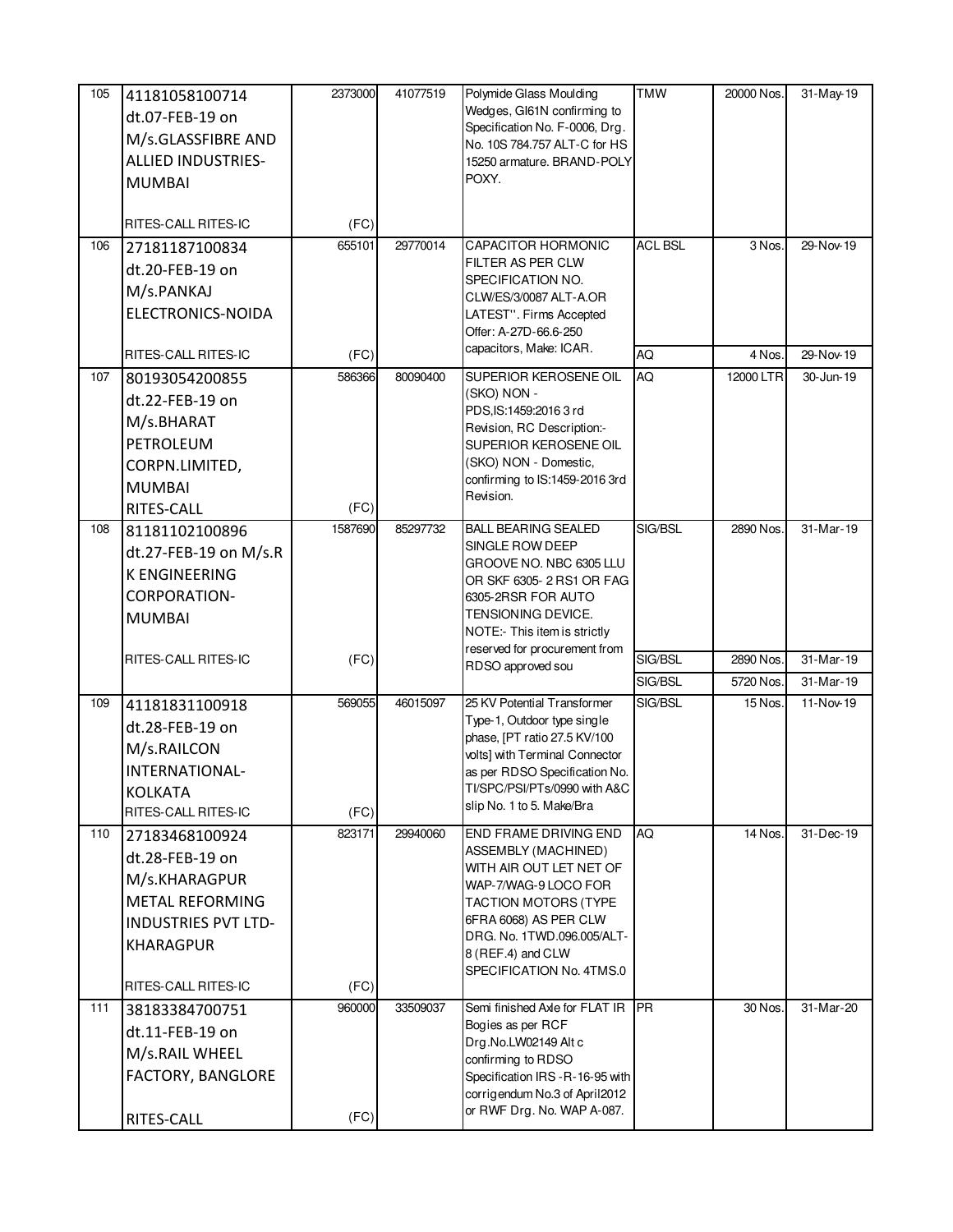| 112 | 56191038100149               | 678311  | 80031365 | Grease for Application on                                        | <b>ACL BSL</b> | 7000 Kgs. | 31-Mar-19 |
|-----|------------------------------|---------|----------|------------------------------------------------------------------|----------------|-----------|-----------|
|     | dt.13-FEB-19 on              |         |          | Traction Motor Gear case of                                      |                |           |           |
|     | M/s.INDIAN OIL               |         |          | ALCo Diesel Locos:                                               |                |           |           |
|     | <b>CORPORATION LTD-</b>      |         |          | SERVOCOAT 170-T<br>(IOC)/BLUE COAT- '3' (BL &                    |                |           |           |
|     | <b>MUMBAI</b>                |         |          | CO.)/MAK CAMEX                                                   |                |           |           |
|     | RITES-CALL                   | (PC)    |          | COMPOUND-(G)                                                     |                |           |           |
| 113 | 43181031100777               | 564588  | 45137330 | (BPC)/Ralmeral prototrac lube<br>ROTARY SWITCH, SINGLE           | <b>MTN</b>     | 1869 Nos. | 31-Mar-20 |
|     | dt.14-FEB-19 on              |         |          | POLE, PANEL MOUNTING                                             |                |           |           |
|     | M/s.SWITCHON                 |         |          | <b>TYPE 40A 250V DC</b>                                          |                |           |           |
|     | <b>INDUSTRIES-MUMBAI</b>     |         |          | CAPACITY, WITH 2 ON, 2<br>OFF POSITION COMPLETE                  |                |           |           |
|     |                              |         |          | WITH OPERATION KNOB, TO                                          |                |           |           |
|     | RITES-CALL                   | (FP)    |          | IS-13947, PART 3 OR                                              |                |           |           |
| 114 | 43181044100781               | 2442094 | 45158496 | ATEST MAKE/RRAND<br>FTL FITTING, SINGLE, 600                     | <b>MTN</b>     | 250 Nos.  | 10-Apr-19 |
|     | dt.14-FEB-19 on              |         |          | MM LONG, WITHOUT LAMP                                            |                |           |           |
|     | M/s.K.R.INDUSTRIES-          |         |          | and without 18 watt inverter, AS                                 |                |           |           |
|     | <b>MUMBAI</b>                |         |          | PER RCF DRG. No. CC76413                                         |                |           |           |
|     | RITES-CALL RITES-IC          | (FC)    |          | but prewired suitable for<br>retrofitment type 9 watt tubular    | <b>MTN</b>     | 3258 Nos. | 31-Aug-19 |
| 115 | 38193367800782               | 598500  | 33501002 | PRIMARY VERTICAL                                                 | <b>PR</b>      | 100 Nos.  | 20-Mar-19 |
|     | dt.14-FEB-19 on              |         |          | DAMPER TO RCF                                                    |                |           |           |
|     | M/s.NORTHERN                 |         |          | DRG.NO.LW-05102, ALT-A                                           |                |           |           |
|     |                              |         |          | CONFIRING TO                                                     |                |           |           |
|     | RAILWAY                      |         |          | SPECIFICATION NO. T.S. 17<br>560 100 03.                         |                |           |           |
|     | HEADQUARTERS,                | (PX)    |          |                                                                  |                |           |           |
| 116 | RITES-CALL<br>38181200100791 | 550746  | 38125705 | FOOT STEP FOR BOXN                                               | SIG/BSL        | 2115 Nos. | 25-Nov-19 |
|     |                              |         |          | WAGON TO RDSO'S DRG.                                             |                |           |           |
|     | dt.14-FEB-19 on              |         |          | NO. WD-80007-S-10, ITEM                                          |                |           |           |
|     | M/s.ADITYA TECHNO            |         |          | NO. 34, ALT. NO. 22 [TWENTY                                      |                |           |           |
|     | <b>FAB ENGINEERING-</b>      |         |          | TWO]. MATERIAL AND<br>SPECN: AS PER DRG.                         |                |           |           |
|     | <b>DHAR</b>                  |         |          |                                                                  |                |           |           |
|     | RITES-CALL RITES-IC          | (FC)    |          |                                                                  |                |           |           |
| 117 | 42181209100807               | 4054050 | 31927154 | <b>DIRECT AIR OPERATED</b>                                       | <b>VVH</b>     | 3 Nos.    | 20-Jul-19 |
|     | dt.18-FEB-19 on              |         |          | PANTOGRAPH TYPE WBL                                              |                |           |           |
|     | M/s.SCHUNK METAL             |         |          | 23.03 FOR HIGH SPEED<br>AC/DC SIEMENS/RETRO                      |                |           |           |
|     | AND CARBON (INDIA)           |         |          | RAKES WITH MODIFIED                                              |                |           |           |
|     | PRIVATE LIMITED-             |         |          | PANTO PAN OF SIZE                                                |                |           |           |
|     | <b>BANGALORE</b>             |         |          | 1800MM LENGTH AND                                                |                |           |           |
|     |                              |         |          | ROCKER BOX ASSEMBLY<br>WITH METALIZED CARBON                     |                |           |           |
|     | RITES-CALL RITES-IC          | (FC)    |          | STRIP TO APPROVED GR                                             | <b>SNPD</b>    | 5 Nos.    | 20-Jul-19 |
|     |                              |         |          |                                                                  | <b>MTN</b>     | 3 Nos.    | 20-Jul-19 |
| 118 | 47176025100835               | 592950  | 25700558 | Set of modified movable contact                                  | DYCMM(AC       | 75 Nos.   | 30-Sep-19 |
|     | dt.20-FEB-19 on              |         |          | arm 01 No. RH and 01 No. LH                                      | L) BSL         |           |           |
|     | M/s.HIND                     |         |          | (50 percent quantity of RH and<br>50 percent of LH respectively) |                |           |           |
|     | ENTERPRISES-MUMBAI           |         |          | for Roof Earthing Switch                                         |                |           |           |
|     |                              |         |          | (HOM) as per CLW Specn. No.                                      |                |           |           |
|     | RITES-CALL RITES-IC          | (FC)    |          | CLW/ES/S-6 Alt-J. (Length                                        |                |           |           |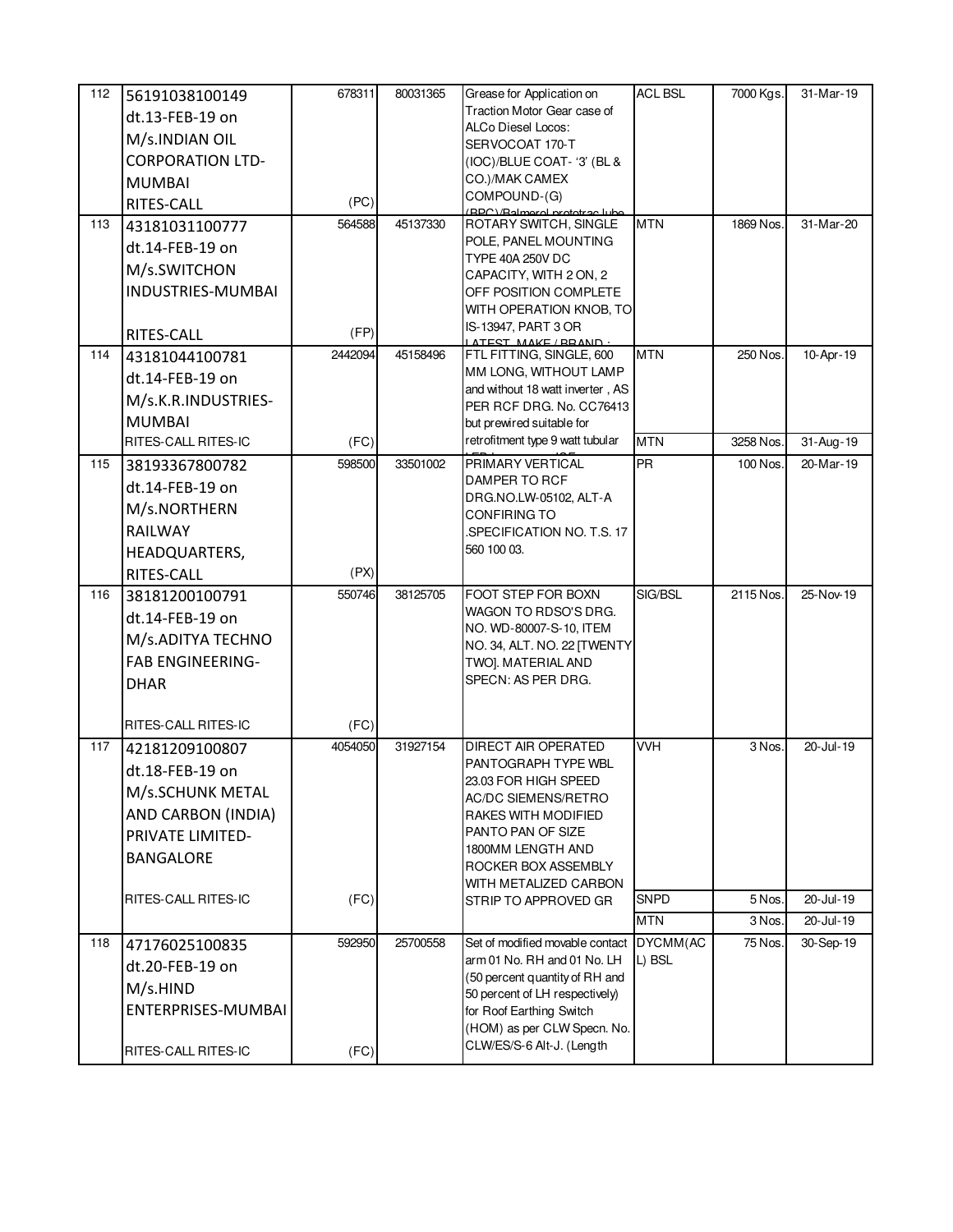| 119 | 90181115700857<br>dt.22-FEB-19 on<br>M/s.TATA STEEL LTD.,<br>KOLKATA-                                             | 13117339.26     | 90749819 | LOW ALLOY HIGH TENSILE<br><b>CORROSION RESISTANT</b><br>SHEET 2 MM THICK X 1250 X<br>2500 mm TO I.R.S.<br>SPECIFICATION: M-41/1997                                                                                | <b>MTN</b>              | 1780 QTL.                | 31-Mar-20              |
|-----|-------------------------------------------------------------------------------------------------------------------|-----------------|----------|-------------------------------------------------------------------------------------------------------------------------------------------------------------------------------------------------------------------|-------------------------|--------------------------|------------------------|
|     | RITES-CALL                                                                                                        | (PC)            |          | GRADE 1.                                                                                                                                                                                                          | <b>PR</b>               | 544 QTL                  | $31-Mar-20$            |
| 120 | 27183408100866<br>dt.22-FEB-19 on<br>M/s.H.K.COMPANY-<br><b>KOLKATA</b>                                           | 2832689         | 29161150 | SET OF PRESSURE GAUGE<br>FOR 3 PHASE LOCOS AS<br>PER CLW DRAWING No.<br>COMPRISING OF 04 ITEMS<br>IN 8 NOS. AS UNDER: 1)                                                                                          | KYN                     | 8 Set                    | 16-Sep-19              |
|     | RITES-CALL RITES-IC                                                                                               | (FC)            |          | DUPLEX PRESSURE GAUGE KYN<br>MR/FP. AS PER CLW DRG.                                                                                                                                                               |                         | 7 Set                    | 31-Dec-19              |
|     |                                                                                                                   |                 |          | No. 1209.18.306.223. QTY. 02                                                                                                                                                                                      | <b>ACL BSL</b>          | 28 Set                   | 16-Sep-19              |
|     |                                                                                                                   |                 |          | NOs. 2) PRESSURE                                                                                                                                                                                                  | <b>ACL BSL</b>          | 29 Set                   | 31-Dec-19              |
|     |                                                                                                                   |                 |          |                                                                                                                                                                                                                   | AQ                      | 5 Set                    | 16-Sep-19              |
|     |                                                                                                                   |                 |          |                                                                                                                                                                                                                   | AQ                      | 5 Set                    | $31 - Dec-19$          |
| 121 | 41183705100650<br>dt.04-FEB-19 on<br>M/s.KALTRO<br><b>ENTERPRISES-</b><br><b>AMBERNATH</b>                        | 1982549         | 42500059 | AIR CIRCULATING FAN<br>Heavy duty oscillating type wall<br>mounted suitable to work on<br>open platform 450 mm sweep, to<br>work on 230 V +/- 10 % AC<br>supply 50 Hz Rated power 100                             | CRD                     | 200 Nos.                 | 1-Apr-19               |
|     | RITES-CALL RITES-IC                                                                                               | (FC)            |          | watts, RPM 1400 Rated Air<br>Deliver                                                                                                                                                                              | CRD                     | 534 Nos.                 | 30-Apr-19              |
| 122 | 26181958100654<br>dt.04-FEB-19 on<br>M/s.CONCEPT RAIL<br><b>ENGINEERS PVT LTD-</b><br><b>KOLKATA</b>              | 2142000         | 22869153 | SET OF CURRENT<br>COLLECTOR PAN WITH<br>METALIZED CARBON STRIP<br>FOR PANTOGRAPH [AM18<br>B2 FAIVELY TYPE] AS PER<br>M/s SIL                                                                                      | <b>VVH</b>              | 25 Set                   | 31-Jul-19              |
|     | RITES-CALL RITES-IC                                                                                               | (FC)            |          | DRG.NO.SO22211074010.                                                                                                                                                                                             | <b>KALVA</b>            | 14 Set                   | 31-Jul-19              |
|     |                                                                                                                   |                 |          | THE MATERIAL TO BE<br>PROCURED FROM RDSO                                                                                                                                                                          | <b>SNPD</b>             | 9 Set                    | $31 -$ Jul-19          |
| 123 | 27182190100668<br>dt.04-FEB-19 on<br>M/s.VENTWELL<br><b>CORPORATION-</b><br><b>KOLKATA</b><br>RITES-CALL RITES-IC | 1115242<br>(FC) | 25470050 | AC CAB FAN SINGLE PHASE KYN<br>110 VOLTS +/- 22.5%, 50 Hz.<br>FAN BODY AND BASE<br>PAINTED IN BLACK<br><b>ENAMELLED PAINT &amp;</b><br>GUARD, BLADE IN COPPER<br>OXIDIZED TO CLW SPECN.<br>NO CLW/ES/E-4 ALT-G or | <b>ACL BSL</b>          | 20 Nos.<br>220 Nos.      | 31-Jul-19<br>31-Jul-19 |
| 124 | 27183467100700                                                                                                    | 1260525         | 29940096 | Set of Labyrinth and bearing cap ACL BSL                                                                                                                                                                          |                         | 39 Set                   | 31-Aug-19              |
|     | dt.06-FEB-19 on<br>M/s.PRESS COMP<br><b>INTERNATIONAL</b><br><b>PRIVATE LTD-</b><br><b>BANGALORE</b>              |                 |          | (DE) for WAP7/WAG 9 Traction<br>Motors type 6FRA 6068.One<br>Set consist of 4 Items 04 Nos<br>As per Sketch No.<br>BSL/ELW/SK.No.6014, ALT-2.                                                                     |                         |                          |                        |
|     | RITES-CALL                                                                                                        | (FX)            |          |                                                                                                                                                                                                                   | AQ                      | 10 Set                   | $31 - Aug - 19$        |
| 125 | 81183323100703<br>dt.06-FEB-19 on<br>M/s.LINDE INDIA<br>LIMITED-RAIGAD<br>RITES-CALL                              | 1426620<br>(PC) | 81040428 | Liquid Oxygen for industrial<br>use. Specification: Shall confirm<br>to minimum purity of 99% when<br>tested in gaseous form as per<br>clause 4.1 and 4.2 of<br>IS:309/2005 (fourth revision)                     | <b>MTN</b><br><b>PR</b> | 67500 Kgs.<br>30000 Kgs. | 31-Dec-19<br>31-Dec-19 |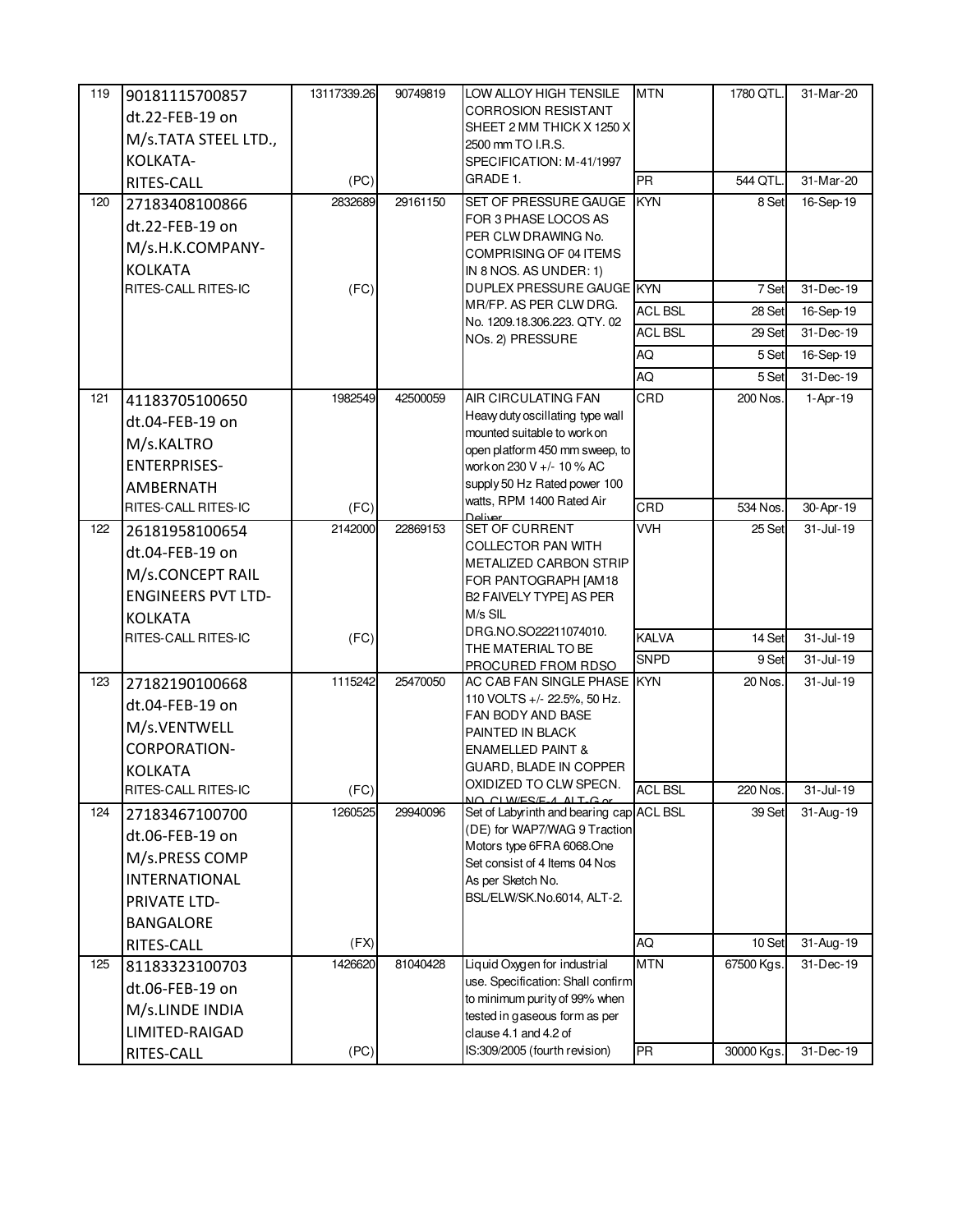| 126 | 27181242100709<br>dt.07-FEB-19 on<br>M/s.R.P.MACHINE<br>TOOLS-GAZIABAD<br>RITES-CALL RITES-IC                                 | 1483154<br>(FC) | 25448249 | SET OF IMPELLER AND<br>COOLING BLOWER<br>DOME/DUCT FOR<br>TRACTION MOTOR (ONE<br>SET CONSISTs OF 02 ITEMS<br>02 NOS) AS PER CLW                                                                                     | <b>ACL BSL</b>                   | 54 Set    | 31-Jan-20 |
|-----|-------------------------------------------------------------------------------------------------------------------------------|-----------------|----------|---------------------------------------------------------------------------------------------------------------------------------------------------------------------------------------------------------------------|----------------------------------|-----------|-----------|
| 127 | 38171071100732<br>dt.08-FEB-19 on<br>M/s.JAGDAMBA<br>LIQUIFIED STEELS LTD.-<br><b>HARIDWAR</b><br>RITES-CALL                  | 4066301<br>(FX) | 30227800 | SIDE BUFFER CASING FOR<br><b>COACHING STOCK</b><br>[CASTING] TO RDSO SK-<br>94043 ALT-5, ALTERNATIVE<br>SK-94044, ALT-NIL.<br><b>MATERIAL AND</b><br>SPECIFICATION: AS PER<br><b>DRAWING</b>                        | DYCMM(CW<br>E)<br><b>MATUNGA</b> | 1099 Nos. | 10-Jun-19 |
| 128 | 38194301800735<br>dt.08-FEB-19 on<br>M/s.Office of the<br><b>Principal Chief</b><br>Materials Manager,<br>Hubli<br>RITES-CALL | 767997<br>(PX)  | 33500010 | <b>BALL JOINT TRACTION</b><br><b>LEVER TO FIAT</b><br>DRG.NO.C53.973. REF BRED<br>8403.REV.02(FF 1521728<br>MOD 01) TO BE READ WITH<br>T.S.17.532 100 00,<br>T.S.17.617.100.02 MDTS-148<br>REV.01.& MDTS-122 REV 03 | <b>PR</b>                        | 300 Nos.  | 14-Mar-19 |
| 129 | 80183194100897<br>dt.27-FEB-19 on<br>M/s.INDIAN OIL<br><b>CORPORATION LTD-</b><br><b>MUMBAI</b>                               | 1989215         | 80014975 | Servo Press-150 RR of<br>M/s.IOC or HYCOM 150 P of<br>M/s. HPC or MAK Compressor<br>Oil-150 of M/s. BPC, packed in<br>210 Ltrs. as per RDSO MP.MI-<br>15 (Rev.11) Feb 2018. Accepted                                | <b>GPR PA</b>                    | 630 LTR   | 30-Apr-19 |
|     | RITES-CALL                                                                                                                    | (PC)            |          | Make/Brand: Servo Press 150<br><b>RR</b>                                                                                                                                                                            | <b>GPR PA</b>                    | 840 LTR   | 14-Oct-19 |
|     |                                                                                                                               |                 |          |                                                                                                                                                                                                                     | <b>DLS KYN</b>                   | 630 LTR   | 30-Apr-19 |
|     |                                                                                                                               |                 |          |                                                                                                                                                                                                                     | <b>DLS KYN</b>                   | 840 LTR   | 14-Oct-19 |
|     |                                                                                                                               |                 |          |                                                                                                                                                                                                                     | AQ                               | 4830 LTR  | 30-Apr-19 |
|     |                                                                                                                               |                 |          |                                                                                                                                                                                                                     | AQ                               | 4830 LTR  | 14-Oct-19 |
|     |                                                                                                                               |                 |          |                                                                                                                                                                                                                     | <b>CLA</b>                       | 630 LTR   | 30-Apr-19 |
|     |                                                                                                                               |                 |          |                                                                                                                                                                                                                     | <b>CLA</b>                       | 630 LTR   | 14-Oct-19 |
|     |                                                                                                                               |                 |          |                                                                                                                                                                                                                     | <b>ACL BSL</b>                   | 6090 LTR  | 30-Apr-19 |
| 130 | 85191060800338<br>dt.28-FEB-19 on<br>M/s.PRINCIPAL CHIEF<br>MATERIALS MANAGER,<br><b>CHURCHGATE</b>                           | 856020<br>(PX)  | 30070340 | SILENT BLOCK FOR<br>ANCHOR LINK [TYPE-A] TO<br>RDSO SK. 94101 ALT-2.<br>RDSO SPECIFICATION NO.<br>C-9406 [REV-2] WITH<br>AMENDMENT NO. 1 OF<br>NOVEMBER-2005. [THIS<br><b>ITEM IS RESTRICTED FOR</b>                | <b>MTN</b>                       | 2000 Nos. | 30-Sep-19 |
| 131 | RITES-CALL<br>80193799100747                                                                                                  | 1691780         | 80014318 | PROCUREMENT FROM<br>Crank case Lube Oil (for Diesel PR                                                                                                                                                              |                                  | 17850 LTR | 31-Mar-19 |
|     | dt.11-FEB-19 on<br>M/s.INDIAN OIL<br><b>CORPORATION LTD-</b><br><b>MUMBAI</b><br>RITES-CALL                                   | (FC)            |          | Locos) packed in 210 ltrs non<br>returnable new M.S, drums<br>confirming to relevant<br>specifications as approved by<br>RDSO. At present following<br>brands of multigrade oil are ap                              |                                  |           |           |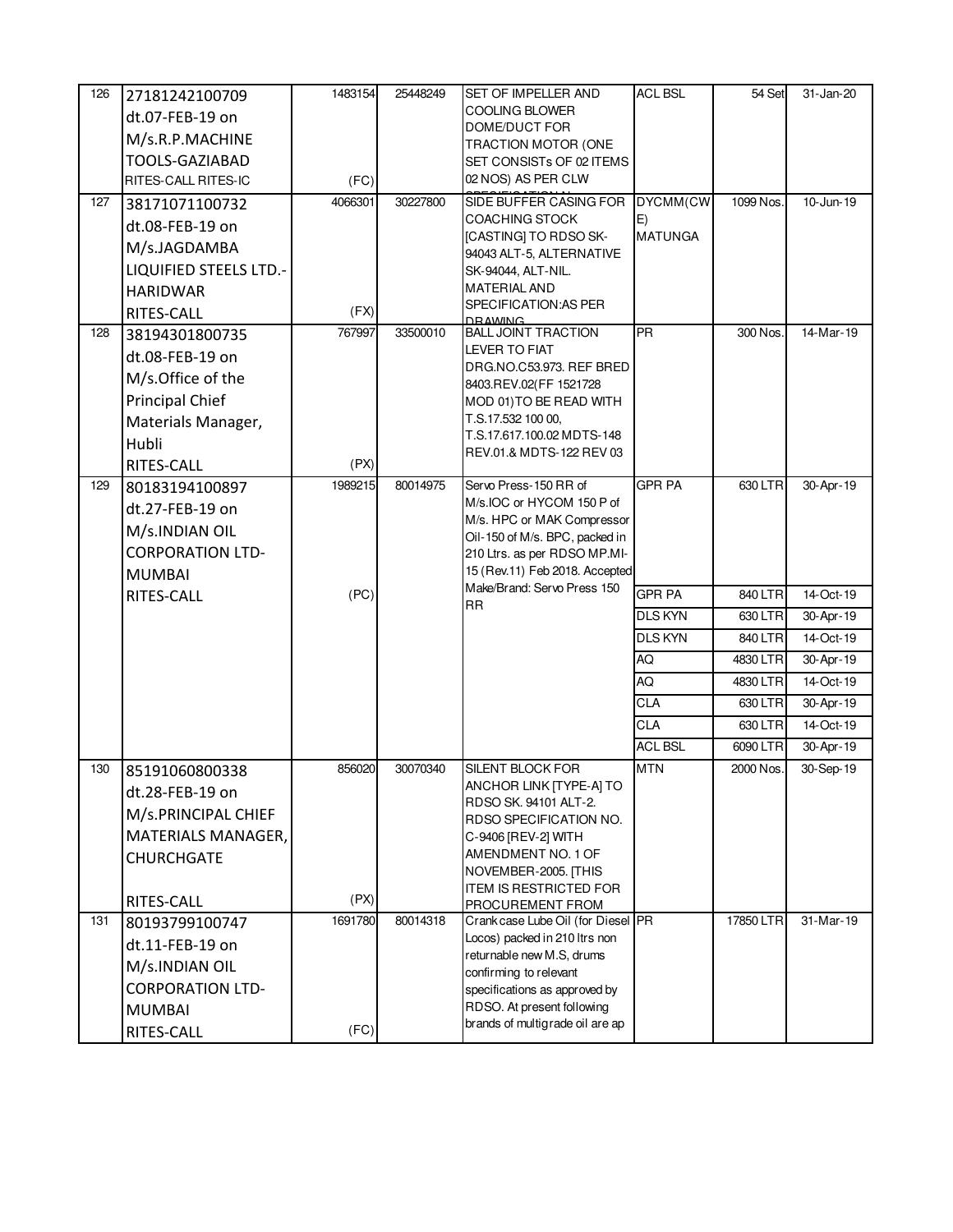| 132 | 38182249100755             | 5452919  | 30057309 | <b>HIGHER CAPACITY AIR</b>                                       | <b>KALVA</b>   | 15 Nos.    | 10-May-19     |
|-----|----------------------------|----------|----------|------------------------------------------------------------------|----------------|------------|---------------|
|     | dt.11-FEB-19 on M/s.SI     |          |          | SPRING ASSEMBLY 180 KN.                                          |                |            |               |
|     | <b>AIR SPRINGS PRIVATE</b> |          |          | AS PER RDSO STR NO. C-K-                                         |                |            |               |
|     | LIMITED-MADURAI            |          |          | 406 (REV.2) WITH<br>AMENDMENT NO.4 OF OCT-                       |                |            |               |
|     |                            |          |          | 2016.SCOPE OF SUPPLY                                             |                |            |               |
|     |                            | (FC)     |          | SHALL BE AS PER CLAUSE                                           | <b>KALVA</b>   | 14 Nos.    | 29-Jun-19     |
|     | RITES-CALL                 |          |          | 4.1 OF C-K406(REV.2)                                             | <b>SNPD</b>    | 7 Nos.     | 29-Jun-19     |
|     |                            |          |          | AMENDMENT NO.4 OF OCT-                                           | <b>VVH</b>     | 15 Nos.    | 29-Jun-19     |
|     |                            |          |          | 2016.                                                            |                |            |               |
| 133 | 79192367200764             | 1616560  | 79315276 | Industrial Safety Shoes as per<br>IS 15298/2011 to Size No. 7 to | <b>MTN</b>     | 1837 Pairs | 8-Jun-19      |
|     | dt.12-FEB-19 on            |          |          | CR specifications No.                                            |                |            |               |
|     | M/s.KAY KAY                |          |          | <b>CR/Safety Shoes</b>                                           |                |            |               |
|     | <b>INDUSTRIES-KANPUR</b>   |          |          | Specifications/2013 as per                                       |                |            |               |
|     |                            |          |          | attached annexure. Accepted                                      |                |            |               |
|     | RITES-CALL                 | (FC)     |          | Description as per GeM<br>Contract No GEMC_51168                 |                |            |               |
| 134 | 11172150700779             | 42631571 | 31010362 | SOLID FORGED WHEEL FOR DYCMM(CW                                  |                | 727 Nos.   | 31-Mar-19     |
|     | dt.14-FEB-19 on            |          |          | EMU MOTOR AND TRAILER E)                                         |                |            |               |
|     | M/s.STEEL AUTHORITY        |          |          | COACHES AS PER RDSO<br>DRG. NO. SKETCH-K4004,                    | <b>MATUNGA</b> |            |               |
|     | OF INDIA LIMITED-          |          |          | <b>ALT-2.</b>                                                    |                |            |               |
|     | <b>KOLKATA</b>             |          |          |                                                                  |                |            |               |
|     |                            |          |          |                                                                  |                |            |               |
|     | RITES-CALL                 | (PC)     |          |                                                                  |                |            |               |
| 135 | 81181035100800             | 2622830  | 81902086 | DYE PENETRANT TEST KIT                                           | <b>KYN</b>     | 1500 Nos.  | 30-Apr-19     |
|     | dt.15-FEB-19 on            |          |          | TO IS 12889-1989                                                 |                |            |               |
|     |                            |          |          | (REAFFIRMED 2000) GROUP                                          |                |            |               |
|     | M/s.NDT CHEMICAL           |          |          | I. EACH KIT CONSIST OF                                           |                |            |               |
|     | PRODUCTS-                  |          |          | RED DYE PENETRANT, NON<br>AQUEOUS DEVELOPER AND                  |                |            |               |
|     | HYDERABAD                  |          |          | PENETRANT REMOVER                                                |                |            |               |
|     |                            |          |          | (SOVENT) SUPPLIED IN                                             |                |            |               |
|     | RITES-CALL RITES-IC        | (PC)     |          | AEROSOL CAN IN THE                                               | <b>KYN</b>     | 1500 Nos.  | 31-Jul-19     |
|     |                            |          |          | RATIO OF                                                         | <b>ACL BSL</b> | 986 Nos.   | 30-Apr-19     |
|     |                            |          |          |                                                                  | <b>ACL BSL</b> | 986 Nos.   | $1-Jul-19$    |
|     |                            |          |          |                                                                  | AQ             | 54 Nos.    | 30-Apr-19     |
|     |                            |          |          |                                                                  | AQ             | 53 Nos.    | 31-Jul-19     |
|     |                            |          |          |                                                                  | <b>MTN</b>     | 780 Nos.   | 30-Apr-19     |
|     |                            |          |          |                                                                  | <b>MTN</b>     | 780 Nos.   | $31 -$ Jul-19 |
| 136 | 41181443800802             | 15961327 | 40301760 | WINDING WIRE FOR 3-                                              | <b>TMW</b>     | 12015 Kgs. | 30-Apr-20     |
|     | dt.15-FEB-19 on            |          |          | PHASE TM STATOR BARE                                             |                |            |               |
|     | M/s.Principal Chief        |          |          | SIZE 4.0 X 2.0 MM, SPECN.<br>HIFE 650030 ALT-4.                  |                |            |               |
|     | Materials Manager,         |          |          |                                                                  |                |            |               |
|     | CLW, Chittaranjan          |          |          |                                                                  |                |            |               |
|     |                            |          |          |                                                                  |                |            |               |
|     | RITES-CALL                 | (PC)     |          |                                                                  |                |            |               |
| 137 | 27182944100861             | 598500   | 23828006 | HI CAPACITY (1500 AMPH)                                          | <b>ACL BSL</b> | 3 Nos.     | 25-Aug-19     |
|     | dt.22-FEB-19 on            |          |          | 6P TYPE MOTOR DOUBLE                                             |                |            |               |
|     | M/s.SUGAN                  |          |          | REVERSER AS PER RDSO                                             |                |            |               |
|     | <b>ENGINEERING PRIVATE</b> |          |          | SMI-ELRS/SMI/0234 REV-0<br>WITH SERVOMOTOR                       |                |            |               |
|     | LIMITED-HOWRAH             |          |          | ELECTRO VALVE ASSEMBLY                                           |                |            |               |
|     |                            |          |          | AND COIL SHOULD BE AS                                            |                |            |               |
|     |                            |          |          | PER SMI No. E1/SMI/0224-                                         |                |            |               |
|     | RITES-CALL RITES-IC        | (FC)     |          | 2000 REV-0. FIRMs                                                |                |            |               |